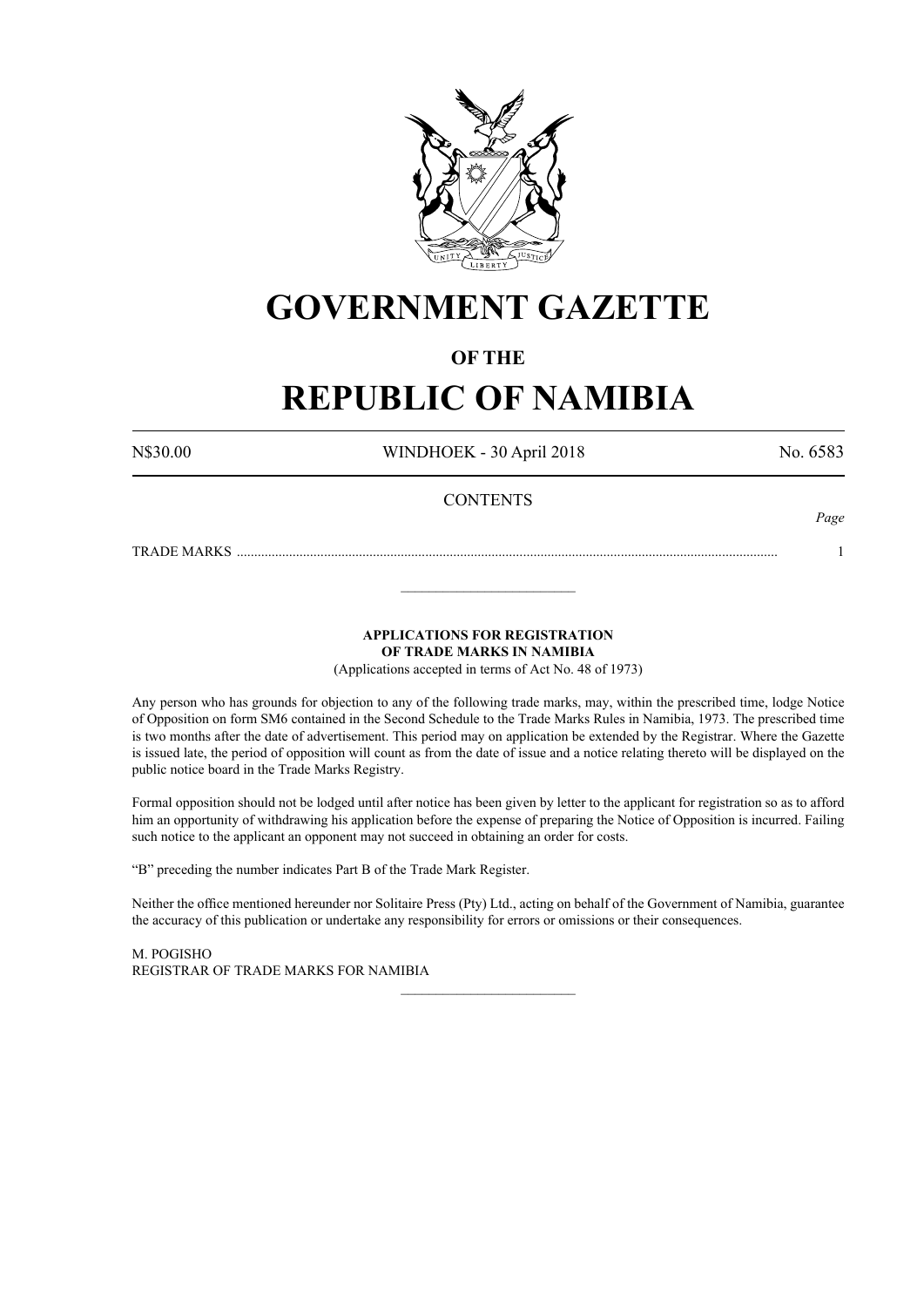2008/2160 in class 5: Pharmaceutical, veterinary and sanitary preparations; insecticides; preparations for destroying vermin; fungicides, herbicides; in the name of **TIGER FOOD BRANDS INTELLECTUAL PROPERTY HOLDING COMPANY (PROPRIETARY) LIMITED**, a South African company, of 3010 William Nicol Drive, Bryanston, Johannesburg, Gauteng, Republic of South Africa.

Address for service: SPOOR & FISHER c/o H.D. BOSSAU & Co, 49 Feld Street, Windhoek.

Filed: 17 December 2008

#### **FAST KILL**

Registration of this trade mark shall give no right to the exclusive use of the words **"FAST"** and **"KILL"** each separately and apart from the mark.

 $\overline{\phantom{a}}$  , where  $\overline{\phantom{a}}$ 

Associated with: NA/T/1992/179

2015/1909 in class 3: Sunscreen preparations, including, sunscreen lotions, creams, oils, and gels; sun blocking preparations, including, sun block lotions, creams, oils, and gels; sun protecting creams; self-tanning creams; after sun lotions; in the name of **CILAG GMBH INTERNATIONAL**, a Swiss company, of Landis & Gyr, Strasse 1, CH 6300 ZUG, Switzerland.

Address for service: SPOOR & FISHER c/o H.D. BOSSAU & Co, 49 Feld Street, Windhoek.

FILED: 4 September 2015

#### **PIZ BUIN**

**PIZ BUIN** means **"OX (Buin) Peak (piz)"** in the Swiss dialect **"romansh"**  $\frac{1}{2}$ 

2016/25 in class Computer hardware; Computer software for social networking; Computer software development tools; Computer software for use as an application programming interface (API); Application programming interface (API) for use in building software applications; Application programming interface (API);for computer software Which facilitates online services for social networking and for data retrieval, upload, download, access and management; Computer software for creating, managing, and interacting with an online comm ity; ï puter software for organizing events; Computer software for creating, editing, uploading, downloading, accessing, viewing, posting, displaying, tagging, blogging, streaming, linking, annotating, indicating sentiment about, commenting on, embedding, transmitting, and sharing or otherwise providing electronic media or information via computer and communication networks; Computer software for modifying and enabling transmission of images, audio visual and video content; Computer software for the collection, managing, editing, organizing, modifying, transmission, sharing, and storage of data and information; Downloadable e-commerce computer software to allow users to perform electronic business transactions via a global computer and communication networks; Software for sending electronic message alerts, notifications and reminders; Software for transmitting orders; Software for sending and receiving electronic messages; Computer search engine software; Magnetically encoded gift cards; Computer software for use in creating, managing, measuring, and disseminating advertising of others; Ad server, including, a com-

puter server for storing advertisements and delivering advertisements to websites; Virtual reality game software; Virtual reality game computer hardware; Computer peripheral devices; Virtual reality software for use in enabling computers, video game consoles, handheld video game consoles, tablet computers, mobile devices, and mobile telephones to provide virtual reality experiences; Electronic game software for wireless devices; Electronic game software for handheld electronic devices; Video and computer game programs; Wearable peripherals for computers, tablet computers, mobile devices and mobile telephones; Virtual reality software; Video game software; Interactive multimedia computer game programs; Downloadable electronicgame programs; Computer game software; Headsets for use with computers; Laser equipment for non-medical purposes; Wearable computer peripherals; Peripherals; Computer software for remote communication; Augmented reality software for use in mobile devices for integrating electronic data with real world environments for the purposes of entertainment, education, gaming, communicating, and social networking; Downloadable software in the nature of a mobile application for accessing and viewing text, images and electronic data relating to conferences in the field of software development; Computer software to enable development, assessment, testing, and maintenance of mobile software applications for portable electronic communication devices, including mobile phones, smartphones, handheld computers and computer tablets; Computer software for converting natural language into machine-executable commands; Computer software, including an interpretive interface for facilitating interaction between humans and machines; Computer software in the field of artificial intelligence; Computer software development tools to enable mobile software applications to access backend services, including, data storage, push notifications, and user management; in the name of **FACE-BOOK, INC.**, a corporation organised and existing under the laws of the State of Delaware, U.S.A., of 1601 Willow Road, Menlo Park, California, 94025, United States of America. Address for service: SPOOR & FISHER c/o H.D. BOSSAU & Co, 49 Feld Street, Windhoek.



 $\frac{1}{2}$ 

FILED: 18 January 2016

Associated with: NA/T/2008/412 and NA/T/2016/26

2016/26 in class 35: Marketing, advertising and promotion services; Provision of market research and information services; Promoting the goods and services of others via computer and communication networks; business and advertising services, including media planning and media buying forethers business and advertising services, including, advertising services for tracking advertising performance, for managing, distributing and serving advertising, for analyzing advertising data, for reporting advertising data, and for optimizing advertising performance; consulting services in the field of advertising, including, customizing marketing efforts of others; commercial information services, including advertisement management by providing reports, advertisement targeting, and management of electronically stored advertising, for use on a global computer network; Facilitating the exchange and sale of services and products of third parties via computer and communication networks; Online retail store services featuring a wide variety of consumer goods of others, gift cards,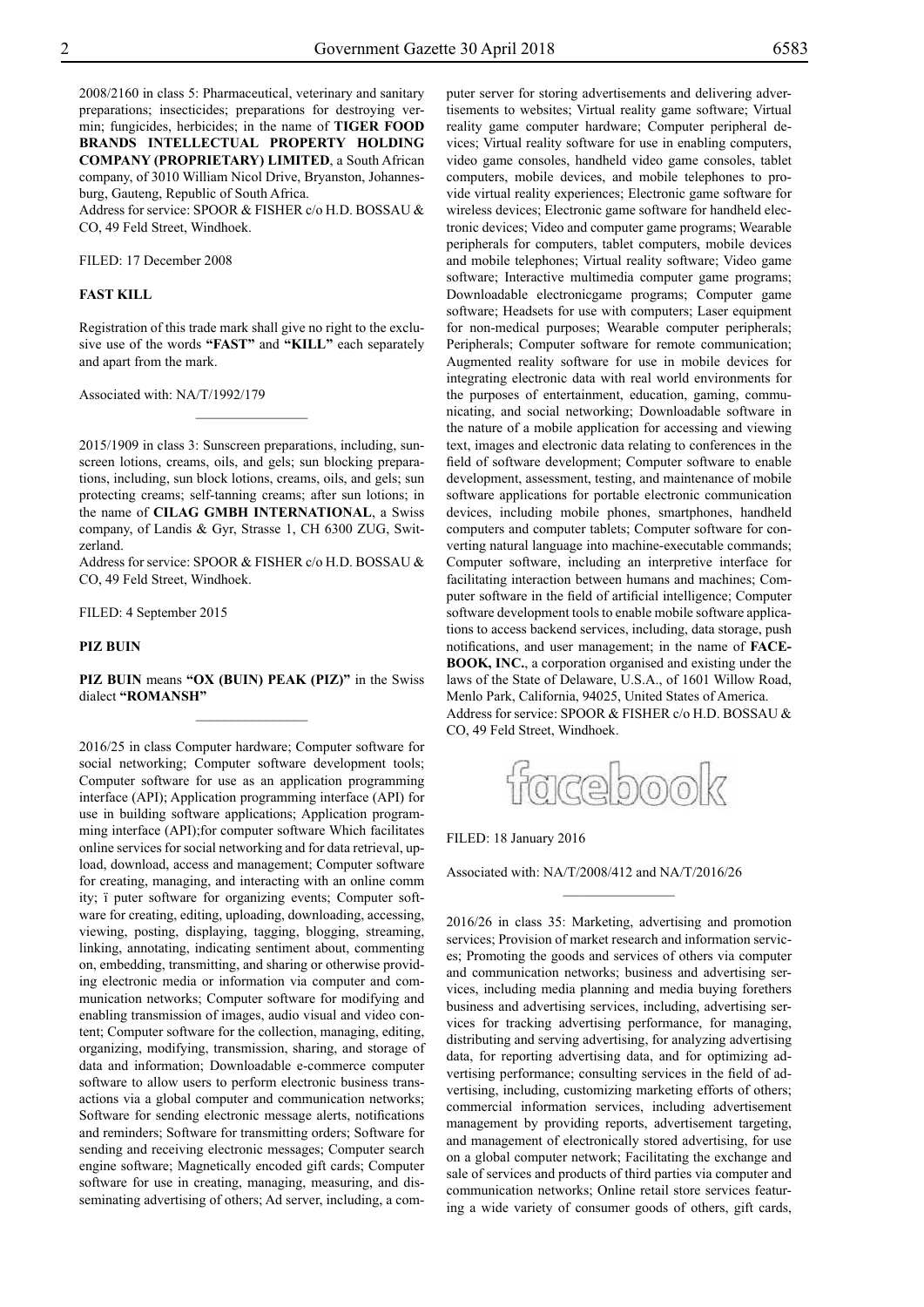and delivery of digital media, virtual reality headsets, and virtual reality content and data; Providing online marketplaces for sellers of goods and/or services; Providing online facilities for connecting sellers with buyers; Providing online facilities featuring information for consumers in the field of gifts; Promoting the goods and services of others by providing online facilities featuring gift suggestions; Business networking; Employment and recruiting services; Advertising and information distribution services, including, providing classified advertising space via the global computer network; providing on-line computer databases and on-line searchable databases in the field of classifieds; Pre-paid gift card services, including issuing gift card certificates that may be redeemed for goods or services; Charitable services, including promoting public awareness about charitable, philanthropic, volunteer, public and community service and humanitarian activities; Providing contest and incentive award programs designed to recognize, reward and encourage individuals and groups which engage in self-improvement, self-fulfillment, charitable, philanthropic, volunteer, public and community service and humanitarian activities and sharing of creative work product; organizing exhibitions and events in the field of software and hardware development for commercial or advertising purposes; Association services that promote the interests of professionals and businesses in the field of mobile software application development; in the name of **FACEBOOK, INC.**, a corporation organised and existing under the laws of the State of Delaware, U.S.A., of 1601 Willow Road, Menlo Park, California, 94025, United States of America.

Address for service: SPOOR & FISHER c/o H.D. BOSSAU & Co, 49 Feld Street, Windhoek.



FILED: 18 January 2016

Associated with: NA/T/2016/27

2016/27 in class 36: Financial services; financial transaction, processing services, including clearing and reconciling financial transactions via computer and communication networks; Electronic funds transfer services; Bill payment services; Financial exchange services, including, providing a virt al currency for use by members of an online community via computer and communication networks; in the name of **FACEBOOK, INC.**, corporation organised and existing under the laws of the State of Delaware, U.S.A., of 1601 Willo Road, Menlo Park, California, 94025, United States of America.

Address for service: SPOOR & FISHER c/o H.D. BOSSAU & CO, 49 Feld Street, Windhoek. FILED: 18 January 2016



Filed: 18 January 2016

Associated with: NA/T/2016/28

2016/28 in class 38: Photo sharing and video sharing services, including electronic transmission of digital photo files, videos and audio visual content among internet users; Telecommunications; Providing access to computer, electronic and online databases; Telecommunications services, including electronic transmission of electronic media, data, messages, graphics, images, audio, video and information; Providing online forums for communication on topics of general interest; Providing online communications links which transfer mobile device and Internet users to other local and global online locations; Facilitating access to third party websites or to other electronic third party content via a universal login; Providing online chat rooms, email and instant messaging services, and electronic bulletin boards; Audio, text and video broadcasting services over computer or other communication networks, including, uploading, posting, displaying, modifying, tagging, and electronically transmitting data, information, audio and video; voice over internet protocol (VOIP) services; Telephony communication services; providing access to computer databases in the fields of social networking, social introduction and dating; in the name of **FACEBOOK, INC.**, a corporation organised and existing under the laws of the State of Delaware, U.S.A., of 1601 Willow Road, Menlo Park, California, 94025, United States of America.

Address for service: SPOOR & FISHER c/o H.D. BOSSAU & Co, 49 Feld Street, Windhoek.



 $\frac{1}{2}$ 

Filed: 18 January 2016

Associated with: N/A/T/2016/29

2016/29 in class 41: Entertainment services; Providing computer, electronic and online databases for educational, recreational and amusement use in the field of entertainment and in the fields of secondary, collegiate, social and community interest groups; Photosharing and video s ring services; lectronic publishing services for others; Entertainment services, including facilitating interactive a multiplayer and single player game services for games played via computer or communication networks; Providing information about online computer games and video games via computer or communication networks; Arranging and conducting competitions and facilitating events for video garners and computer game players; Providing online resources for software developers; Contest and incentive award programs designed to recognize, reward and encourage individuals and groups which engage in self-improvement, self-fulfillment, charitable, philanthropic, volunteer, public and community service and humanitarian activities and sharing of creative work product; Organizing and sponsoring contest and incentive award programs for software developers; Publication of educational materials, including publishing of books, journals, newsletters, and electronic publications; Educational services, including, organizing and conducting conferences, courses, seminars, and online training in the fields of advertising, marketing, social networking, the Internet, and social media, and distribution of course material in connection therewith; On-line journals, including weblogs (blogs) featuring user-defined content; Entertainment services, including, providing virtual reality games, interactive entertainment and virtual reality content; Providing a computer game for use network-wide by network users; Providing online augmented reality games; Entertainment services, including, providing online video games; Organizing exhibitions in the field of interactive entertainment, virtual reality, consumer electronics and video game entertainment industries for cul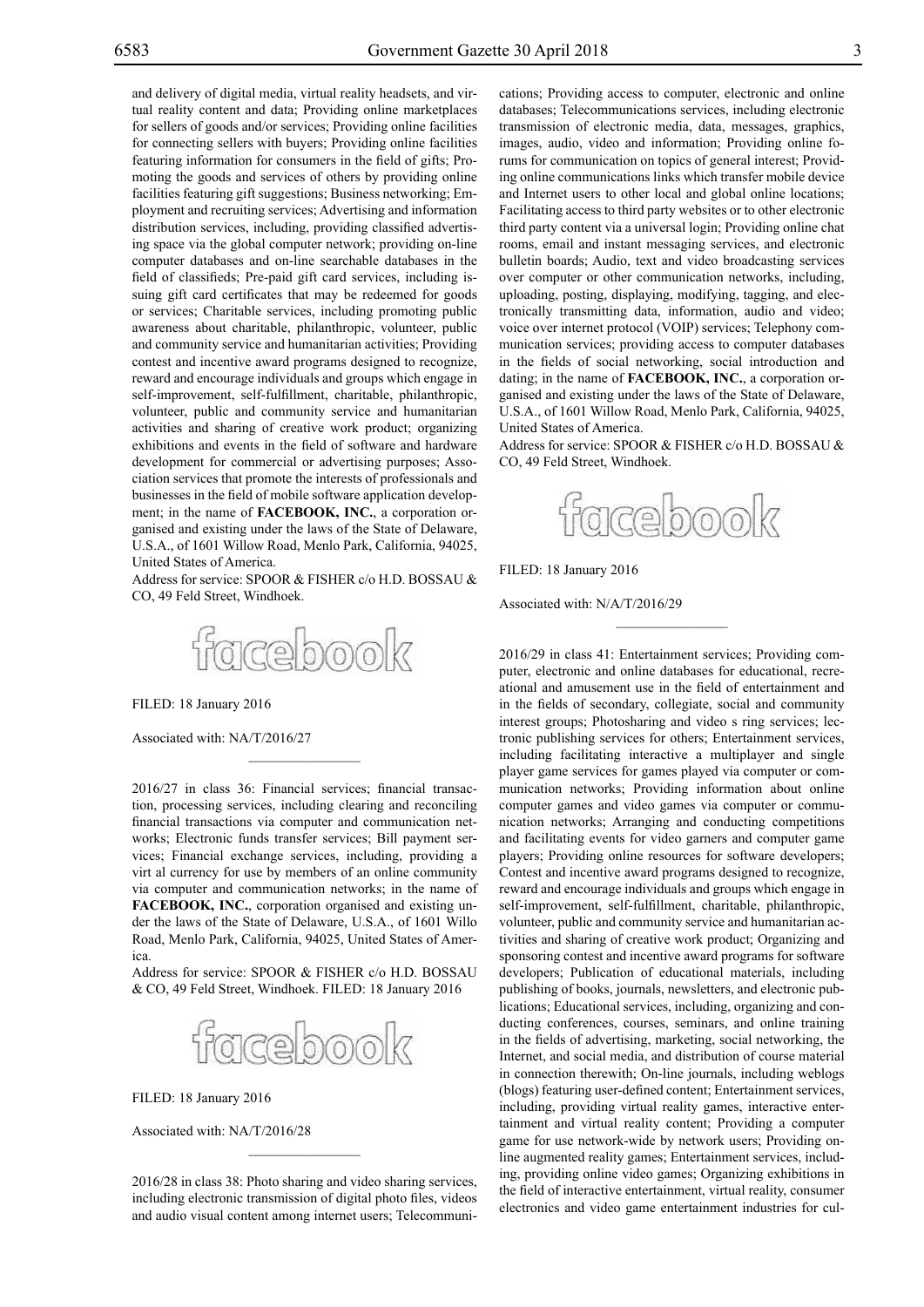tural or educational purposes; arranging and conducting educational conferences; organizing exhibitions and events in the field of software development for educational purposes; Educational services, including organizing and conducting conferences and seminars in the fields of artificial intelligence and the internet of things; in the name of **FACEBOOK, INC.**, a corporation organised and existing under the laws of the State of Delaware, U.S.A., of 1601 Willow Road, Menlo Park, California, 94025, United States of America.

Address for service: SPOOR & FISHER c/o H.D. BOSSAU & CO, 49 Feld Street, Windhoek.



 $\frac{1}{2}$ 

FILED: 18 January 2016

Associated with: NA/T/2016/30

2016/30 in class 42: Design and development of computer hardware and softwarre; Computer services, including creating virtual communities for registered users to organize groups and events, participate in discussions and engage in social, business and community networking; Computer services, including, hosting electronic facilities for others for organizing and conducting meetings, events and interactive discussions via communication networks Computer services in the nature of customized web pages featuring user-defined or specified information, personal profiles, audio, video, photographic images, text, graphics and data; Computer services, including, providing search engines for obtaining data on a global computer network; Providing a web site featuring technology that enables online users to create personal profiles featuring social and business networking information and to transfer and share such information among multiple online facilities; Providing temporary use of non downloadable software applications for social networking, creating a virtual community, and transmission of audio, video, photographic images, text, graphics and data; Application service provider (ASP) services, including, hosting computer software applications of others; Application service provider (ASP) featuring software to enable or facilitate the creating, editing, uploading, downloading, accessing, viewing, posting, displaying, tagging, blogging, streaming, linking, annotating, indicating sentiment about, commenting on, embedding, transmitting, and sharing or otherwise providing electronic media or information via computer and communication networks; Providing an online network service that enables users to transfer personal identity data to and share personal identity data with and among multiple online facilities; Providing information from searchable indexes and databases of information, including text, electronic documents, databases, graphics, electronic media, photographic images and audio visual information, on computer and communication networks; Providing non downloadable e-commerce software to allow users to perform electronic business transactions via global computer network; Computer services, including, application service provider featuring application programming interface (API) software to allow users to perform electronic business transactions via a global computer network; Software as a service (SAAS) services featuring software for sending electronic message alerts, for transmitting orders and sending and receiving electronic messages, and to allow users to perform electronic business transactions via a global computer network; Providing temporary use of on-line non-downloadable software for use in managing, measuring, and serving

advertising of others; Application service provider featuring application programming interface (API) software for managing, tracking, reporting and measuring media planning, media buying and advertising of others; Online ad-buying platform provider, including, providing non downloadable software programs for allowing buyers and sellers of online advertising to purchase and sell advertising inventory; Platform as a service (PAAS) featuring computer software platforms for use in purchasing and disseminating advertising; Application service provider (ASP) featuring software for use in buying, selling, tracking, valuing, optimizing, targeting, analyzing, delivery, and reporting of online advertising and marketing; Application service provider (ASP) featuring software for use in designing and managing online advertising and marketing campaigns; Designing and developing computer game software and video game software for use with computers, video game program systems and computer networks; Development of computer hardware for computer games; Video game development services; Providing online sites that gives users the ability to upload, modify and share virtual reality content and data; Design, engineering, research, development and testing services in the field of mobile application software development related to the use and functionality of hyperlinks; technical consultation in the field of mobile application software development related to the use and functionality of hyperlinks; providing temporary use of non-downloadable computer software enabling development, assessment, testing, and maintenance of mobile software applications for portable electronic communication devices, including mobile phones, smartphones, handheld computers and computer tablets; Educational services, including organizing and conducting conferences and seminars in the fields of artificial intelligence and the internet of things; Social introduction, networking and dating services; Providing access to computer databases in the fields of social networking, social introduction and dating; Providing social services and information in the field of personal development, including self-improvement, self-fulfillment, charitable, philanthropic, volunteer, public and community services, and humanitarian activities; Providing user authentication services in e-commerce transactions; Providing user authentication of electronic funds transfer, credit and debit card and electronic check transactions via a global computer network; in the name of **FACEBOOK, INC.**, a corporation organised and existing under the laws of the State of Delaware, U.S.A., of 1601 Willow Road, Menlo Park, California, 94025, United States of America.

Address for service: SPOOR & FISHER c/o H.D. BOSSAU & CO, 49 Feld Street, Windhoek.



FILED: 18 January 2016

Associated with NA/T/2016/25

2016/273 in class 9: Computer software for use in performing business administration functions; computer software for use in managing corporate human resources functions; computer software for use in managing corporate human resources processes; computer software for use in the management of financial transactions, financial planning and financial management; computer software for use in performing bookkeeping; computer software for use m conducting and managing corporate audits; computer software for use in conducting and

 $\frac{1}{2}$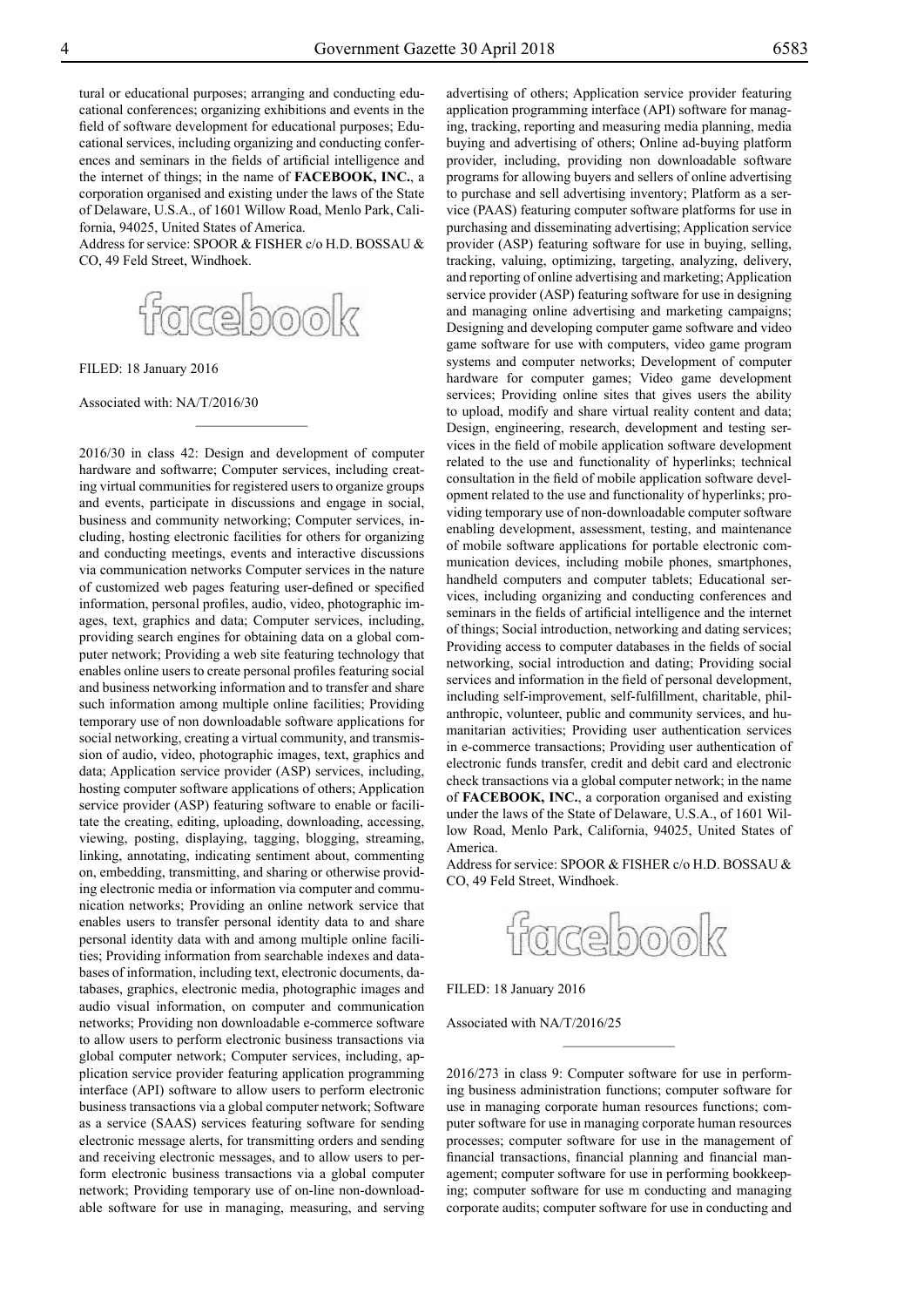managing financial audits; computer software for use in conducting and managing inventory audits; computer software for use in providing accounting services; computer software for use in conducting tax analysis; computer software for use in the facilitation of proper planning for the design, development, implementation and maintenance of computer and information systems; publications, namely, electronic manuals in the fields of accounting practice management, tax advisory services, audit and assurance services, financial statistics and human resources management; in the name of **RSM INTER-NATIONAL ASSOCIATION**, a Swiss company, of 62 Route de Frontenex, 6525, Geneva 6, 1211, Switzerland.

Address for service: SPOOR & FISHER c/o H.D.Bossau & Co, 49 Feld Street, Windhoek.

 $\mathcal{L}=\mathcal{L}^{\text{max}}$ 

#### FILED: 4 March 2016

#### **THE POWER OF BEING UNDERSTOOD**

Associated with: NA/T/2016/274

2016/275 in class 36: Financial services and advisory and consultancy s ices in the field of financial services; financial management services, financial planning services, financial portfolio management services, financial forecasting services, financial guarantee and surety services, financial research, analysis and consultation services, financial information provided by electronic means and advisory and consulting services in the field of financial services; financial planning and investment advisory and management services; insurance consultation and advisory services; insurance consultation, namely, providing advice relating to insurance issues; actuarial services; research in the attainment of insurance and employee benefits, business interruption and loss determination; real estate investment services; financing services; individual retirement account services; general securities brokerage and investment banking services; consulting services in the field of employee benefits concerning insurance, finance and financial compensation programs; advice relating to the organization and management of business, namely, assisting and advising others on management of financial trading functions of commercial or industrial companies; information, consultancy and advisory services relating to the aforesaid; sales tax consultation services, namely, providing advice to entities on automation of software and reporting functions for calculation, collection and payment of sales tax; wealth management services; financial consultancy and insurance consultancy, namely evaluation of insurance products for wealth management planning; information, consultancy and advisory services relating to the aforesaid; in the name of **RSM INTERNA-TIONAL ASSOCIATION**, a Swiss company, of 62 Route de Frontenex, 6525, Geneva 6, 1211, Switzerland.

Address for service: SPOOR & FISHER c/o H.D. BOSSAU & Co., 49 Feld Street, Windhoek.

FILED: March 4 2016

#### **THE POWER OF BEING UNDERSTOOD**

Associated with: NA/T/2016/276

2016/274 in class 35: Accounting services and advisory and consulti g services in the field of accounting; account and business auditing services; business administration services; business acquisition and merger consultation; tax preparation; tax advisory services, namely, tax compliance and consultation

 $\overline{\phantom{a}}$  , where  $\overline{\phantom{a}}$ 

services; bookkeeping services; wealth management services, namely, financial records management; business management consulting services; business risk management consulting services; government management consulting services, namely, providing information in the field of government affairs; advice relating to the organization and management of business, namely, assisting and advising others on the organization and management of businesses or business management of trading functions of commercial or industrial companies; economic forecasting and analysis, namely, economic research in the attainment of benefits, business interruption and loss determination for cost assessment services; employment counseling and recruiting; accounting practice management consulting services; human resources management consulting services; personnel placement and recruitment services; tax and taxation planning, advice, information and consultancy services; assurance services, namely, review, preparation and analysis of financial and non-financial information for others, namely, financial statement audits, accounting compliance reviews, financial accounting advisory services and fraud investigation and dispute resolution services; information, consultancy and advisory services relating to the aforesaid; in the name of **RSM INTERNATIONAL ASSOCIATION**, a Swiss company, of 62 Route de Frontenex, 6525, Geneva 6, 1211, Swaziland.

Address for service: SPOOR & FISHER c/o H.D. BOSSAU & Co., 49 Feld Street, Windhoek.

 $\frac{1}{2}$ 

FILED: 4 March 2016

#### **THE POWER OF BEING UNDERSTOOD**

Associated with: NA/T/2016/275

2016/276 in class 42: Computer services; custom design and d develovement of computer hardware, software and computer systems for others; consulting services in the field of computer based information systems for businesses and government; consulting services in the field of identification, prioritization; analysis design, development and implementation of computer-based information systems for insurance a ï other ancial services businesses and other industries; technical consulting services and assistance with computer based information systems and components thereof; IT and information security consulting services, namely, providing IT and electronic security advisory services and IT and electronic security risk management to banks and other financial institutions; conducting IT security audits; IT consultation in the fields of risk assessment, IT and electronic information security, IT and electronic business information continuity and disaster recovery preparedness, IT and electronic information internal audit and audit planning; computer assurance services relating to the development of security systems and contingency planning for information systems; information, consultancy and advisory services relating to the aforesaid; providing temporary use of online nondownloadable computer software that allows the user to access a centralized document management and employee communication portal designed specifically for use by community banks and credit unions; Providing temporary use of online non-downloadable software and applications for email, calendaring, and document management; Online nondownloadable computer program for meeting and event scheduling, managing group calendars, task delegation and reporting, recording notes, transferring data to and from data bases and to and from computer programs and computer files; online non-downloadable computer software for managing addresses; information, consultancy and advisory ser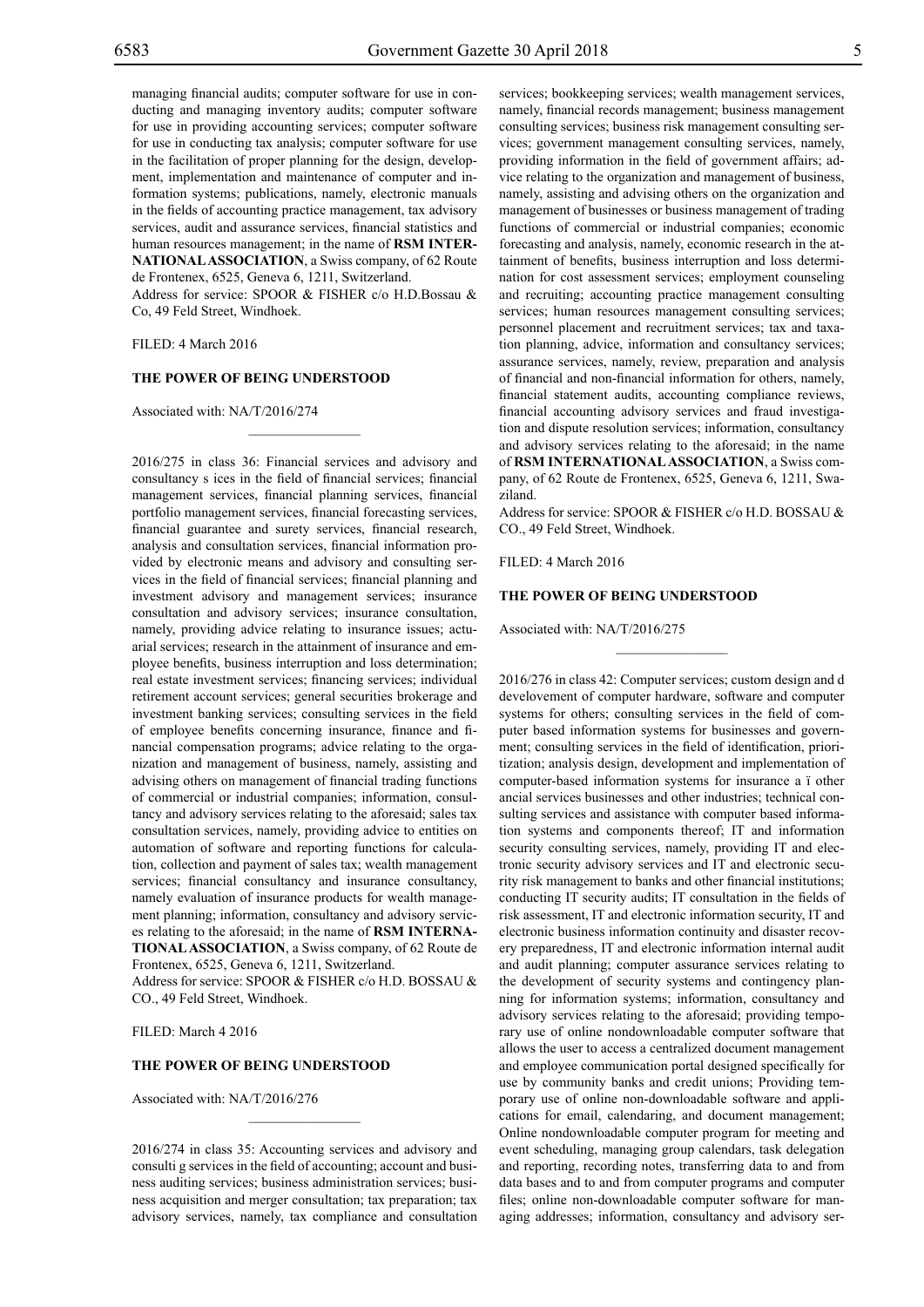vices relating to the aforesaid; litigation support services in the nature of investigative audits and financial analysis; litigation support in economics, accounting and finance, namely, investigative audits and financial analyses; tax advisory services, namely, tax compliance consulting relating to compliance with federal, state, and foreign tax laws and regulations, information, consultancy and advisory services relating to the aforesaid; representation of clients in tax matters before tax authorities; information, consultancy and advisory services relating to the aforesaid; in the name of **RSM INTERNA-TIONAL ASSOCIATION**, a Swiss company, of 62 Route de Frontenex, 6525, Geneva 6, 1211, Switzerland.

Address for service: SPOOR & FISHER c/o H.D. BOSSAU & Co., 49 Feld Street, Windhoek.

FILED: 4 March 2016

#### **THE POWER OF BEING UNDERSTOOD**

Associated with: NA/T/2016/273

2016/307 in class 9: Computers, personal computers, laptop computers, notebook computers, desktop computers, tablet computers, computer hardware, handheld computers, computer peripheral devices, namely computer mice, computer display screens, mobile phones, smart phones, phablets; in the name of **HP HEWLETT PACKARD GROUP LLC**, a limited liability company organized and existing under the laws of the State of Delaware, of 11445 Compaq Center Drive West, Houston, Texas, 77070, United States of America. Address for service: SPOOR & FISHER c/o H.D. BOSSAU &

 $\frac{1}{2}$ 

Co, 49 Feld Street, Windhoek.



Associated with: NA/T/2016/308 and NA/T/2010/129

2016/308 in class 35: Online retail store services featuring computers, tablet computers, computer hardware, and computer peripherals; mobile retail store services featuring computers, tablet computers, computer hardware, and computer peripherals; providing a website featuring an online marketplace for sellers and buyers of computer goods and services; in the name of **HP HEWLETT PACKARD GROUP LLC**, a limited liability company organized and existing under the laws of the State of Delaware, of 11445 Compaq Center Drive West, Houston, Texas, 77070, United States of America. Address for service: SPOOR & FISHER c/o H.D. BOSSAU & Co, 49 Feld Street, Windhoek.

 $\frac{1}{2}$ 

Filed: 24 March 2016

The mark consists of packaging for goods having the appearance substantially as depicted in the representation affixed to the application. The appearance of the packaging comprises its shape ornamentation, and colour combination of gold, "BLUE" and "MAROON", applied to its surface and all these features separately and in combination are essential features of the mark.

Registration of this trade mark shall give no right to the exclusive use of the acronym **"V.S.O.P"** separately and apart from the mark.

The combination of the colours "GOLD", "MAROON" and **"blue"** as depicted on the representation accompanying the application, is an essential and distinctive feature of the mark

Associated with: NA/T/2014/1665

2016/641 in class 33: Alcoholic beverages, except beers; in the name of **PERNOD RICARD WINEMAKERS PTY LTD**, an Australian company, of 167 Fullarton Road, Dulwich, South Australia, 5065, Australia.

 $\frac{1}{2}$ 

Address for service: SPOOR & FISHER c/o H.D. BOSSAU & Co., 49 Feld Street, Windhoek.

 $\frac{1}{2}$ 

Filed: 27 May 2016

**JACOB'S CREEK**

Filed: 10 March 2016

Associated with: NA/T/2016/307

2016/374 in class 33: Alcoholic beverages, except beers; in the name of **MARTELL & CO.**, a company incorporated in France, of Place Edouard Martell, 16100 Cognac, France. Address for service: SPOOR & FISHER c/o H.D. BOSSAU & Co., 49 Feld Street, Windhoek.

 $\overline{\phantom{a}}$  , where  $\overline{\phantom{a}}$ 



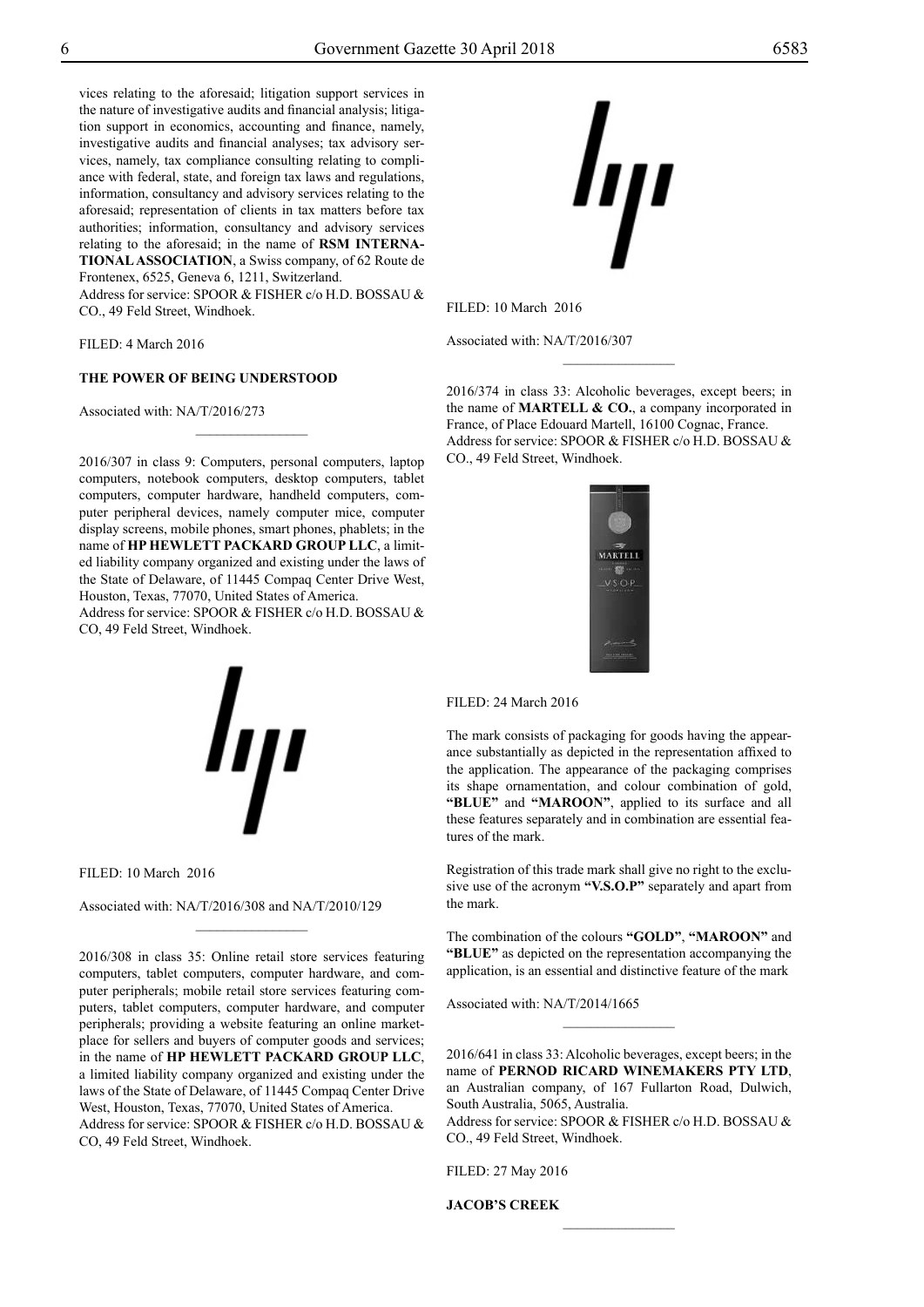2016/643 in class 33: Alcoholic beverages, except beers; in the name of **PERNOD RICARD WINEMAKERS NEW ZEA-LAND LIMITED**, a New Zealand company, of 4 Viaduct Harbour Avenue, Auckland 1010, New Zealand.

Address for service: SPOOR & FISHER c/o H.D. BOSSAU & Co., 49 Feld Street, Windhoek.

Filed: 27 May 2016

#### **BRANCOTT ESTATE**

Registration of this trade mark shall give no right to the exclusive use of the word **"ESTATE"** separately and apart from the mark.

 $\overline{\phantom{a}}$  , where  $\overline{\phantom{a}}$ 

2016/679 in class 33: Alcoholic beverages, except beers; in the name of **G.H. MUMM & CIE, SOCIETE VINICOLE DE CHAMPAGNE, SUCCESSEUR**, a French company, of 29 rue du Champ de Mars, 51100 Reims, France.

Address for service: SPOOR & FISHER c/o H.D. BOSSAU & Co, 49 Feld Street, Windhoek.

Filed: 2 June 2016

#### **MUMM GRAND CORDON**

Priority is claimed by virtue of France, trade mark application number 16/4238554, filed on 7 January 2016.

Associated with: NA/T/2014/1424

2016/752 in class 34 Cigarettes; tobacco, raw or manufatured; tobacco products; tobacco substitutes (not for medical purposes); cigars, cigarilles; lighters; matches; smokers' articles; cigarette paper, cigarette tubes, cigarette filters; pocket apparatus for rolling cigarettes; hand held machines for injecting tobacco into paper tubes, electronic cigarettes; liquids for electronic cigarettes; tobacco products for the purpose of being heated, electronic devices and their parts for the purpose of heating cigarettes or tobacco; in the name of **BENSON & HEDGES (PROPRIETARY) LIMITED**, a South African company, of Waterway House South, No. 3 Dock Road, Waterfront, Cape Town, Western Cape 8002, South Africa.

Addres or service: SPOOR & FISHER c/o H.D. BOSSAU & Co, 49 Feld Street, Windhoek.



Filed: 10 June 2016

Registration of this trade mark shall give no right to the exclusive use of the words **"TASTE"**, **"SMOOTH"**, **"FRESH"**, and **"MENTHOL"** each separately and apart from the mark.

 $\frac{1}{2}$ 

Associated with: NA/T/2016/751

2016/841 in class 5: Diagnostic preparations and reagents for medical purposes; in the name of **JOHNSON & JOHNSON,** a corporation organised and existing under the laws of the State of New Jersey, of One Johnson & Johnson Plaza, New Brunswick, New Jersey, 08933, United States of America. Address for service: SPOOR & FISHER c/o H.D. BOSSAU & Co, 49 Feld Street, Windhoek.

Filed: 23 June 2016

#### **INTERPRX**

Associated with: NA/T/2016/842

2016/842 in class 10: Medical device for measuring levels of anti-psychotic pharmaceutical preparations in a patient's blood; in the name of **JOHNSON & JOHNSON,** a corporation organised and existing under the laws of the State of New Jersey, of One Johnson & Johnson Plaza, New Brunswick, New Jersey, 08933, United States of America.

 $\frac{1}{2}$ 

Address for service: SPOOR & FISHER c/o H.D. BOSSAU & Co, 49 Feld Street, Windhoek.

Filed: 23 June 2016

#### **INTERPRX**

Associated with: NA/T/2016/841

2016/935 in class 9: Software for modifying the appearance and enabling transmission of photographs and videos; software for use in taking and editing photographs and recording and editing videos; software to enable the transmission of photographs and videos to mobile telephones; software for the collection, editing, organizing, modifying, transmission, storage and sharing of data and information; computer software for use as an application programming interface (API); software to enable uploading, downloading, accessing, posting, displaying, tagging streaming, linking, sharing or otherwise providing electronic media or information via computer and communication networks; software for streaming audio-visual media content via a global computer network and to mobile and digital electronic devices; computer software which allows users to build and access social network information including address book, friend lists, profiles, preferences and personal data; software for managing contact information in mobile device address books; electronic database in the field of entertainment recorded on computer media; digital emblems, including, downloadable graphics or images; digital emblems encoded with data, including, downloadable graphics or images encoded with data; software for generating emblems in the nature of encoded data for printing or electronic displays; software for reading printed or digital emblems in the nature of encoded data; software for importing encoded data from printed or digital emblems; and software for displaying digital emblems in the nature of encoded data; in the name of **SNAP-CHAT INC.**, a corporation organised and existing under the laws of the State of Delaware, of 63 Market Street, Venice, California, 90291, United States of America.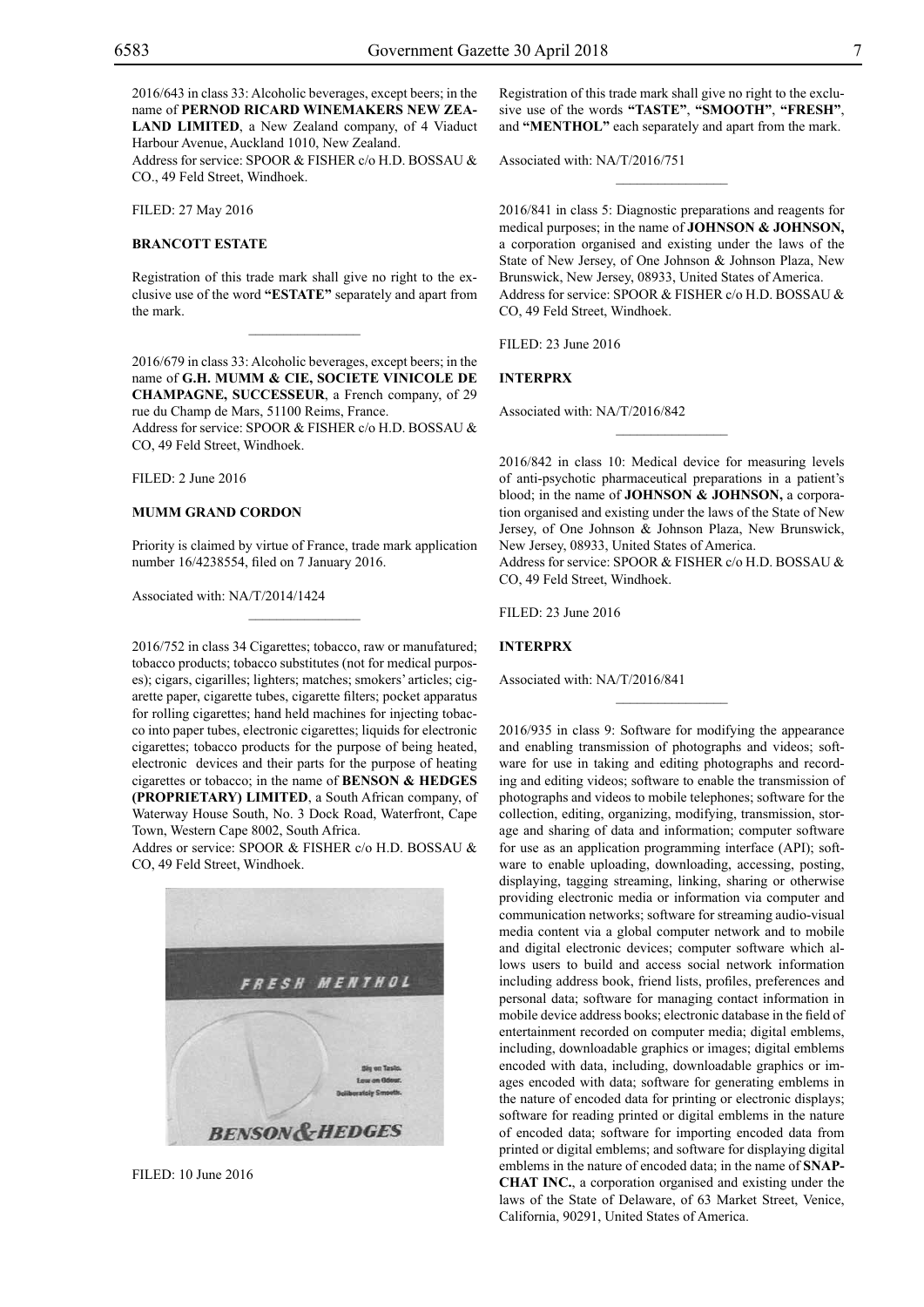Address for service: SPOOR & FISHER c/o H.D. BOSSAU & Co., 49 Feld Street, Windhoek.



Filed: 7 July 2016

Applicant undertakes that, if it uses the blank space in the mark, Applicant's use of the blank space will be with matter that is descriptive or of a non-distinctive character or by other non-trade mark use, or in the case of trade mark use, by a trade mark registered in the name of the applicants in respect of the same goods, or by a trade mark of which the applicants are permitted users, in respect of the same goods, with the consent of the proprietor, or the blank space will be left vacant.

 $\frac{1}{2}$ 

Associated with Application NA/T/2016/00936

2016/936 in class 41: Publishing services, including, publishing of electronic publications for others; creation, development, production and distribution of entertainment content, including, multimedia content, animations, video footage, text, still images, videos, and news broadcast distributed to mobile electronic devices; providing online audiovisual entertainment information via a global computer network; providing information via a global computer network in the field of entertainment; online databases in the field of entertainment; in the name of **SNAPCHAT INC**., a corporation organised and existing under the laws of the State of Delaware, of 63 Market Street, V nice, California, 90291, United States of America. Address for service: SPOOR & FISHER c/o H.D. BOSSAU & Co., 49 Feld Street, Windhoek.



Filed: 7 July 2016

"Applicant undertakes that, if it uses the blank space in the mark, Applicant's use of the blank space will be with matter that is descriptive or of a non-distinctive character or by other non-trade mark use, or in the case of trade mark use, by a trade mark registered in the name of the applicants in respect of the same goods, or by a trade mark of which the applicants are permitted users, in respect of the same goods, with the consent of the proprietor, or the blank space will be left vacant"

 $\frac{1}{2}$ 

Associated with: NA/T/2016/935

2016/937 in class 32: Mineral and aerated waters and other non-alcoholic drinks; soda water; fruit drinks; fruit juices; vegetable juices; tomato juices; orgeat; syrups; syrup for making beverages; syrup for making lemonade; essences for making beverages; instant flavoured drinks; soft drinks; and other preparations in liquid or powder form for making nonalcoholic fruit, vegetable and cola beverages; whey beverages; milk of almonds; peanut milk; smoothies; in the name of **FRAN-CIS BUSUTTIL & SONS LIMITED**, a Maltese company, of Busuttil Buildings, Santa Venera Square, Santa Verena, Malta. Address for service: SPOOR & FISHER c/o H.D. BOSSAU & Co., 49 Feld Street, Windhoek.

Filed: 7 July 2016

#### **BEVI MIX**

Registration of this trade mark shall give no right to the exclusive use of the word **"MIX"** separately and apart from the mark as a whole.

 $\frac{1}{2}$ 

2016/938 in class 34: Cigarettes; tobacco, raw or manufactured; tobacco products; tobacco substitutes (not for medical purposes); cigars, cigarillos; lighters; matches; smokers' articles; cigarette paper, cigarette tubes; cigarette filters; pocket apparatus for rolling cigarettes; hand held machines for injecting tobacco into paper tubes; electronic cigarettes; liquids for electronic cigarettes; tobacco products for the purpose of being heated; electronic devices and their parts for the purpose of heating igarettes or tobacco; in the name of **AMERICAN CIGARETTE COMPANY (OVERSEAS) LIMITED**, a limited liability company incorporated in South Africa, of Waterway House South, No. 3 Dock Road, Water Front, Cape Town, 8002, Western Cape, Republic of South Africa. Address for service: SPOOR & FISHER c/o H.D.BOSSAU & Co., 49 Feld Street, Windhoek.



Filed: 7 July 2016

Associated with: NA/T/2016/305

2016/1506 in class 5: Human pharmaceutical preparations; in the name of **JANSSEN SCIENCES IRELAND UC,** a private unlimited liability company incorporated under the laws of Ireland, of Eastgate Village, Eastgate, Little Island, County Cork, lreland.

Address for service: SPOOR & FISHER c/o H.D. BOSSAU & Co, 49 Feld Street, Windhoek.

 $\frac{1}{2}$ 

Filed: 29 September 2016

**SYMTUZA**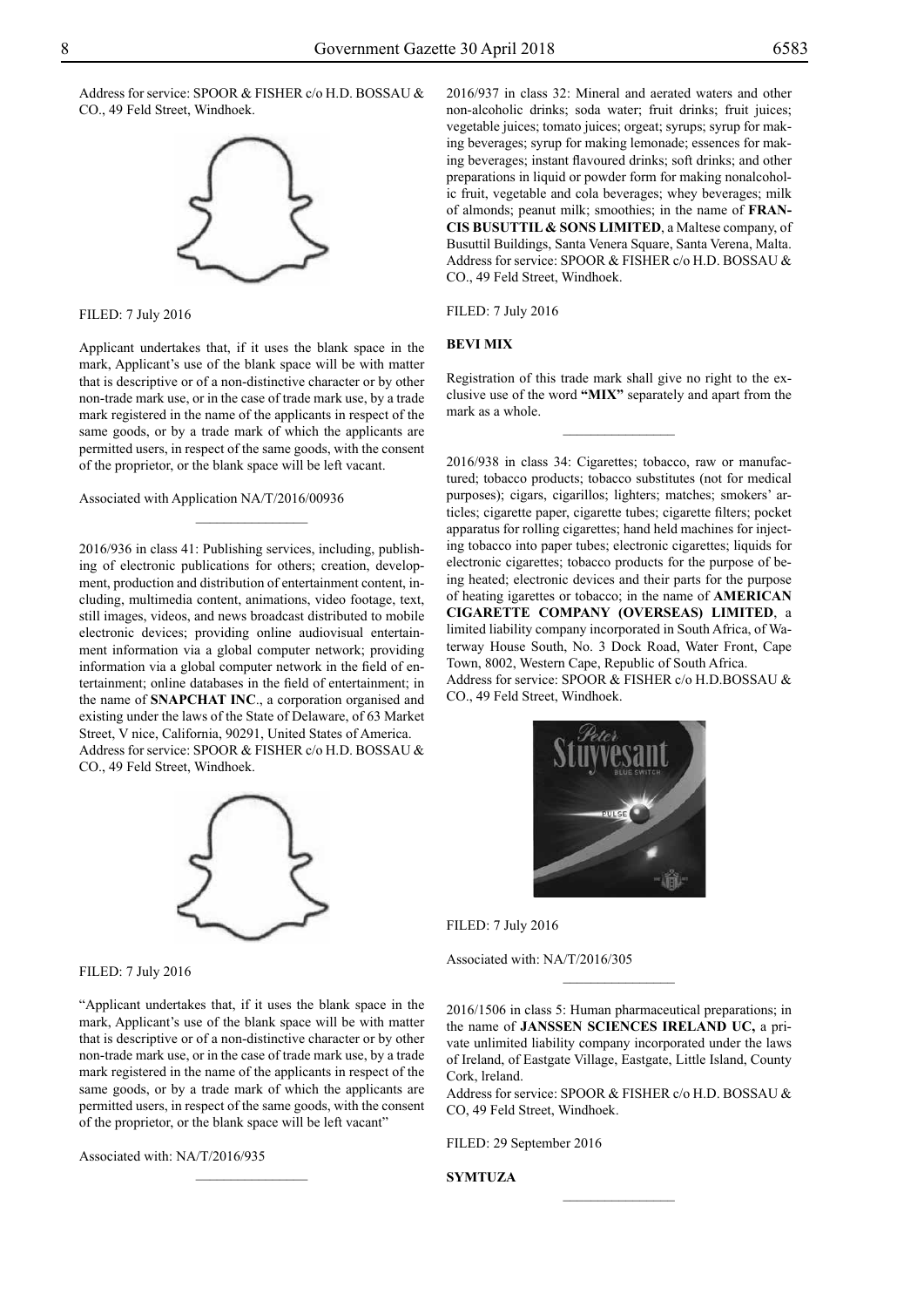2016/1517 in class 33: Alcoholic beverages (except beer); in the name of **CHIVAS HOLDINGS (IP) LIMITED**, a company incorporated in the United Kingdom, of 111-113 Renfrew Road, Paisley, Renfrewshire, PA3 4DY, United Kingdom. Address for service: SPOOR & FISHER c/o H.D. BOSSAU & Co, 49 Feld Street, Windhoek.



FILED: 29 September 2016

The mark consists of a container for goods having the appearance substantially as depicted in the representation affixed to the application. The appearance of the container comprises its shape, ornamentation, engraving and the colour combination of gold, silver, shades of maroon and **"white"**, applied to its surface and all these features separately and in combination are essential features of the mark.

The combination of the colours "GOLD", "SILVER", shades of "MAROON" and "WHITE" as depicted on the representation accompanying the applications are an essential and distinctive feature of the mark

 $\mathcal{L}=\mathcal{L}^{\mathcal{L}}$ 

Associated with: NA/T/2016/1516

2017/168 in class 5: Dietetic food and substances adapted for medical use; dietary supplements for humans; effervescent tablets; dietary supplemental drinks; in the name of **BAYER CONSUMER CARE AG**, a company incorporated in Switzerland of Peter Merian Street 84, 4052 Basel, Switzerland. Address for service: SPOOR & FISHER c/o H.D. BOSSAU & Co, 49 Feld Street, Windhoek.

FILED: 20 January 2017

#### **SUPRADYN**

2017/289 in class 2: Paints; coatings; varnishes; lacquers; thinners; coloring matters all being additives for paints, varnishes or lacquers; preservatives against rust and against deterioration of wood; priming preparations (in the nature of paints); wood stains; in the name of **AKZO NOBEL COATINGS INTENATIONAL B.V.**, a Dutch company, of Velperweg 76, 6824 BM Arnhem, The Netherlands.

 $\overline{\phantom{a}}$  , where  $\overline{\phantom{a}}$ 

Address for service: SPOOR & FISHER c/o H.D. BOSSAU & Co, 49 Feld Street, Windhoek.

Filed: 27 January 2017

#### **ALBERTONO**

2017/290 in class 2: Paints; coatings; varnishes; lacquers; thinners; coloring matters all being additives for paints, varnishes or lacquers; preservatives against rust and against deterioration of wood; priming preparations (in the nature of paints); wood stains; in the name of **AKZO NOBEL COATINGS IN-**

 $\mathcal{L}=\mathcal{L}^{\mathcal{L}}$ 

**TERNATIONAL B.V.**, a Dutch company, of Velperweg 76, 6824 BM Arnhem, The Netherlands. Address for service: SPOOR & FISHER c/o H.D. BOSSAU & CO, 49 Feld Street, Windhoek.

Filed: 27 January 2017

The applicant claims the colours **"GOLD, "YELLOW", "CREAM", "BROWN", "BLACK"** and **"WHITE"** as depicted in the attached represtations.

 $\frac{1}{2}$ 

2015/2899 in class 4: Engine oils; in the name of **EXXON MOBIL CORPORATION**, a corporation organised and existing under the laws of the State of New Jersey (U.S.A.), of 5959 Las Colinas Boulevard, Irving, Texas, 750392298, United States of America.

Address for service: SPOOR & FISHER c/o H.D. BOSSAU & Co, 49 Feld Street, Windhoek.

FILED: 1 December 2015

#### **MOBIL JET**

Associated with: NA/T/2015/2897

2015/3074 in class 5: Pharmaceutical preparations and substances; dietetic substances adapted for medical use; digestives for pharmaceutical purposes; nutritional supplements; medicinal drinks and preparations for making medicinal drinks; in the name of **RECKITT BENCKISER SOUTH AFRICA PTY LTD**, a South African company, of 8 Jet Park Road, Elandsfontein, Gauteng, Republic of South Africa. Address for service: SPOOR & FISHER c/o H.D. BOSSAU & CO, 49 Feld Street, Windhoek.

 $\frac{1}{2}$ 

 $\frac{1}{2}$ 

Filed: 18 December 2015

#### **GAVISCON**

Associated with: NA/T/1973/723

2015/3075 in class 3: Cleaning, pollishing, scouring and abrasive preparations; all-purpose cleaners; cleaning preparations incorporating substances for the control of allergens; bleaching pre arations; detergents; preparations for laundry use; limescale removers and rust removers for household use; cleaning reparations which prevent the build-up of stains and limescale; decalcifying and descaling preparations for household use; drain and sink cleaning preparations; toilet cleaners; window cleaners; hand cleaning preparations; soaps; bar soaps; liquid soaps for hands, face and body; antibacterial soaps; toiletries; hand washes; perfuming preparations for the atmosphere; cloths, wipes, tissues and sponges impregnated with cleaning preparations; polishing preparations, detergent or disinfectant for cleaning; dishwashing preparations; dishwasher cleaner, freshener and deodoriser; rinse agents; polishing preparations for kitchen and glassware; cosmetics; perfumery; essential oils; skin care preparations; skin moisturisers; body washes; shower and bath gel; shower and bath foam; non medicated impregnated wipes for personal use; shampoos; conditioners; hair and scalp shampoos; dandruff shampoos; hair and scalp conditioners; preparations for cleansing and care of the hair and scalp; hair and scalp treatments; medicated toiletries; medicated soaps; medicated liquid hand wash; medicated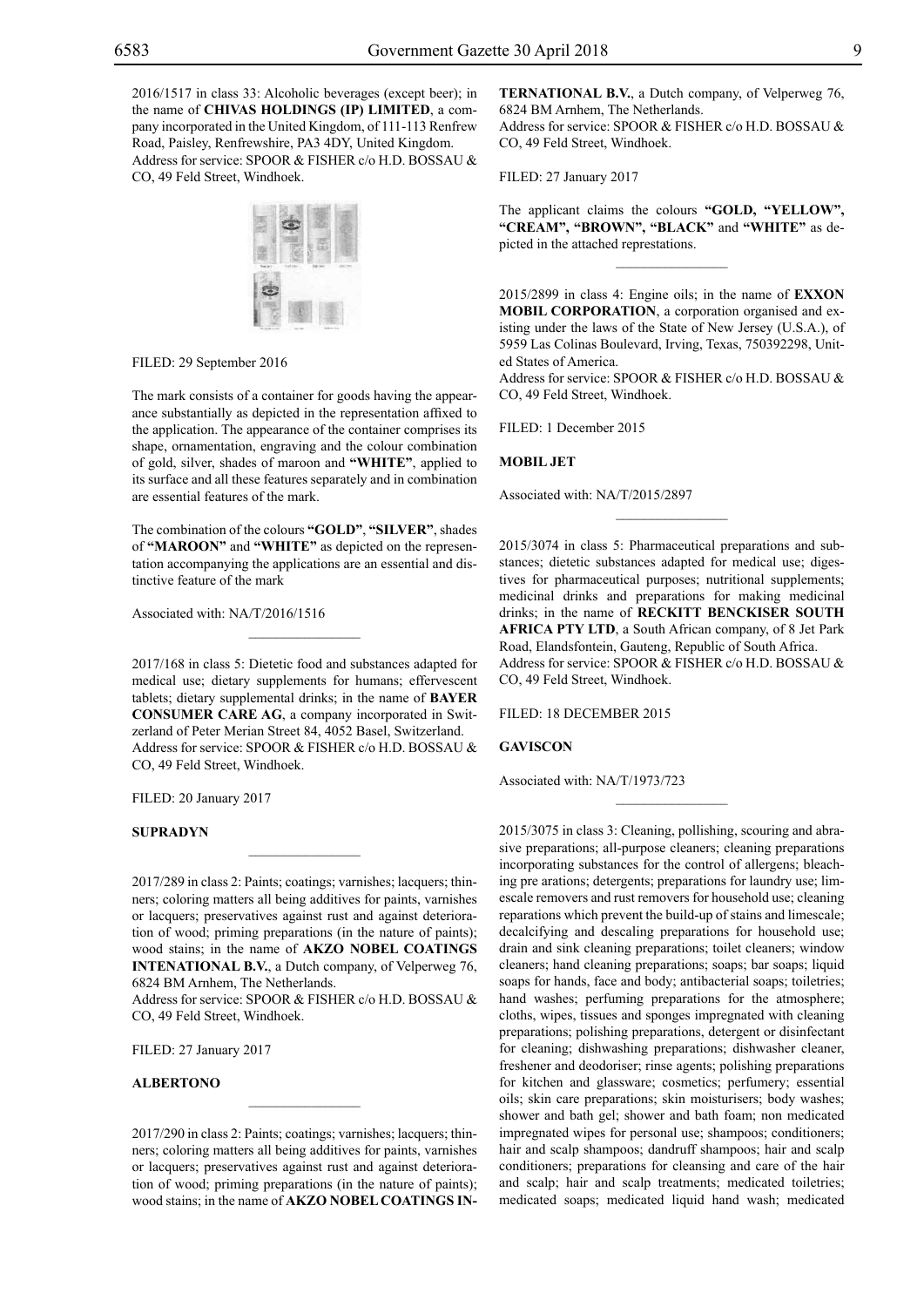hand washes; medicated body washes; medicated shampoos and conditioners; cloths, wipes, tissues and sponges impregnated with cleaning preparations, polishing preparations, detergent or disinfectant for cleaning; in the name of R**ECK-ITT BENCKISER SOUTH AFRICA (PROPR1EATARY) LIMITED**, a South African company, of 8 Jet Park Road,

Elandsfontein, Gauteng, Republic of South Africa. Address for service: SPOOR & FISHER c/o H.D. BOSSAU & Co, 49 Feld Street, Windhoek.

FILED: 18 December 2015

#### **DETTOL**

Associated with: NA/T/2015/3076 and NA/T/1989/1013

 $\frac{1}{2}$ 

2015/3076 in class 5: Pharmaceutical, veterinary and sanitary preparations; articles impregnated with a disinfectant or antibacterial product: articles impregnated with an antiseptic product; antiseptic preparations; antibacterial preparations; antibacterial hand washes; antibacterial hand foam; hand sanitizer, bacterial cleansing preparations for the skin, disinfecting preparations, germicides; disinfectants, including disinfectant liquid and disinfectant spray; cloths, wipes, tissues and sponges impregnated with disinfectant; cloths, wipes, tissues an sponges impregnated with medicated preparations; impregnated antiseptic wipes; sanitizing wipes; impregnated medicated wipes; air freshening preparations, air purifying preparations, air sanitising preparations; air deodorising preparations; deodorants and deodorisers (other than for personal use); air purifiers; preparations and substances for neutralising, controlling or reducing allergens; skin sanitising preparations; medicated antibacterial skin cleansers; medicated skin and hair care preparations; medicated talcum powder; plasters, materials for dressing; filled first-aid boxes; in the name of **RECKITT BENCKISER SOUTH AFRICA (PROPRI-ETARY) LTD**, a South African company, of 8 Jet Park Road, Elandsfontein, Gauteng, Republic of South Africa.

Address for service: SPOOR & FISHER c/o H.D. BOSSAU & Co, 49 Feld Street, Windhoek.

 $\frac{1}{2}$ 

FILED: 18 December 2015

#### **DETTOL**

Associated with: N/AT12015/3075

2016/31 in class 35: Accounting services and advisory and consulting services in the field of accounting; account and business auditing services; business administration services; business acquisition and merger consultation; tax preparation; tax advisory services, including, tax compliance and consultation services; bookkeeping services; wealth management services, including, financial records management; business management consulting services; business risk management consulting services; government management consulting services 'including, providing information in the field of government affairs; advice relating to the organization and management of business, including, assisting and advising others on the organization and management of businesses or business management of trading functions of commercial or industrial companies; economic forecasting and analysis, including, economic research in the attainment of benefits, business interruption and loss determination for cost assessment services; employment counseling and recruiting; accounting practice

management consulting services; human resources management consulting services; personnel placement and recruitment services; tax and taxation planning, advice, information and consultancy services; assurance services, including, review, preparation and analysis of financial and non-financial information for others, including, financial statement audits, accounting compliance reviews, financial accounting advisory services and fraud investigation and dispute resolution services; information, consultancy and advisory services relating to the aforesaid; in the name of **RSM INTERNATIONAL AS-SOCIATION**, a Swiss company, of 62 Route de Frontenex, 6525, 1211 Geneva 6, Switzerland.

Address for service: SPOOR & FISHER c/o H.D. BOSSAU & Co, 9 Feld Street, Windhoek.

 $\frac{1}{2}$ 

FILED: 18 January 2016

**RSM**

Associated with: NA/T/2016/38

2016/38 in class 36: Financial services and advisoroy and consultancy services in the field of financial services; financial management services, financial planning services, financial portfolio management services, financial forecasting services, financial guarantee and surety services, financial research, analysis and consultation services, financial information provided by electronic means and advisory and consulting services in the field of financial services; financial planning and investment advisory and management services; insurance consultation and advisory services; insurance consultation, including, providing advice relating to insurance issues; acturial services; research in the attainment of insurance and employee benefits, business interruption and loss determination; real estate investment services; financing services; individual retirement account services; general securities brokerage and investment banking services; consulting services in the field of employee benefits concerning insurance, finance and financial compensation programs; advice relating to the organization and management of business, including, assisting and advising others on management of financial trading functions of commercial or industrial companies; information, consultancy and advisory services relating to the aforesaid; sales tax consultation services, including, providing advice to entities on automation of software and reporting functions for calculation, collection and payment of sales tax; wealth management services; financial consultancy and insurance consultancy, including evaluation of insurance products for wealth management planning; information, consultancy and advisory services relating to the aforesaid; in the name of **RSM IN-TERNATIONAL ASSOCIATION**, a Swiss company, of 62 Route de Frontenex, 6525, 1211 Geneva 6, Switzerland. Address for service: SPOOR & FISHER c/o H.D. BOSSAU & CO, 49 Feld Street, Windhoek.

#### **RSM**

Associated with: NA/T/2016/39

2016/39 in class 42: Computer services; custom design and development of computer hardware, software and computer systems for others; suiting services in the field of computer based information systems for businesses and government; consulting services in the field of identification; prioritization, analysis, design, development and implementation of

 $\frac{1}{2}$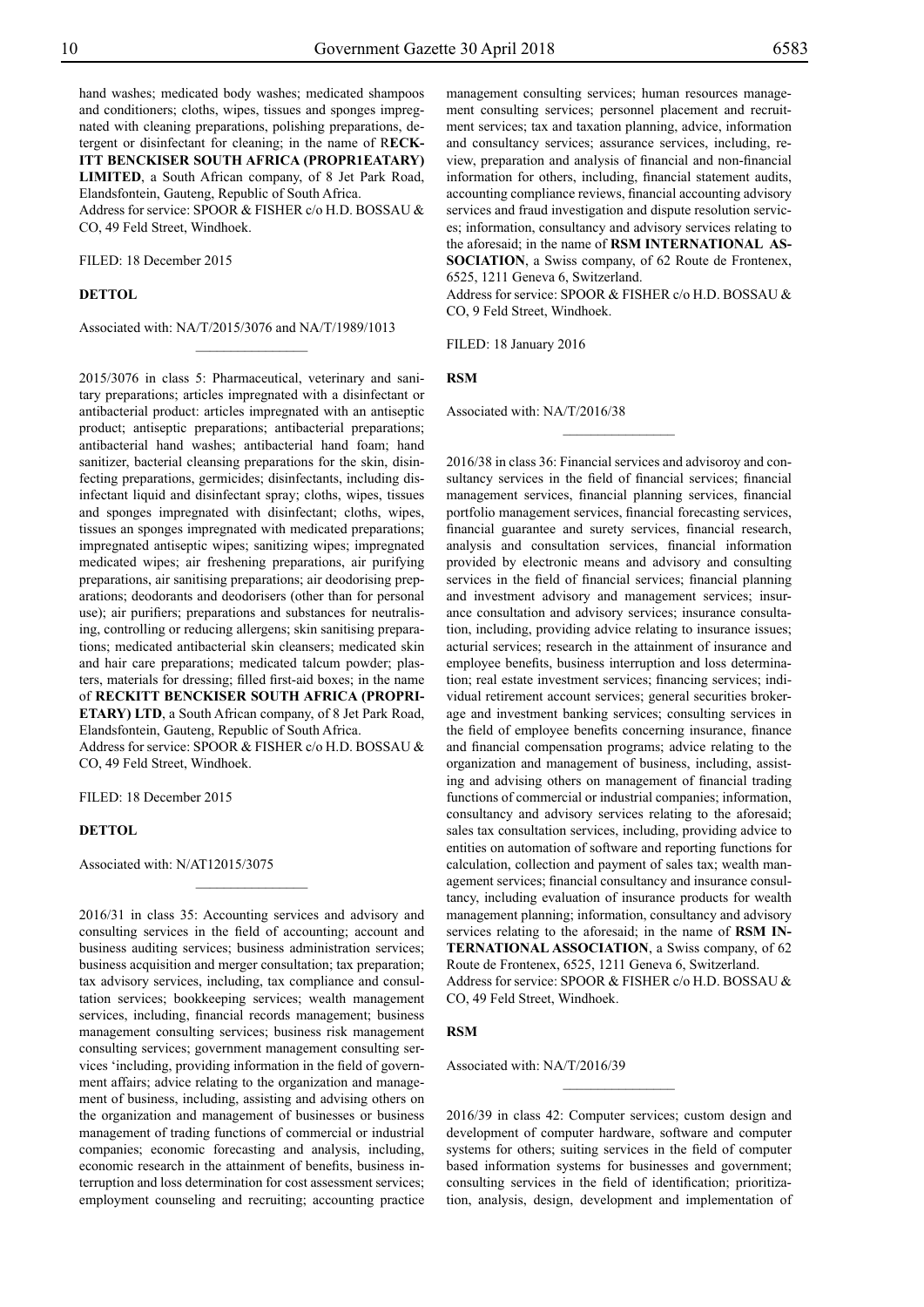computer-based information systems for insurance-; and other financial services businesses and other industries; technical consulting services and assistance with computer-based information systems and components thereof; IT and information security consulting services, including, providing IT and electronic security advisory services and IT and electronic security risk management to banks and other financial institutions; conducting IT security audits; IT consultation in the fields of risk assessment, IT and electronic information security, IT and electronic business information continuity and disaster recovery preparedness, IT and electronic information internal audit and audit planning; computer assurance services relating to the development of security systems and contingency planning for information systems; information, consultancy and advisory services relating to the aforesaid; providing temporary use of online non-downloadable computer software that allows the user to access a centralized document management and employee communication portal designed specifically for use by community banks and credit unions; Providing temporary use of online non-downloadable software and applications for email, calendaring, and document management; Online nondownloadable computer program for meeting and event scheduling, managing group calendars, task delegation and reporting, recording notes, transferring data to and from data bases and to and from computer programs and computer files; online non-downloadable computer software for managing addresses; information, consultancy and advisory services relating to the aforesaid; litigation support services in the nature of investigative audits and financial analysis; litigation support in economics, accounting and finance, including, investigative audits and financial analyses; tax advisory services, including, tax compliance consulting relating to compliance with federal, state, and foreign tax laws and regulations, information, consultancy and advisory services relating to the aforesaid; representation of clients in tax matters before tax authorities; information, consultancy and advisory services relating to the aforesaid; in the name of **RSM INTERNA-TIONAL ASSOCIATION**, a Swiss company, of 62 Route de Frontenex, 6525, 1211 Geneva 6, Switzerland. Address for service: SPOOR & FISHER c/o H.D. BOSSAU & Co, 49 Feld Street, Windhoek.

FILED: 18 January 2016

#### **RSM**

Associated with: NA/T/2016/31

2016/668 in class 9: Electronic newsletters and/or publications; downloadable electronic content; electronic apparatus; photographic, cinematographic, teaching apparatus and equipment; apparatus and equipment for recording, transmission or reproduction of sound or images; magnetic data carriers; recording discs; data processing equipment; computer hardware and software; where applicable, parts components and accessories for all the aforegoing; in the name of **CURRO EDU-CATION NAMIBIA (PTY) LTD**, a Namibian company, of Hidas Centre, Klein Windhoek, Windhoek, Namibia.

 $\frac{1}{2}$ 

Address for service: SPOOR & FISHER c/o H.D. BOSSAU & Co, 49 Feld Street, Windhoek.



Filed: 2 June 2016

Registration of this trade mark shall give no right to the exclusive use of the word **"GYMNASIUM"** separately and and apart from the mark and shall give no right to the exclusive use of the word **"WINDHOEK"** descriptively in it's *bona fide* geographical signification and otherwise as a trade mark.

Associated with: NA/T/2016/669

2016/669 in class 16: Paper, cardboard and goods made from these materials; printed matter of all kinds and descriptions; photographs; published matter; magazines, newspapers and newsletters; vouchers; bookbinding material; stationery and adhesives for stationery; artists' materials; typewriters and office requisites; calendars; instructional and teaching material; plastic materials for packaging; printers' type; printing blocks; where applicable,parts components and accessories for all the aforegoing; in the name of **CURRO EDUCATION NAMIB-IA (PTY) LTD**, a Namibian company, of Hidas Centre, Klein Windhoek, Windhoek, Namibia.

Address for service: SPOOR & FISHER c/o H.D. BOSSAU & Co, 49 Feld Street. Windhoek.



Filed: 2 June 2016

Registration of this trade mark shall give no right to the exclusive use of the word **"GYMNASIUM"** separately and and apart trom the mark and shallgive no right to the exclusive use of the word **"WINDHOEK"** descriptively in it's *bona fide* geographical signification and otherwise as a trade mark.

 $\frac{1}{2}$ 

Associated with: NA/T/2016/670

2016/670 in class 41: Education and teaching services; providing of training; entertainment; sporting and cultural activities; publication services; advisory and consultancy services in relation to all the aforegoing; in the name of **CURRO EDU-CATION NAMIBIA (PTY) LTD**, a Namibian company, of Hidas Centre, Klein Windhoek, Windhoek, Namibia. Address for service: SPOOR & FISHER c/o H.D. BOSSAU & Co, 49 Feld Street, Windhoek.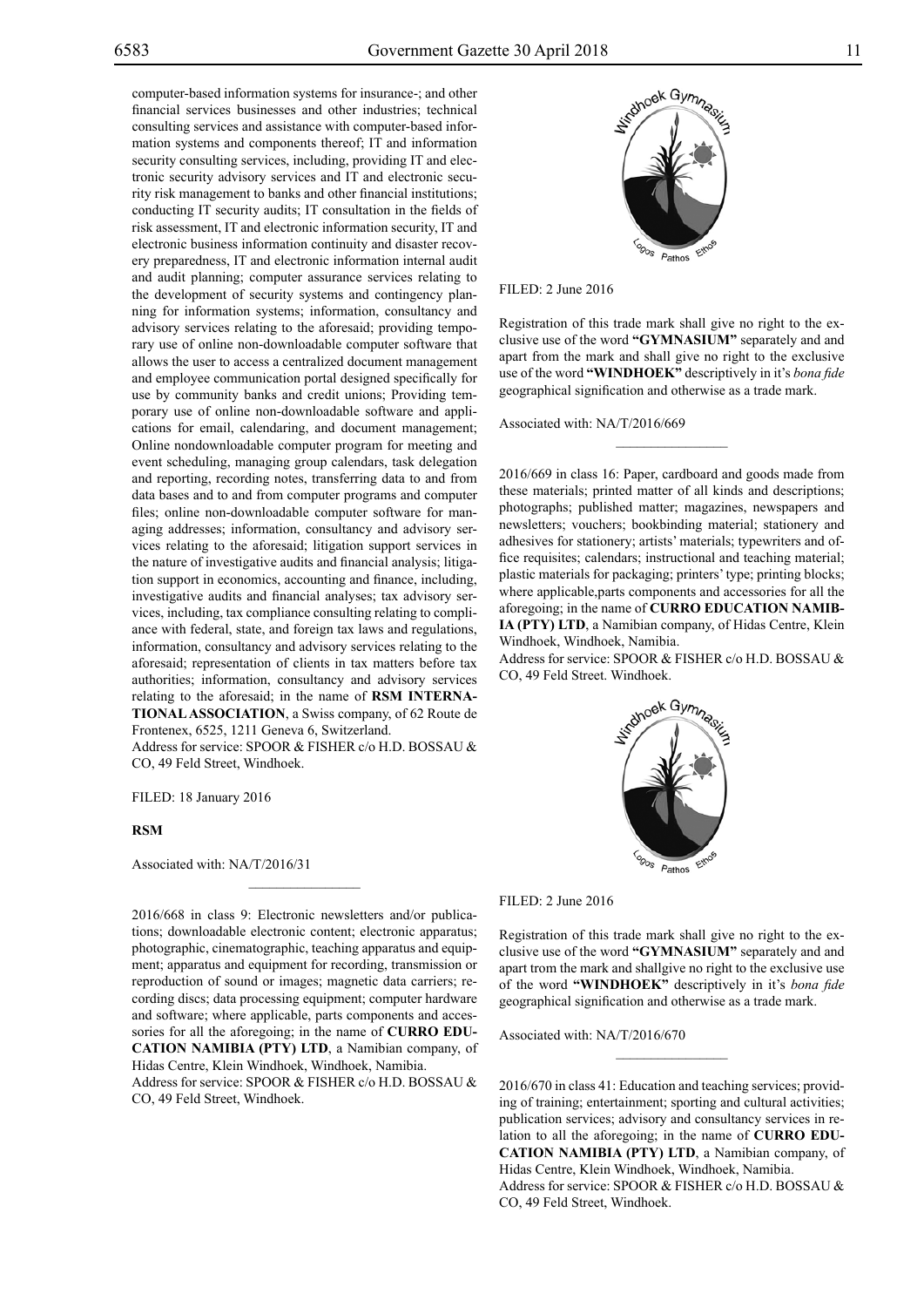

 $FILED: 2$  June 2016

Registration of this trade mark shall give no right to the exclusive use of the word **"GYMNASIUM"** separately and and apart from the mark and shall give no right to the exclusive use of the word **"WINDHOEK"** descriptively in it's *bona fide* geographical signification and otherwise as a trade mark.

Associated with: NA/T/2016/668

2016/1141 in class 39: Travel services being services offered by travel agents in this class; passenger transport services; air travel services; car hire services; road transport service; rail transport services, sea transport services; booking and reservation services; travel ticket reservation services; tourist information services; sight-seeing tour and cruise arranging services; package holiday services; air transport services; transport and delivery of goods services; rental of vehicles; traffic information services; arranging and reservation of vehicle parking facilities; transportation of passengers by air, sea and by land; online services of searching for, reserving and booking travel; information and advisory services relating to all of the aforesaid; including providing all the aforementioned services online; in the name of **FLIGHT CENTRE TRAVEL GROUP LIMITED**, an Australian company, of Level 2, 545. Queen Street, Brisbane, Queensland, 4000, Australia.

Address for service: SPOOR & FISHER c/o H.D. BOSSAU & Co, 49 Feld Street, Windhoek.



Filed: 4 August 2016

Registration of this trade mark shall give no right to the exclusive use of the word **"TRAVEL"**, or of the word **"SOLU-TIONS"**, each separately and apart from the mark.

 $\frac{1}{2}$ 

Associated with: NA/T/2016/1142

2016/1142 in class 42: Travel agencies services in this class including arranging accommodation, booking accommodation, making hotel reservations, reserving accommodation, reserving hotel accommodation; information, consultancy and advisory services relating to those services; including providing all the aforementioned services online; in the name of **FLIGHT CENTRE TRAVEL GROUP LIMITED**, an Australian company, of Level 2, 545 Queen Street, Brisbane, Queensland, 4000, Australia.

Address for service: SPOOR & FISHER c/o H.D. BOSSAU & Co, 49 Feld Street, Windhoek.



Filed: 4 August 2016

Registration of this trade mark shall give no right to the exclusive use of the word **"TRAVEL"**, or of the word **"SOLU-TIONS"**, each separately and apart from the mark.

 $\frac{1}{2}$ 

Associated with: NA/T/2016/1141

2016/1143 in class 39: Travel services being services offered by travel agents in this class; passenger transport services; air travel services; car hire services; road transport service; rail transport services; sea transport services; booking and reservation services; travel ticket reservation services; tourist information services; sight-seeing tour and cruise arranging services; package holiday services; air transport services; transport and delivery of goods services; rental of vehicles; traffic information services; arranging and reservation of vehicle parking facilities; transportation of passengers by air, sea and by land; online services of searching for, reserving and booking travel; information and advisory services relating to all of the aforesaid; including providing all the aforementioned services online; in the name of **FLIGHT CENTRE TRAVEL GROUP LIMITED**, an Australian company, of Level 2, 545 Queen Street, Brisbane, Queensland, 4000, Australia.

Address for service: SPOOR & FISHER c/o H.D. BOSSAU & Co, 49 Feld Street, Windhoek.

Filed: 4 August 2016

**FCM**

Associated with: NA/T/2016/1144 and NA/T/2016/1142

 $\frac{1}{2}$ 

2016/1144 in class 42: Travel agencies services in this class including arranging accommodation, booking ccommodation, making hotel reservations, reserving accommodation, reserving hotel accommodation; information, consultancy and advisory services relating to those services; including providing all the aforementioned services online in the name of **FLIGHT CENTRE TRAVEL GROUP LIMITED**, an Australian company, of LEVEL 2, 545 Queen Street; Brisbane, Queensland, 4000, Australia.

Address for service: SPOOR & FISHER c/o H.D. Bo au & Co, 49 Feld Street. Windhoek.

Filed: 4 August 2016

**FCM**

Associated with: NA/T/2016/1143

2016/1145 in class 39: Travel services being services offered by travel agents in this class; passenger transport services; air travel services; car hire services; road transport service; rail

 $\overline{\phantom{a}}$  , where  $\overline{\phantom{a}}$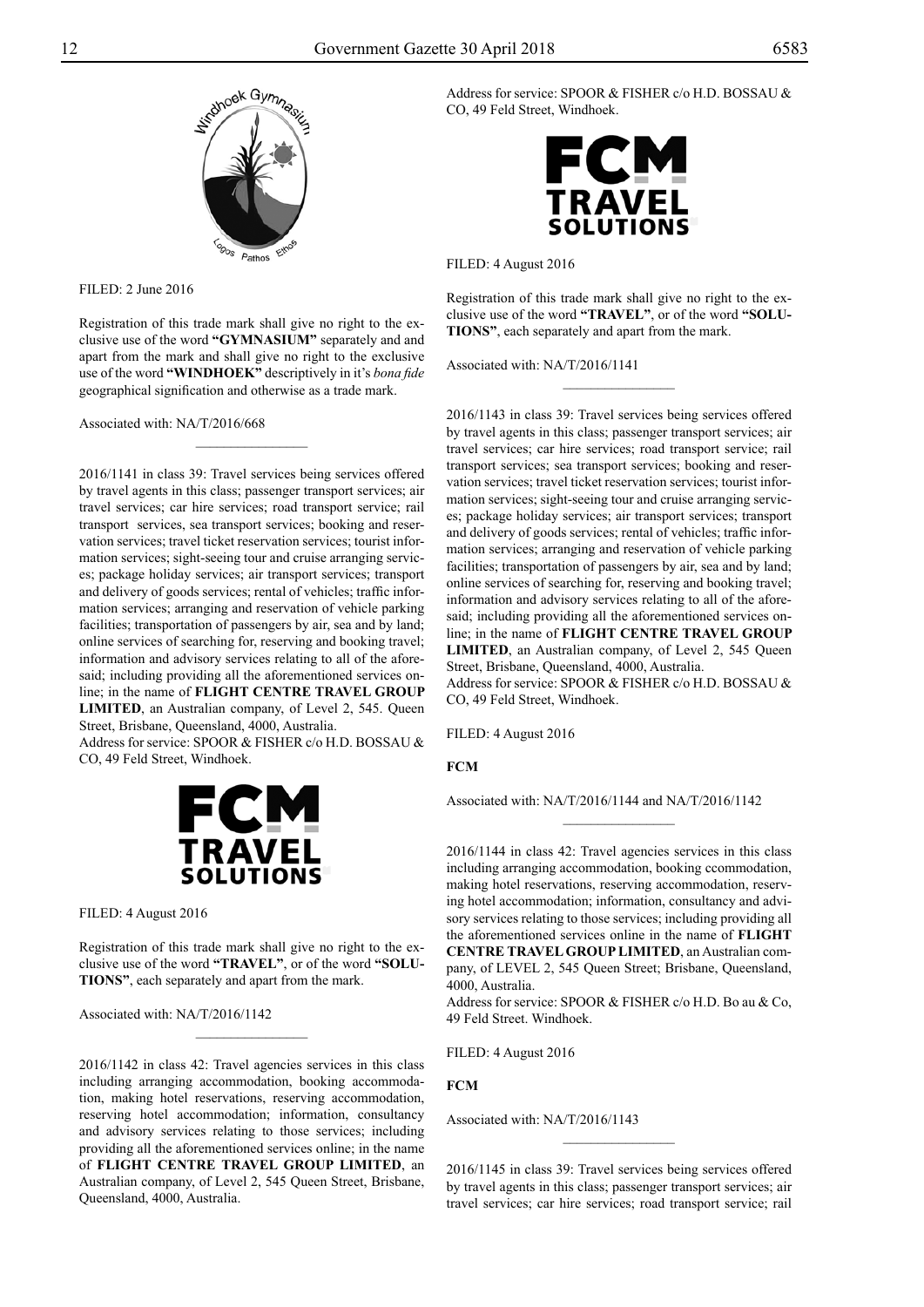transport services; sea transport services; booking and reservation services; travel ticket reservation services; tourist information services; sight-seeing tour and cruise arranging services; package holiday services; air transport services; transport and delivery of goods services; rental of vehicles; traffic information services; arranging and reservation of vehicle parking facilities; transportation of passengers by air, sea and by land; online services of searching for, reserving and booking travel; information and advisory services relating to all of the aforesaid; including providing all the aforementioned services online; in the name of **FLIGHT CENTRE TRAVEL GROUP LIMITED**, an Australian company, of Level 2, 545 Queen Street, Brisbane, Queensland, 4000, Australia. Address for service: SPOOR & FISHER c/o H.D. BOSSAU & Co, 49 Feld Street, Windhoek.



Filed: 4 August 2016

Registration of this trade mark shall give no right to the exclusive use of the word **"CRUISE"**, separately and apart from the mark.

 $\overline{\phantom{a}}$  , where  $\overline{\phantom{a}}$ 

Associated with: NA/T/2016/1146

2016/1146 in class 42: Travel agencies services in this class including arranging accommodation, booking accommodation, making of hotel reservations, reserving accommodation, reserving hotel accommodation; information, consultancy and advisory services relating to those services; including providing all the aforementioned services online; in the name of **FLIGHT CENTRE TRAVEL GROUP LIMITED**, an Australian company, of Level 2, 545 Queen Street, Brisbane, Queensland, 4000, Australia.

Address for service: SPOOR & FISHER c/o H.D. BOSSAU & CO, 49 Feld Street, Windhoek.



FILED: 4 August 2016

Registration of this trade mark shall give no right to the exclusive use of the word **"CRUISE"**, separately and apart from the mark.

 $\mathcal{L}=\mathcal{L}^{\mathcal{L}}$ 

Associated with: NA/T/2016/1145

2016/1336 in class 12: Vehicles; apparatus for locomotion by land, air or water; Motor vehicles; parts and fittings for vehicles; arm rests for vehicle seats; luggage bags specially adapted for fitting in the oot of vehicles; car interior organizer bags, nets and trays specially adapted for fitting in vehicles; head-rests for vehicle seats; vehicle head rest covers; wing mirror protective and vanity covers; car seat covers; covers for vehicle steering wheels; fitted covers for vehicles; engines for land vehicles; wheels for vehicles; alloy wheels; wheel trims; wheel rims; hub caps for wheels; hub centre caps; wheel covers; wheel sprockets; spoilers for vehicles; covers for vehicles; seats for vehicles; safety harnesses for vehicles; radiator grilles for vehicles; trim panels vehicle bodies; vehicle center consoles sold as parts of vehicles and which incorporate electronic interfaces; bicycles and non-motorised scooters; parts, fittings and accessories for bicycles and scooters; strollers and prams, and their parts and accessories; baby, infant and child seats for vehicles; in the name of **JAGUAR LAND ROVER LIMITED**, a British company, of Abbey Road, Whitley, Coventry CV3 4LF, United Kingdom.

Address for service: SPOOR & FISHER c/o H.D. BOSSAU & CO, 49 Feld Street, Windhoek.



 $\frac{1}{2}$ 

FILED: 2 September 2016

Associated with: NA/T/2016/1331

2016/1337 in class 35: Advertising; business management; business administration; office functions; retail and wholesale services; Import-export agencies; commercial information agencies; advertising agencies; rental of advertising space; demonstration of goods; business information; commercial information and advice for consumers, including advisory and consultancy services relating to promotion, distribution, import, export, sale of motor vehicles, their parts, fittings and accessories; presentation of goods on communication media for retail purposes; providing business information via websites; sales promotion for others; promoting the sale of goods and services in the automotive industry by dissemination of promotional materials and product information through an online global computer network, distribution of printed material, television and radio advertising, Internet web-sites, promotional contests, automobile dealerships, direct mail advertising, writing of publicity texts, advertising, on-line advertising, advertising by mail order, television advertising, and business inquiries; procurement services for others; outsourcing services (business assistance); distributorship and retail store services in the field of motor vehicles and their parts, fittings and accessories; retail store services; online store services; in the name of **JAGUAR LAND ROVER LIMITED**, a British company, of Abbey ï d, Whitley, Coventry CV3 4LF, United Kingdom.

Address for service: SPOOR & FISHER c/o H.D. BOSSAU & Co, 49 Feld Street, Windhoek.



FILED: 2 September 2016

Associated with: NA/T/2016/1336

2016/1338 in class 35: Advertising; business management; business administration; office functions; retail and wholesale services; Import-export agencies; commercial information agencies; advertising agencies; rental of advertising space; demonstration of goods; business information; commercial information and advice for consumers, including advisory and

 $\frac{1}{2}$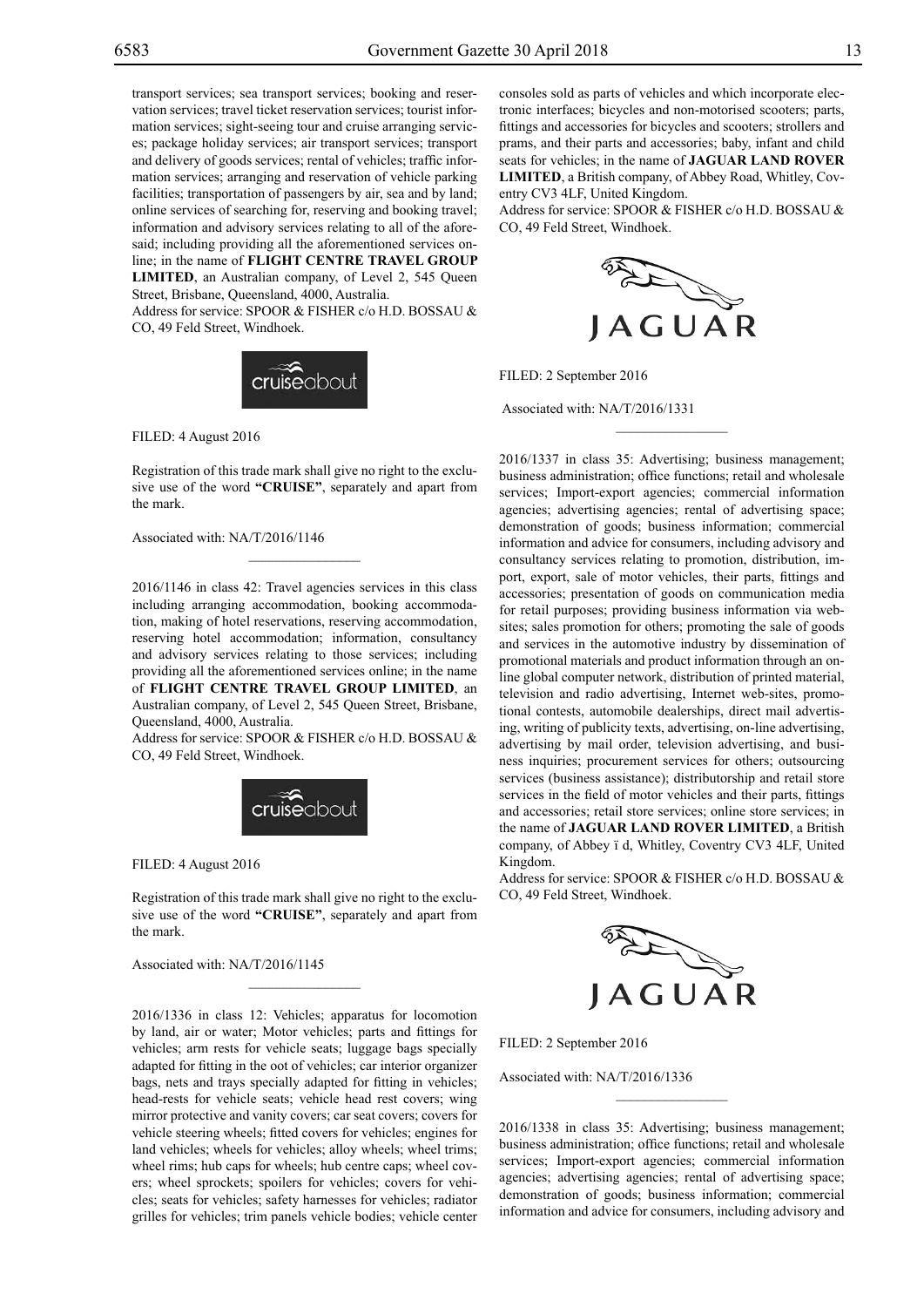consultancy services relating to promotion, distribution, import, export, sale of motor vehicles, their parts, fittings and accessories; presentation of goods on communication media for retail purposes; providing business information via websites; sales promotion for others; promoting the sale of goods and services in the automotive industry by dissemination of promotional materials and product information through an online global computer network, distribution of printed material, television and radio advertising, internet web-sites, promotional contests, automobile dealerships, direct mail advertising, writing of publicity texts, advertising, on-line advertising, advertising by mail order, television advertising, and business inquiries; procurement services for others; outsourcing services (business assistance); distributorship and retail store services in the field of motor vehicles and their parts, fittings and accessories; retail store services; online store services; in the name of **JAGUAR LAND ROVER LIMITED**, a British company, of Abbey Road, Whitley, Coventry CV3 4LF, United Kingdom.

Address for service: SPOOR & FISHER c/o H.D. BOSSAU & Co, 49 Feld Street, Windhoek.

 $\frac{1}{2}$ 

FILED: 2 September 2016

#### **LAND ROVER**

Associated with: NA/T/2013/1314

2016/1339 in class 35: Advertising; business management; business administration; office functions; retail and wholesale services; Import-export agencies; commercial information agencies; advertising agencies; rental of advertising space; demonstration of goods; business information; commercial information and advice for consumers, including advisory and consultancy services relating to promotion, distribution, import, export, sale of motor vehicles, their parts, fittings and accessories; presentation of goods on communication media for retail purposes; providing business information via websites; sales promotion for others; promoting the sale of goods and services in the automotive industry by dissemination of promotional materials and product information through an online global computer network, distribution of printed material, television and radio advertising, internet web-sites, promotional contests, automobile dealerships, direct mail advertising, writing of publicity texts, advertising, on-line advertising, advertising by mail order, television advertising, and business inquiries; procurement services for others; outsourcing services (business assistance); distributorship and retail store services in the field of motor vehicles and their parts, fittings and accessories; retail store services; online store services; in the name of **JAGUAR LAND ROVER LIMITED**, a British company, of Abbey Road, Whitley, Coventry CV3 4LF, United Kingdom.

Address for service: SPOOR & FISHER c/o H.D. BOSSAU & Co, 49 Feld Street, Windhoek.



 $\frac{1}{2}$ 

FILED: 2 September 2016

Associated with: NA/T/2016/1338

2016/1481 in class 9: Optoelectronic devices; light emitting diodes (LEDs); diodes; transistors; semiconductor devices; semiconductor chips; semiconductor wafers; apparatus and instruments for switching, transforming, regulating or controlling electricity; electrical integrated control systems for use in the fields of lighting, LED lighting, and security; electric switches, electrical controllers, electronic circuits and electric components for lighting, namely, electrical lighting controllers, electric light dimmers, sensors, electric transmitters and receivers for lighting; control software for lighting; wireless remote controls for lighting; calibration equipment, namely, sensors and electrical controllers for lighting; power supplies; electronic driver circuits; modules, namely, power modules, lighting modules, and modules and subassemblies in the nature of light emitting diodes (LEDs); networking hardware, namely, lighting network hardware; downloadable webinars in the field of lighting; in the name of **CREE, INC.**, a company organised and existing under the laws of the State of North Carolina (USA), of 4600 Silicon Drive, Durham, North Carolina, 27703, United States of America,

Address for service: SPOOR & FISHER c/o H.D. BOSSAU & Co, 49 Feld Street, Windhoek.



FILED: 23 September 2016

Priority is claimed by virtue of trade mark application number 86/953, 933, filed in United States of America on 25 March 2016.

 $\frac{1}{2}$ 

Associated with: N/AT/2016/587 and NA/T/2016/1482

2016/1482 in class 11: Lighting apparatus, including LED lighting apparatus; lighting fixtures, namely, interior and exterior lighting fixtures; light bulbs; LED lamps; spotlights; flashlights; lanterns; headlamps; automobile and motor vehicle lights; in the name of **CREE, INC.**, a company organised and existing under the laws of the State of North Carolina (USA), of 4600 Silicon Drive, Durham, North Carolina, 27793, United States of America.

Address for service: SPOOR & FISHER c/o H.D. BOSSAU & Co, 49 Feld Street, Windhoek.



FILED: 23 September 2016

Priority is claimed by virtue of trade mark application number 86/953, 933, filed in United States of America on 25 March 2016.

 $\frac{1}{2}$ 

Associated with: N/AT/2016/1481

2016/1520 in class 33: Alcoholic beverages (except beer); in the name of **ALLIED DOMECQ SPIRITS & WINE LIM-ITED**, a company incorporated in the United Kingdom, of Chivas House, 72 Chancellors Road, London WC 9RS, United Kingdom.

Address for service: SPOOR & FISHER c/o H.D. BOSSAU & Co, 49 Feld Street, Windhoek.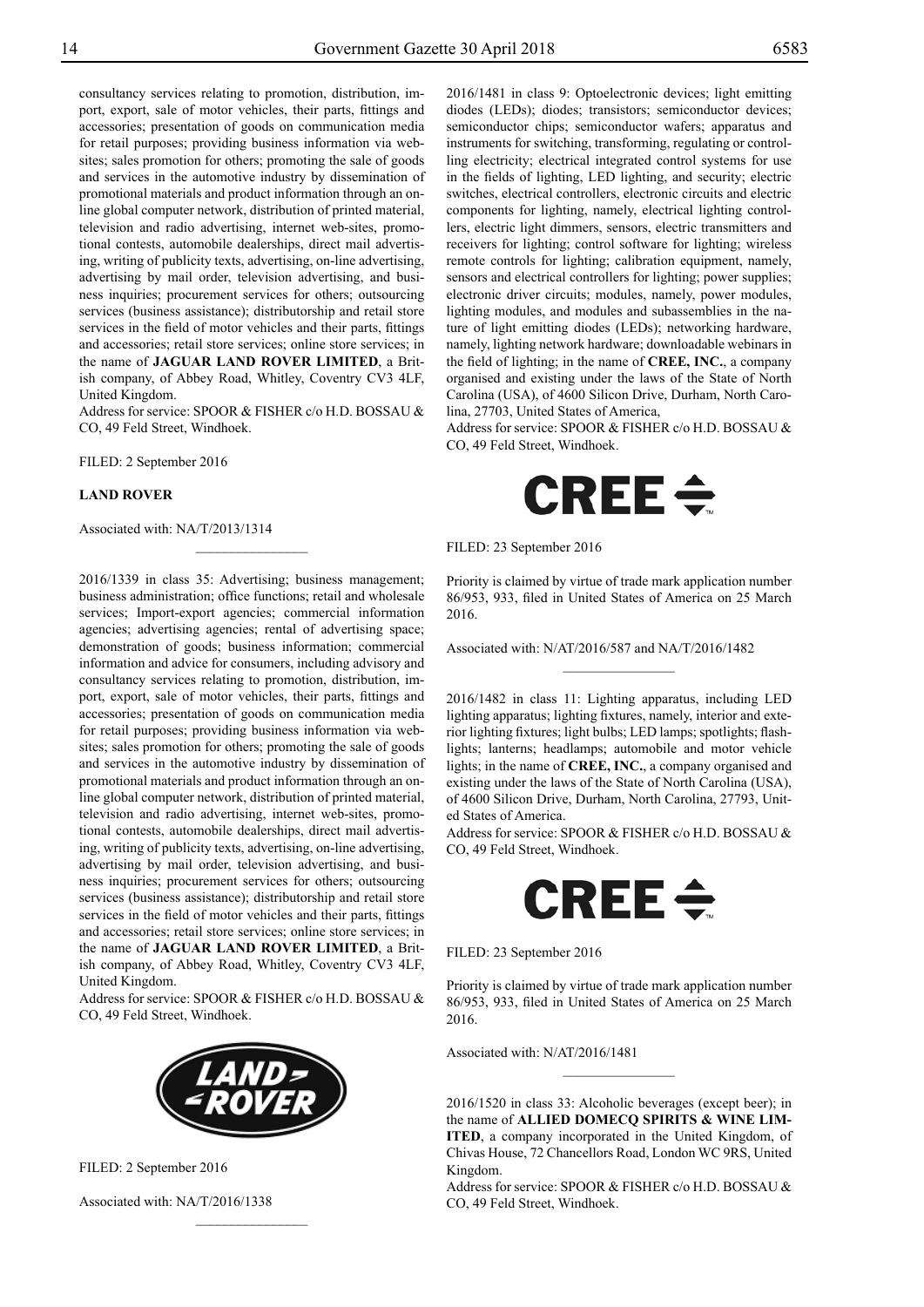

FILED: 29 September 2016

2016/1762 in class 3: Cosmetics, skincare products, and fragrances; in the name of **ALTICOR INC.**, a corporation organised and existing under the laws of the State of Michigan, of 7575 Fulton Street East, Ada, Michigan, 493550001, United States of America.

 $\overline{\phantom{a}}$  , where  $\overline{\phantom{a}}$ 

Address for service: SPOOR & FISHER c/o H.D. BOSSAU & Co, 49 Feld Street, Windhoek.

FILED: 3 November 2016

#### **ARTISTRY SIGNATURE SELECT**

Associated with: NA/T/2014/1571

2015/5013 in class 4: Industrial oils and greases, absorbing, wetting and binding compositions; fuels (including motor spirit) and Illuminants; candles and wicks for lighting; Motor Oil; Lubricating grease; Castor oil for industrial purposes; in the name of **NISSAN JIDOSHA KABUSHIKI KAISHA (ALSO TRADING AS NISSAN MOTOR CO., LTD)**, a corporation organized and existing under the laws of Japan, of No. 2, Takara-cho, Kanagawa-ku, Yokohama-shi, Kanagawaken, Japan.

 $\mathcal{L}=\mathcal{L}^{\mathcal{L}}$ 

Address for service: SPOOR & FISHER c/o H.D. BOSSAU & Co, 49 Feld Street, Windhoek.



Filed: 11 December 2015

Associated with: NA/T/2015/3014 and NA/T/2014/996

 $\overline{\phantom{a}}$  , where  $\overline{\phantom{a}}$ 

2015/3014 in class 7: Mufflers for motors and engines; Grease rings [parts of machines]; Cylinders for motors and engines; Pistons for cylinders; Belts for motors and engines; Oil pans; Cylinder heads for engines; Cylinder head covers; covers; Engine covers; Crank shafts; Pulleys [parts of machines]; Crankcases for machines, motors and engines; Exhaust manifold for engines; Intake manifold; Filters [parts of machines or engines]; Filters for cleaning cooling air, for engines; Air cleaners for engines; Fans for motors and engines; Oil coolers; Sparking plugs for internal combustion engines; Gaskets for engines; Radiators [cooling] for motors and engines; Igniting devices for internal combustion engines; Superchargers; Turbocompressor; Generators of electricity; Compressors [machines]; Hydraulic controls for machines, motors and engines; Pumps [parts of machines, engines or motors]; Alternators; Valves [parts of machines]; in the name of **NISSAN JIDOSHA KABUSHIKI KAISHA (ALSO TRADING AS NISSAN MOTOR CO., LTD)**, a corporation organized and existing under the laws of Japan, of No. 2, Takara-cho, Kanagawa-ku, Yokohama-shi, Kanagawa-ken, Japan. Address for service: SPOOR & FISHER c/o H.D. BOSSAU & Co, 49 Feld Street, Windhoek.



 $\frac{1}{2}$ 

FILED: 11 December 2015

Associated with: NA/T/2015/3015

2015/31 in class 9: Measuring apparatus; Measuring instruments; Chargers; Battery chargers; Remote control apparatus; Batteries and cells; Fuel cells; Intercommunication apparatus; Telephone apparatus; Navigation apparatus for vehicles; Computers; Computer software; Computer programs; Downloadable music files; Cables, electric; Wires, electric; Electronic publications, downloadable; Anti-theft warning apparatus; Magnets; Protection devices for personal use against accidents; Theft prevention installations, electric; Vehicle breakdown warning triangles; Encoded keys; Inverters [electricity]; Apparatus for recording of sound and images; Apparatus for reproduction of sound and images; Pressure measuring apparatus; Cases for computers; Cases for encoded keys; Media storage wallets; Cell phone accessories; Cell phone cases; Cell phone straps; Pens for touch panel; Computer peripheral devices; Mouse [computer peripheral]; Mouse pads; Spectacles [optics]; Spectacle cases; Eyeglass cords; Straps for electronic devices; Protective helmets; Straps for tablet computers; Accessories for mobile devices and tablet computers; Headphones; In-ear headphones; Microphones; Hands free kits for mobile devices; Display screen protectors for mobile devices and tablet computers; Decorative protecting plugs for earphone jacks for mobile devices and tablet computers; Decorative magnets; Wrist rests for use with computers; Laser pointers; Monopods for cameras; Tripods for cameras; Cable and cord organizer; Selfie sticks [hand-held monopods]; in the name of **NISSAN JIDOSHA KABUSHIKI KAISHA (ALSO TRADING AS NISSAN MOTOR CO., LTD)**, a corporation organized and existing under the laws of Japan, of No. 2, Takara-cho, Kanagawa-ku, Yokohama-shi, Kanagawaken, Japan.

Address for service: SPOOR & FISHER c/o H.D. BOSSAU & Co, 49 Feld Street, Windhoek.



 $\frac{1}{2}$ 

FILED: 11 December 2015

Associated with: NA/T/2015/3016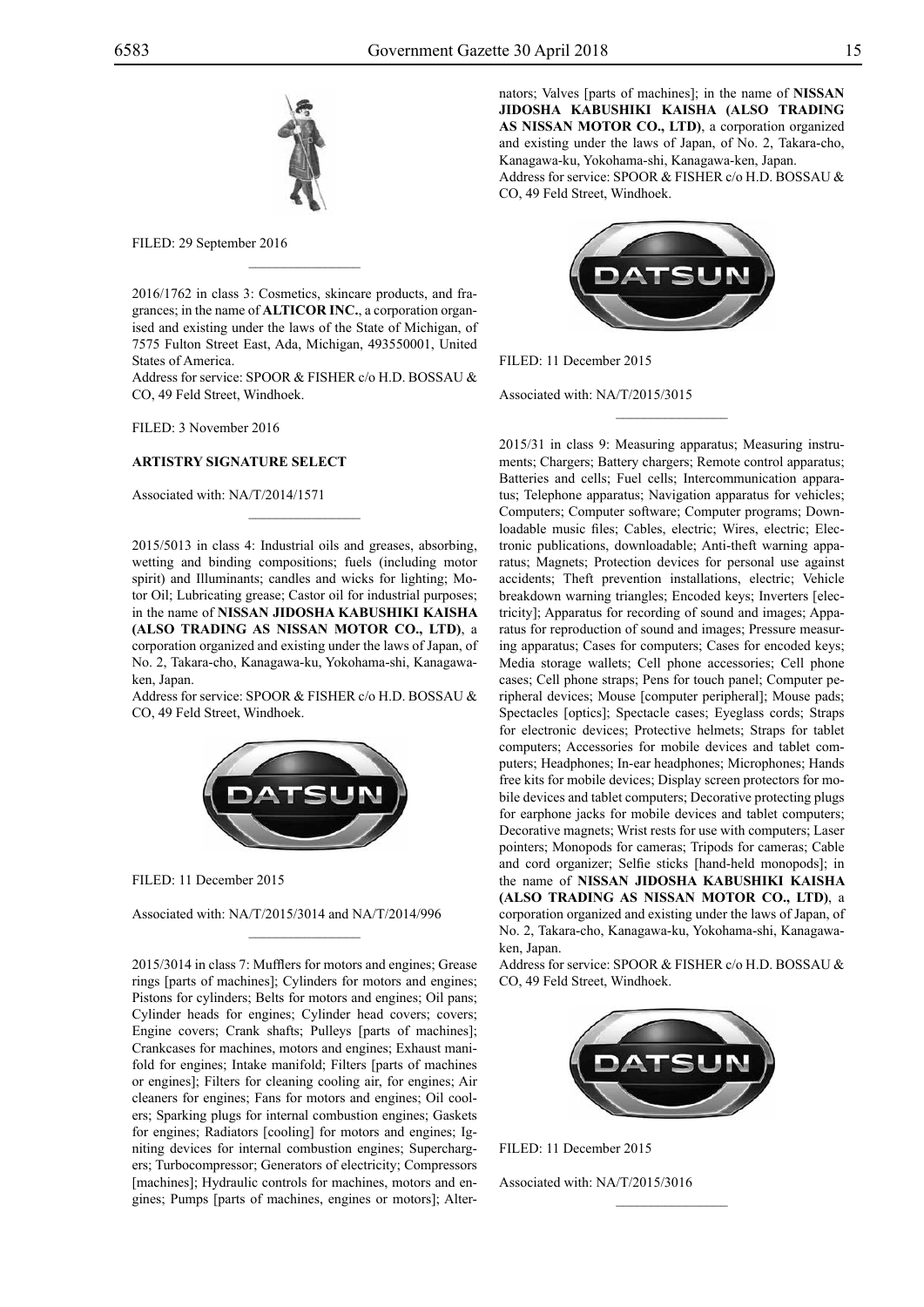2015/3016 in class 39: Transport; packaging and storage of goods; travel arrangement; Transportation information; Car transport; Vehicle rental; Vehicle breakdown assistance [towing], Passenger transport; Providing Information relating to the transportation of goods and passengers; Information services relating to transport, namely, providing best forecast route guidance, voice routing, location assistance and convenience services to drivers through components integrated into land vehicles; Car parking; Leasing of vehicles; Transport brokerage; Chauffeur services; Recovery /collection of used parts of land vehicles; GPS navigation services; in the name of **NISSAN JIDOSHA KABUSHIKI KAISHA (ALSO TRADING AS NISSAN MOTOR CO., LTD)**, a corporation organized and existing under the laws of Japan, of No. 2, Takara-cho, Kanagawa-ku, Yokohama-shi, Kanagawa-ken, Japan.

Address for service: SPOOR & FISHER c/o H.D. BOSSAU & Co, 49 Feld Street, Windhoek.



 $\frac{1}{2}$ 

FILED: 11 December 2015

Associated with: NA/T/2015/3013, 15

2015/3017 in class 1: Chemicals used in industry, science and photography as well as in agriculture, horticulture and forestry; unprocessed artificial resins, unprocessed plastics; manures, fire extinguishing compositions; tempering and soldering preparations; chemical substances for preserving foodstuffs; tanning substances; adhesives used in industry; Glassstaining chemicals; Glass-frosting chemicals; Preparations for preventing the tarnishing of glass; Antistatic preparations, other than for household purposes; Chemical preparations for automotive repair and maintenance; Chemical preparations for water repellent; Chemical compositions for repairing windshield glass; Chemical sealants for vehicle parts and surfaces; Epoxy resins, unprocessed; Separating and unsticking [ungluing] preparations; Chemical additives for oils; Chemical additives for fuel injection system cleaners; Chemical additives for use in radiators to prevent rust; Chemical additives to air conditioner refrigerant; Chemical additives to motor fuel; Acidulated water for recharging batteries; Brake fluid; Power Steering fluid; Transmission fluid; Coolants for vehicle engines; in the name of **NISSAN JIDOSHA KABUSHIKI KAISHA (ALSO TRADING AS NISSAN MOTOR CO., LTD)**, a corporation organized and existing under the laws of Japan, of No. 2, Takara-cho, Kanagawa-ku, Yokohama-shi,

Kanagawa-ken, Japan. Address for service: SPOOR & FISHER c/o H.D. BOSSAU & Co, 49 Feld Street, Windhoek.

Filed: 11 December 2015

#### **DATSUN**

Associated with: NA/T/2015/3018 and NA/T/2015/3016

 $\overline{\phantom{a}}$  , where  $\overline{\phantom{a}}$ 

2015/3018 in class 2: Paints, varnishes, lacquers; preservatives against deterioration of wood; colorants; mordants; raw natural resins; metals in foil and powder form for painters decorators, printers and artists; Undercoating for vehicle chassis; Primers; Coatings [paints]; Anti-rust greases; Anti-rust oils; Anti-rust preparations for vehicles; Protective preparations for metals; Anti-tarnishing preparation for metals; in the name of **NISSAN JIDOSHA KABUSHIKI KAISHA (ALSO TRADING AS NISSAN MOTOR CO., LTD)**, a corporation organized and existing under the laws of Japan, of No. 2, Takara-cho, Kanagawa-ku, Yokohama-shi, Kanagawa-ken, Japan.

Address for service: SPOOR & FISHER c/o H.D. BOSSAU & Co, 49 Feld Street, Windhoek.

 $\frac{1}{2}$ 

FILED: 11 December 2015

#### **DATSUN**

Associated with: NA/T/2015/3019

2015/3019 in class 3: Bleaching preparations and other substances for laundry use; cleaning, polishing, scouring and abrasive preparations; soaps; perfumery, essential oils, cosmetics, hair lotions; dentifrices; Windshield cleaning liquids; Polishing wax; Rust removing preparations; Paint stripping preparations; Shining preparations [polish]; Degreasers for automotive use; Degreasers other than for use in manufacturing processes; Perfumes; Eau de Cologne; in the name of **NIS-SAN JIDOSHA KABUSHIKI KAISHA (ALSO TRADING AS NISSAN MOTOR CO., LTD)**, a corporation organized and existing under the laws of Japan, of No. 2, Takara-cho, Kanagawa-ku, Yokohama-shi, Kanagawa-ken, Japan. Address for service: SPOOR & FISHER c/o H.D. BOSSAU & CO, 49 Feld Street, Windhoek.

FILED: 11 December 2015

#### **DATSUN**

Associated with: NA/T/2015/3020

2015/3020 in class 4: Industrial oils and greases; lubricants; dust absorbing; wetting and binding compositions; fuels (including motor spirit) and illuminants; candles and wicks for lighting; Motor Oil, lubricanting greases; Castor oil for industrial purposes; in the name of **NISSAN JIDOSHA KABU-SHIKI KAISHA (ALSO TRADING AS NISSAN MOTOR CO., LTD)**, a corporation organized and existing under the laws of Japan, of No. 2, Takara-cho, Kanagawa-ku, Yokohama-shi, Kanagawa-ken, Japan.

 $\frac{1}{2}$ 

Address for service: SPOOR & FISHER c/o H.D. BOSSAU & Co, 49 Feld Street, Windhoek.

FILED: 11 December 2015

#### **DATSUN**

Associated with: NA/T/2015/3021

2015/3021 in class 5: Pharmaceutical and veterinary preparations for medical purposes; dietetic food and substances adapted for medical or veterinary use, food for babies; dietary supplements for humans and animals; plasters, materials for dressings; material for stopping teeth, dental wax; disinfec-

 $\overline{\phantom{a}}$  , where  $\overline{\phantom{a}}$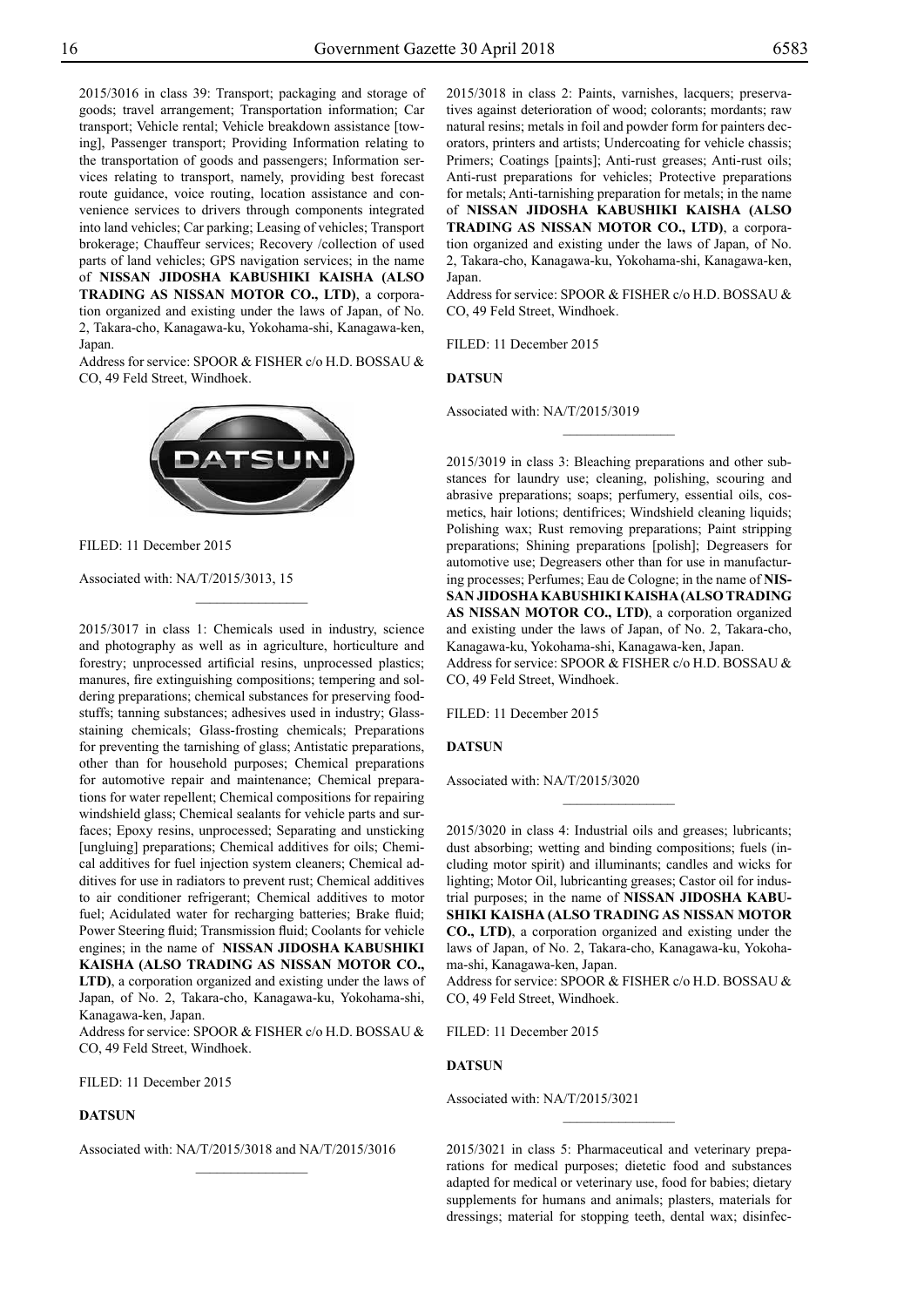tants; preparations for destroying vermin; fungicides, herbicides; First-aid boxes, filled; Deodorants, other than for human beings or for animals; Air purifying preparations; Air deodorising preparations; Medicine cases, portable, filled; Disinfectants for hygiene purposes; in the name of **NISSAN JIDOSHA KABUSHIKI KAISHA (ALSO TRADING AS NISSAN MOTOR CO., LTD)**, a corporation organized and existing under the laws of Japan, of No. 2, Takara-cho, Kanagawa-ku, Yokohama-shi, Kanagawa-ken, Japan. Address for service: SPOOR & FISHER c/o H.D. BOSSAU &

CO, 49 Feld Street, Windhoek.

 $\mathcal{L}=\mathcal{L}^{\text{max}}$ 

FILED: 11 December 2015

#### **DATSUN**

Associated with: NA/T/2015/3022

2015/3022 in class 7: Mufflers for motors and engines; Grease rings [parts of machines]; Cylinders for motors and engines; Pistons for cylinders; Belts for motors and engines; Oil pans; Cylinder heads for engines; Cylinder head covers; Engine covers; Cran hafts; Pulleys [parts of machines]; Crankcases for machines; motors and engines; Exhaust manifold for engines; Intake manifold; Filters [parts of machines or engines]; Filters for cleaning cooling air, for engines; Air cleaners for engines; Fans for motors and engines; Oil coolers; Sparking plugs for internal combustion engines; Gaskets for engines; Radiators [cooling] for motors and engines; Igniting devices for internal combustion engines; Superchargers; Turbocompressor; Generators of electricity; Compressors [machines]; Hydraulic controls for machines, motors and engines; Pumps [parts of machines, engines or motors]; Alternators; Valves [parts of machines]; in the name **NISSAN JIDOSHA KABUSHIKI KAISHA (ALSO TRADING AS NISSAN MOTOR CO., LTD)**, a corporation organized and existing under the laws of Japan, of No. 2, Takara-cho, Kanagawa-ku, Yokohama-shi, Kanagawa-ken, Japan.

Address for service: SPOOR & FISHER c/o H.D. BOSSAU & Co, 49 Feld Street, Windhoek.

 $\mathcal{L}=\mathcal{L}^{\text{max}}$ 

FILED: 11 December 2015

#### **DATSUN**

Associated with: NA/T/2015/3023

2015/3023 in class 9: Measuring apparatus; Measuring instruments; Chargers; Battery chargers; Remote control apparatus; Batteries and cells; Fuel cells; Intercommunication apparatus; Telephone apparatus; Navigation apparatus for vehicles; Computers; Computer software; Computer programs; Downloadable music files; Cables, electric; Wires, electric; Electronic publications, downloadable; Anti-theft warning apparatus; Magnets; Protection devices for personal use against accidents; Theft prevention installations, electric; Vehicle breakdown warning triangles; Encoded keys; Inverters [electricity]; Apparatus for recording of sound and images; Apparatus for reproduction of sound and images; Pressure measuring apparatus; Cases for computers; Cases for encoded keys; Media storage wallets; Cell phone accessories; Cell phone cases; Cell phone straps; Pens for touch panel; Computer peripheral devices; Mouse [computer peripheral]; Mouse pads; Spectacles [optics]; Spectacle cases; Eyeglass cords; Straps for electronic devices; Protective helmets; Straps for tablet computers; Accessories for mobile devices and tablet computers; Headphones; In-ear headphones; Microphones; Hands free kits for mobile devices; Display screen protectors for mobile devices and tablet computers; Decorative protecting plugs for earphone jacks for mobile devices and tablet computers; Decorative magnets; Wrist rests for use with computers; Laser pointers; Monopods for cameras; Tripods for cameras; Cable and cord organizer; Selfie sticks [hand-held monopods]; in the name of **NISSAN JIDOSHA KABUSHIKI KAISHA (ALSO TRADING AS NISSAN MOTOR CO., LTD)**, a corporation organized and existing under the laws of Japan, of No. 2, Takara-cho, Kanagawa-ku, Yokohama-shi, Kanagawaken, Japan.

Address for service: SPOOR & FISHER c/o H.D. BOSSAU & Co, 49 Feld Street, Windhoek.

 $\frac{1}{2}$ 

FILED: 11 December 2015

#### **DATSUN**

Associated with: NA/T/2015/3024

2015/3024 in class 11: Apparatus for lighting, heating, steam generating, cooking, refrigerating, drying, ventilating, water supply and sanitary purposes; Air conditioners for vehicles; Air filtering installations; Anti-dazzle devices for vehicles [lamp fittings]; Defrosters for vehicles; Fans [parts of airconditioning installations]; Headlights for land vehicles; Heaters for vehicles; Ionization apparatus for the treatment of air or water; Lamps for directional signals of land vehicles; Lighting installations; Radiator caps; Radiators [heating]; Vehicle Reflectors; Refrigerating apparatus and machines; Ventilation [air-conditioning] installations for vehicles; Electric lamps; Lamp casings; Light diffusers; Flashlights [torches]; in the name of **NISSAN JIDOSHA KABUSHIKI KAISHA (ALSO TRADING AS NISSAN MOTOR CO., LTD)**, a corporation organized and existing under the laws of Japan, of No. 2, Takara-cho, Kanagawa-ku, Yokohama-shi, Kanagawaken, Japan.

Address for service: SPOOR & FISHER c/o H.D. BOSSAU & CO, 49 Feld Street, Windhoek.

FILED: 11 December 2015

#### **DATSUN**

Associated with: NA/T/2015/3025

2015/3025 in class 27: Carpets, rugs, mats and matting, linoleum and other materials for covering existing floors; wall hangings (non-textile); Floor coverings; Carpets for land vehicles; in the name of **NISSAN JIDOSHA KABUSHIKI KAISHA (ALSO TRADING AS NISSAN MOTOR CO., LTD)**, a corporation organized and existing under the laws of Japan, of No. 2, Takara-cho, Kanagawa-ku, Yokohama-shi, Kanagawa-ken, Japan.

 $\frac{1}{2}$ 

Address for service: SPOOR & FISHER c/o H.D. BOSSAU & Co, 49 Feld Street, Windhoek.

 $\frac{1}{2}$ 

Filed: 11 December 2015

#### **DATSUN**

Associated with: NA/T/2015/3026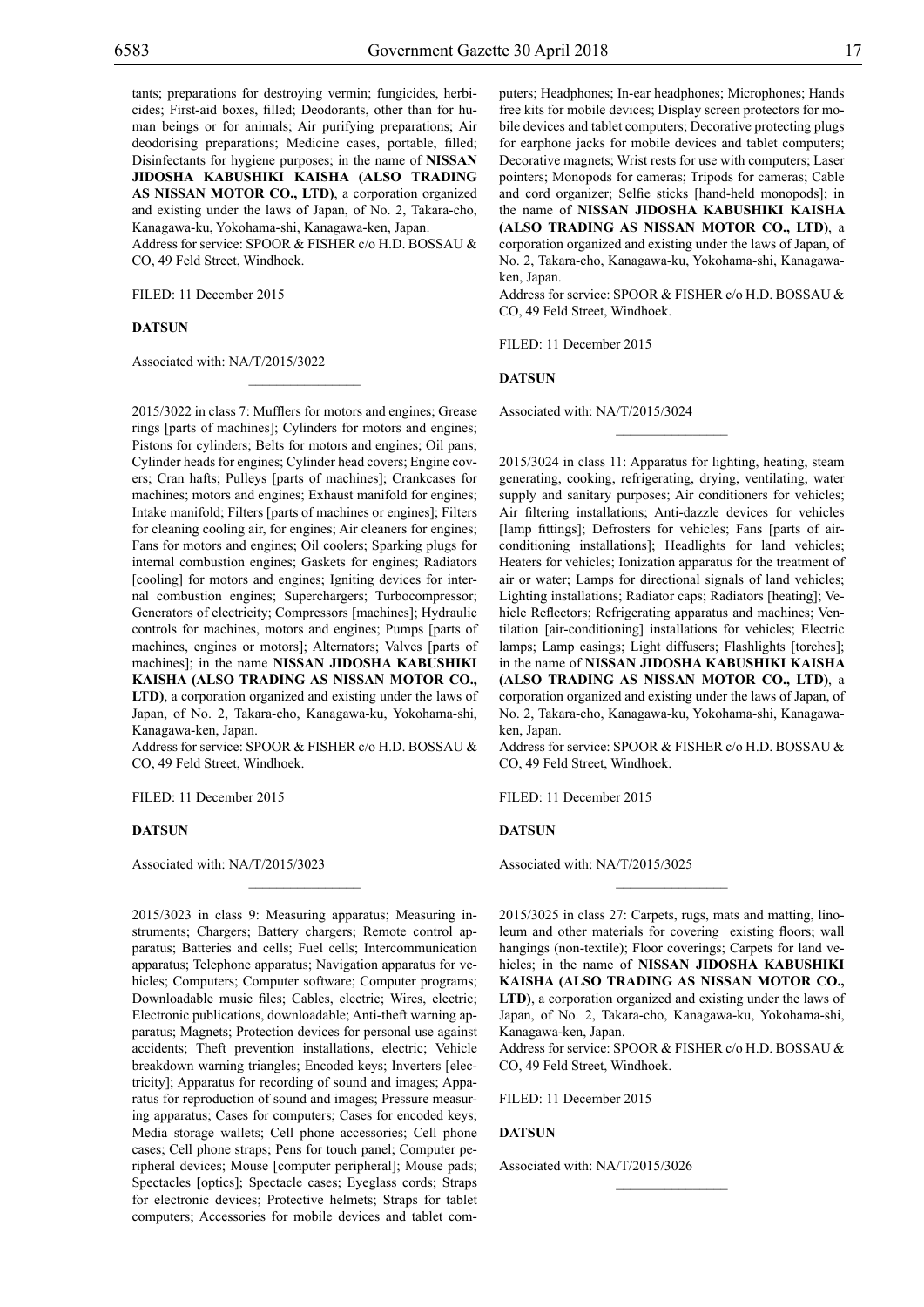2015/3026 in class 35: Advertising; business management; business administration; office funtions; sales promotion for others; Compilation of information into computer databases; Systemization of information into computer databases; Advertising and publicity services for vehicles; Providing information about land vehicles, namely, consumer product information and price comparison information; Information services, namely, providing price-comparison information in the field of fuel; in the name of **NISSAN JIDOSHA KABUSHIKI KAISHA (ALSO TRADING AS NISSAN MOTOR CO., LTD)**, a corporation organized and existing under the laws of Japan, of No. 2, Takara-cho, Kanagawa-ku, Yokohama-shi, Kanagawa-ken, Japan.

Address for service: SPOOR & FISHER c/o H.D. BOSSAU & Co, 49 Feld Street, Windhoek.

Filed: 11 December 2015

#### **DATSUN**

Associated with: NA/T/2015/3027

2015/3027 in class 38: Telecommunications; Telecommunication services by vehicle apparatus; Communications by computer terminals; Communications by telephone; Providing user access to global computer networks; Computer aided transmission of messages, sound and images; Transmission of digital data, obtained from vehicle apparatus; Providing access to databases; Rental of telecommunication equipment; in the name of, **NISSAN JIDOSHA KABUSHIKI KAISHA (ALSO TRADING AS NISSAN MOTOR CO., LTD)**, a corporation organized and existing under the laws of Japan, of No. 2, Takara-cho, Kanagawa-ku, Yokohama-shi, Kanagawaken, Japan.

 $\frac{1}{2}$ 

Address for service: SPOOR & FISHER c/o H.D. BOSSAU & Co, 49 Feld Street, Windhoek.

 $\frac{1}{2}$ 

Filed: 11 December 2015

#### **DATSUN**

Associated with: NA/T/2015/3028

2015/3028 in class 39: Transport; packaging and storage of goods; travel arrangement; Transportation information; Car transport; Vehicle rental; Vehicle breakdown assistance [towing]; Passenger transport; Providing information relating to the transportation of goods and passengers; Information service relating to transport, namely, providing best forecast route guidance, voice routing, location assistance and convenience services for drivers through components integrated into land vehicles; Car parking; Leasing of vehicles; Transport brokerage; Chaffeur services; Recovery /collection of used parts of land vehicles; GPS navigation services; in the name of **NISSAN JIDOSHA KABUSHIKI KAISHA (ALSO TRADING AS NISSAN MOTOR CO., LTD)**, a corporation organized and existing under the laws of Japan, of No. 2, Takara-cho, Kanagawa-ku, Yokohama-shi, Kanagawa-ken, **Japan** 

Address for service: SPOOR & FISHER c/o H.D. BOSSAU & Co, 49 Feld Street, Windhoek.

FILED: 11 December 2015

Associated with: NA/T/2015/3029  $\frac{1}{2}$ 

2015/3029 in class 41: Education; providing of training; entertainment; sporting and cultural activities; Publication of electronic books and journals on-line; Publication of texts, other than publicity texts; Organization of competitions [education or entertainment]; Organization of sports competitions; Management or arrangement of motor sports competition; Booking of tickets for motor sports and / or motor racing events; Vehicle-driving instruction; Education information; Educational services; Providing sports facilities; Rental of sports equipment, except vehicles; Providing amusement arcade services; in the name of **NISSAN JIDOSHA KABUSHIKI KAISHA (ALSO TRADING AS NISSAN MOTOR CO., LTD)**, a corporation organized and existing under the laws of Japan, of No. 2, Takara-cho, Kanagawa-ku, Yokohama-shi, Kanagawa-ken, Japan.

Address for service: SPOOR & FISHER c/o H.D. BOSSAU & Co, 49 Feld Street, Windhoek.

Filed: 11 December 2015

#### **DATSUN**

Associated with: NA/T/2015/3030

2015/3030 in class 6: Common metals and their alloys; metal building materials; transportable buildings of metal; materials of metal for railway tracks; non-electric cables and wires of common metal; ironmongery, small items of metal hardware; pipes and tubes of metal; safes; goods of common metal not included in other classes; ores; Bottle caps of metal; Bottle closures of metal; Rings of common metal for keys; Figurines [statuettes] of common metal; Badges of metal for vehicles; Pins [hardware]; Locks of metal, other than electric; Identity plates of metal; Tool boxes of metal, empty; Keys; Luggage tags made of metal; Metal carabiners; Wine racks made of metal; in the name of, **NISSAN JIDOSHA KABUSHIKI KAISHA (ALSO TRADING AS NISSAN MOTOR CO., LTD)**, a corporation organized and existing under the laws of Japan, of No. 2, Takara-cho, Kanagawa-ku, Yokohama-shi, Kanagawa-ken, Japan.

Address for service: SPOOR & FISHER c/o H.D. BOSSAU & Co, 49 Feld Street, Windhoek.

Filed: 11 December 2015

#### **DATSUN**

Associated with: NA/T/2015/3031

2015/3031 in class 8: Hand tools and implements (hand-operated); cutlery; side arms; razors, Manicure sets; Pedicure Sets; Nail nippers; Nail files; Nutcrackers; Cutters; Scissors; Screwdrivers; Shaving cases; Spanners [hand tools]; Wrenches [hand tools]; Hammers [hand tools]; in the name of **NISSAN JIDOSHA KABUSHIKI KAISHA (ALSO TRADING AS NISSAN MOTOR CO., LTD)**, a corporation organized and existing under the laws of Japan, of No. 2, Takara-cho, Kanagawa-ku, Yokohama-shi, Kanagawa-ken, Japan. Address for service: SPOOR & FISHER c/o H.D. BOSSAU &

 $\frac{1}{2}$ 

Co, 49 Feld Street, Windhoek.

Filed: 11 December 2015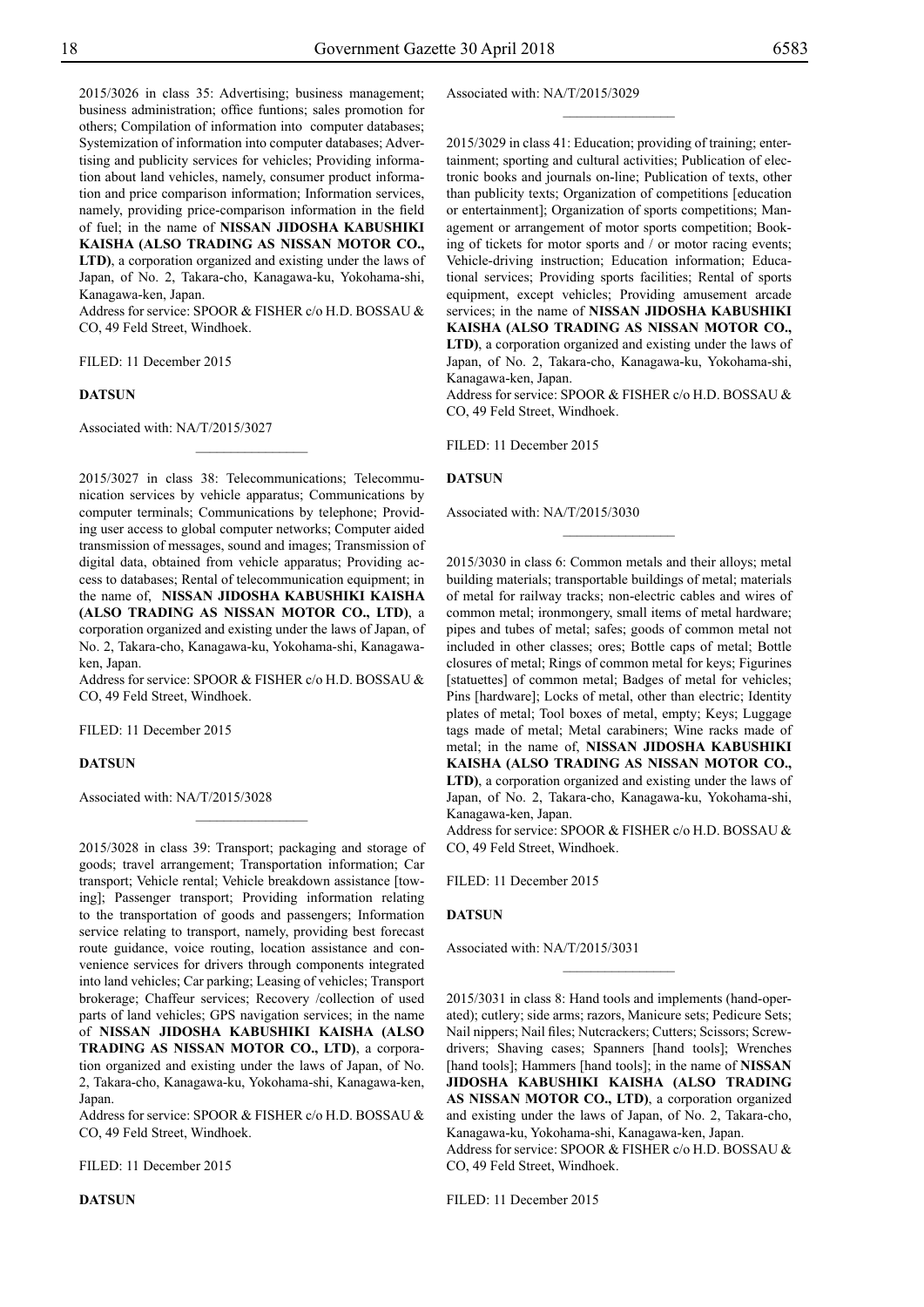#### **DATSUN**

#### Associated with: NA/T/2015/3032

2015/3032 in class 14: Precious metals and their alloys and goods in precious metals or coated therewith, not included in other classes; jeweller, precious stones; horological and chronometric instruments; Collectible coins; Cufflinks; Watches; Clocks; Key rings [trinkets or fobs]; Lapel pins of precious metal; Tie pins; Badges of precious metal; in the name of **NIS-SAN JIDOSHA KABUSHIKI KAISHA (ALSO TRADING AS NISSAN MOTOR CO., LTD)**, a corporation organized and existing under the laws of Japan, of No. 2, Takara-cho, Kanagawa-ku, Yokohama-shi, Kanagawa-ken, Japan.

 $\mathcal{L}=\mathcal{L}^{\text{max}}$ 

Address for service: SPOOR & FISHER c/o H.D. BOSSAU & Co, 49 Feld Street, Windhoek.

 $\mathcal{L}=\mathcal{L}^{\text{max}}$ 

FILED: 11 December 2015

#### **DATSUN**

Associated with: NA/T/2015/3033

2015/3033 in class 16: Paper, cardboard and goods made from these materials not included in other classes; printed matter; bookbinding material; photographs; stationery; adhesives for stationery or household purposes; artists materials; paint brushes; typewriters and office requisites (except furniture); instructional and teaching material (except apparatus); plastic materials for packaging (not included in other classes); printers' type; printing blocks; Passport holders; Document holders [stationery]; Covers [stationery]; Calendars; Coasters of paper; Money clips; Writing paper; Pads [stationery]; Note books; Paperweights; Stands for pens and pencils; Pencil holders; Pencils, Pens [office requisites]; Albums; Stickers [stationery]; Decalcomanias; Bags [envelopes, pouches] of paper or plastics, for packaging; Bumper stickers; Luggage tags not of leather; Drawing rulers; in the name of **NISSAN JIDOSHA KABUSHIKI KAISHA (ALSO TRADING AS NISSAN MOTOR CO., LTD)**, a corporation organized and existing under the laws of Japan, of No. 2, Takara-cho, Kanagawa-ku, Yokohama-shi, Kanagawa-ken, Japan.

Address for service: SPOOR & FISHER c/o H.D. BOSSAU & Co, 49 Feld Street, Windhoek.

Filed: 11 December 2015

#### **DATSUN**

Associated with: NA/T/2015/3034

Filed: 11 December 2015

#### **DATSUN**

Associated with: NA/T/2015/3035

2015/3035 in class 24: Household or kitchen utensils and containers; combs and sponges; brushes (except paintbrushes); brush-making materials; articles for cleaning purposes; steelwool; unworked or semi-worked glass (except glass used in building); glassware, porcelain and earthenware not included in other classes; Bottle openers, electric and non-electric; Coasters, not of paper and other than table linen; Trays for domestic purposes; Crystal [glassware]; Chopsticks; Fitted picnic baskets, including dishes; Non-electric portable coolers; Statuettes of porcelain, ceramic, earthenware or glass; Mugs; Drinking vessels; Heat-insulated containers; Plastic bottle holders; Pitchers; Vases; Cooking utensils, non-electric; Cloths for cleaning; Tissue holders (containers); Tissue box covers; in the name of **NISSAN JIDOSHA KABUSHIKI KAISHA (ALSO TRADING AS NISSAN MOTOR CO., LTD)**, a corporation organized and existing under the laws of Japan, of No. 2, Takara-cho, Kanagawa-ku, Yokohama-shi, Kanagawa-ken, Japan.

 $\frac{1}{2}$ 

Address for service: SPOOR & FISHER c/o H.D. BOSSAU & Co, 49 Feld Street, Windhoek.

FILED: 11 December 2015

#### **DATSUN**

Associated with: NA/T/2015/3036

2015/3036 in class 24: Textiles and textile goods, not included in other classes; bed covers; table covers; Coasters [table linen]; Towels of textile; Banners; Flags, not of paper; Handkerchiefs of textile Travelling rugs [lap robes]; in the name of **NISSAN JIDOSHA KABUSHIKI KAISHA (ALSO TRADING AS NISSAN MOTOR CO., LTD)**, a corporation organized and existing under the laws of Japan, of No. 2, Takara-cho, Kanagawa-ku, Yokohama-shi, Kanagawa-ken, Japan.

 $\frac{1}{2}$ 

Address for service: SPOOR & FISHER c/o H.D. BOSSAU & Co, 49 Feld Street, Windhoek.

Filed: 11 December 2015

#### **DATSUN**

Associated with: NA/T/2015/3037

2015/3034 in class 18: Leather and imitations of leather, and goods made of these materials and not included in other classes; animal skins; hides; trunks and travelling bags; umbrellas and parasols; walking sticks; hips, harness and saddlery; Backpacks; Briefcases; Card cases; Purses; Luggage Tags; Tote Bags; Wallets; Vanity cases [not fitted]; Key cases; Shopping bags; Leather straps; in the name of **NISSAN JIDOSHA KABUSHIKI KAISHA (ALSO TRADING AS NISSAN MOTOR CO., LTD)**, a corporation organized and existing under the laws of Japan, of No. 2, Takara-cho, Kanagawa-ku, Yokohama-shi, Kanagawa-ken, Japan.

 $\mathcal{L}=\mathcal{L}^{\text{max}}$ 

Address for service: SPOOR & FISHER c/o H.D. BOSSAU & Co, 49 Feld Street, Windhoek.

2015/3037 in class 25: Clothing. footwear, headgear; Belts [clothing]; Caps [headwear]; Hats; Visors [headwear]; Scarfs; Neck scarfs [mufflers]; Shawls; Neckties; Overalls; Work clothes; Motorists' clothing, Jackets [clothing]; Knitwear [clothing]; Parkas; Shirts; Pullovers; Sweaters; Neck warmers [clothing]; Wristbands [clothing]; Gloves [clothing]; Shoes; Ear muffs [clothing]; Headbands [clothing]; in the name of **NISSAN JIDOSHA KABUSHIKI KAISHA (ALSO TRADING AS NISSAN MOTOR CO., LTD)**, a corporation organized and existing under the laws of Japan, of No. 2, Takara-cho, Kanagawa-ku, Yokohama-shi, Kanagawa-ken, Japan.

 $\frac{1}{2}$ 

Address for service: SPOOR & FISHER c/o H.D. BOSSAU & CO, 49 Feld Street, Windhoek.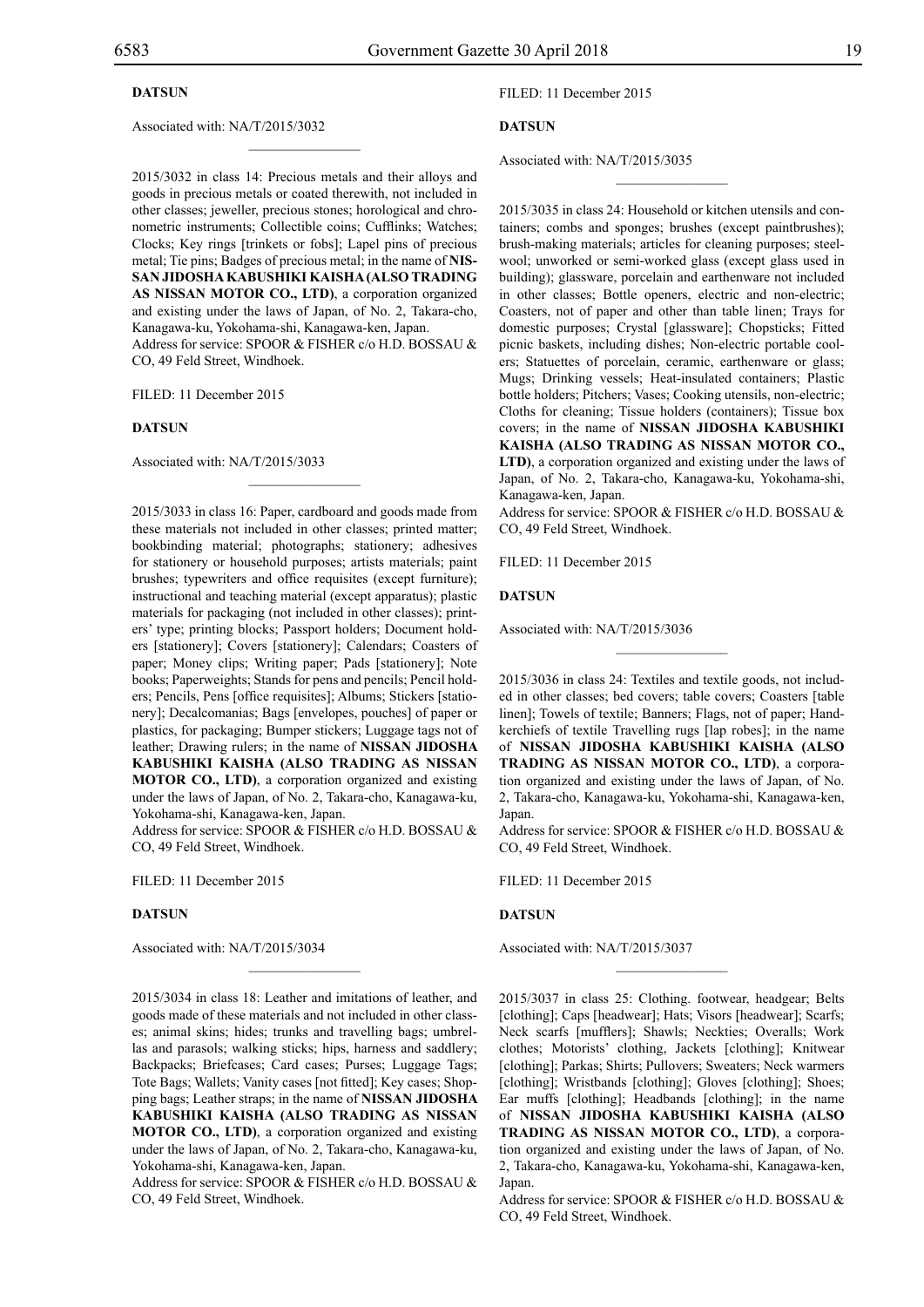FILED: 11 December 2015

#### **DATSUN**

Associated with: NA/T/2015/3038

2015/3038 in class 28: Games and playthings; gymnastic and sporting articles not included in other classes; decorations for Christmas trees; Radio-controlled toy vehicles; Light and sound toys; Plush toys; Scale model vehicles; Toy vehicles; Toys and playthings in the form of replica helmets; Divot repair tools [golf accessories]; Golf tees; Golf bags, with or without wheels; Skis; Balls for games; Billiard equipment; Jigsaw puzzles; Checkers [games]; Chess games; Playing cards; Video game machines; Sports equipment; in the name of **NISSAN JIDOSHA KABUSHIKI KAISHA (ALSO TRADING AS NISSAN MOTOR CO., LTD)**, a corporation organized and existing under the laws of Japan, of No. 2, Takara-cho, Kanagawa-ku, Yokohama-shi, Kanagawa-ken, Japan.

 $\frac{1}{2}$ 

Address for service: SPOOR & FISHER c/o H.D. BOSSAU & Co, 49 Feld Street, Windhoek.

Filed: 11 December 2015

#### **DATSUN**

Associated with: NA/T/2015/3039

2015/3039 in class 42: Retail or wholesale services for vehicles; structural parts and fittings therefor; Dealerships in the field of vehicles; import-export agencies; in the name of **NIS-SAN JIDOSHA KABUSHIKI KAISHA (ALSO TRADING AS NISSAN MOTOR CO., LTD)**, a corporation organized and existing under the laws of Japan, of No. 2, Takara-cho, Kanagawa-ku, Yokohama-shi, Kanagawa-ken, Japan. Address for service: SPOOR & FISHER c/o H.D. BOSSAU & Co, 49 Feld Street, Windhoek.

 $\overline{\phantom{a}}$  , where  $\overline{\phantom{a}}$ 

Filed: 11 December 2015

#### **DATSUN**

Associated with: NA/T/2015/3017

2016/543 in class 33: Alcoholic beverages, except beers; in the name of **G.H. MUMM & CIE, SOCIETE VINICOLE DE CHAMPAGNE, SUCCESSEUR**, a French company, of 29 rue du Champ de Mars, 51100 Reims, France.

Address for service: SPOOR & FISHER c/o H.D. BOSSAU & Co., 49 Feld Street, Windhoek.



Filed: 12 May 2016

The applicant undertakes that in use the blank space appearing in the mark will be occupied only by matter of descriptive or non- distinctive character or by a trade mark registered in the

name of the a trade mark in which the applicant is a permitted user, applicant in respect of the same goods or by in respect of the same goods, with the consent of the proprietor, or the blank space will be left vacant.

 $\overline{\phantom{a}}$  , where  $\overline{\phantom{a}}$ 

2016/642 in class 16: Disposable diapers and disposable training pants; in the name of **KIMBERLY-CLARK WORLD-WIDE, INC.**, a corporation organised and existing under the laws of the State of Wisconsin, of 2300 Winchester Road, Neenah, Wisconsin, 54956, United States of America. Address for service: SPOOR & FISHER c/o H.D. BOSSAU & CO., 49 Feld Street, Windhoek.

 $\frac{1}{2}$ 

Filed: 27 May 2016

#### **PULL-UPS**

2016/751 in class 34: Cigarettes; tobacco, raw or manufactured; tobacco products; tobacco substitutes (not for medical purposes); cigars, cigarillos; lighters; matches; smokers' articles; cigarette paper, cigarette tubes, cigarette filters; pocket apparatus for rolling cigarettes; hand held machines for injecting tobacco into paper tubes; electronic cigarettes; liquids for electronic cigarettes; tobacco products for the purpose of being heated; electronic devices and their parts for the purpose of heating cigarettes or tobacco; in the name of **BENSON & HEDGES (PROPRIETARY) LIMITED**, a South African company, of Waterway House South, No. 3 Dock Road, Waterfront, Cape Town, Western Cape, Republic of South Africa. Address for service: SPOOR & FISHER c/o H D Bossau & co, 49 Feld Street, Windhoek.



Filed: 10 June 2016

Registration of this mark shall give no right to the exclusive use of the word(s) **"SPECIAL"**, **"TRADE"** and **"SMOOTH"**, each separately and apart from the mark.

 $\frac{1}{2}$ 

Associated with: NA/T/1998/1283

2016/753 in class 34: Cigarettes; tobacco, raw or manufactured; tobacco products; tobacco substitutes (not for medical purposes); cigars, cigarillos; lighters; matches; smokers' articles; garette paper, cigarette tubes, cigarette filters; pocket apparatus for rolling cigarettes; hand held machines for injecting tobacco into paper tubes; electronic cigarettes; liquids for electronic cigarettes; tobacco products for the purpose of being heated; electronic devices and their parts for the purpose of heating cigarettes or tobacco; in the name of **BENSON & HEDGES (PROPRIETARY) LIMITED**, a South African company, of Waterway House South, No. 3 Dock Road, Waterfront, Cape Town, Western Cape, Republic of South Africa.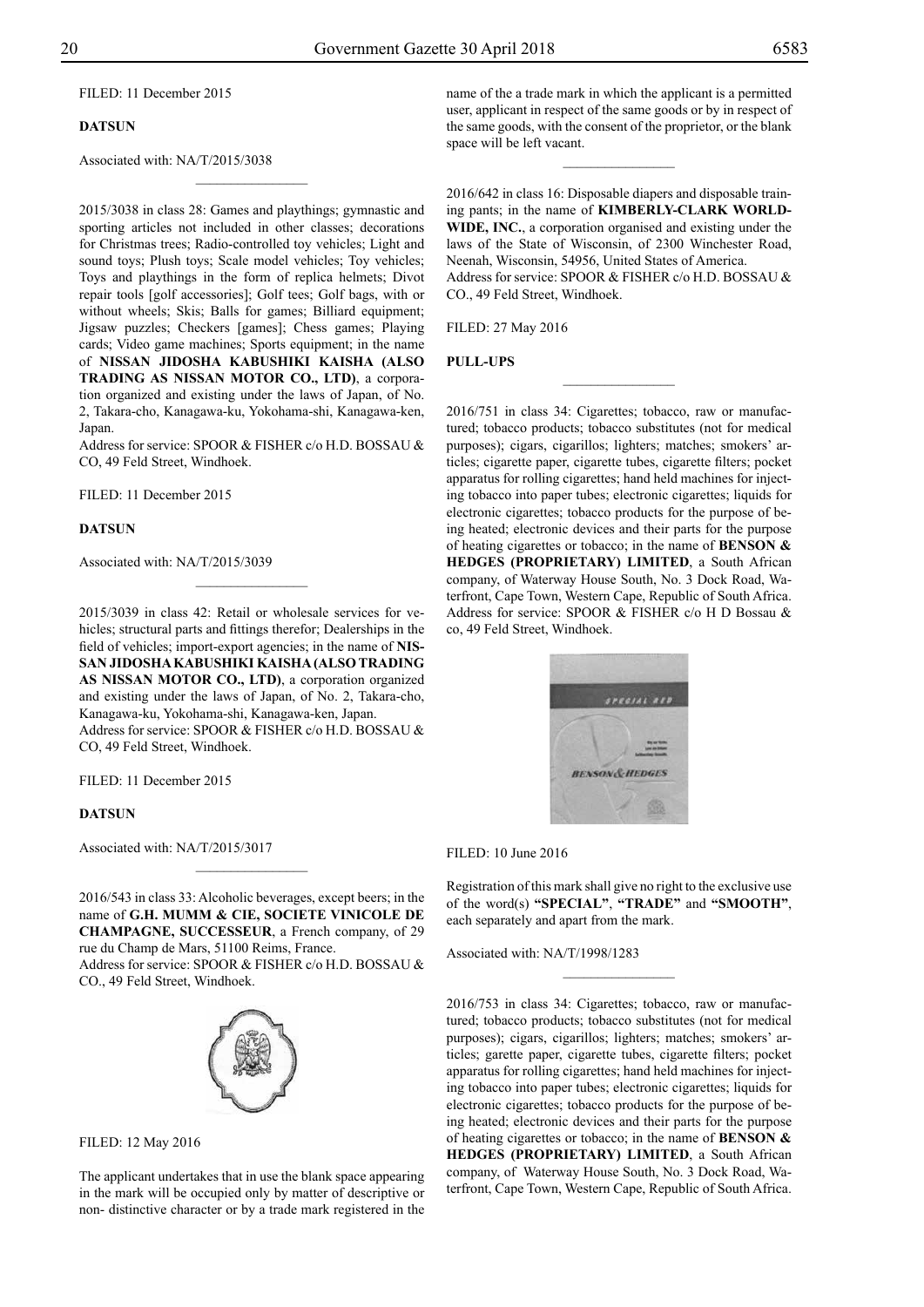Address for service: SPOOR & FISHER c/o H D Bossau & co, 49 Feld Street, Windhoek.



Filed: 10 June 2016

Registration of this mark shall give no right to the exclusive use of the word(s) **"TASTE"** and **"SMOOTH"**, each separately and apart from the mark.

 $\mathcal{L}=\mathcal{L}^{\text{max}}$ 

Associated with: NA/T/2016/752

2016/1147 in class 39: Travel services being services offered by travel agents in this class; passenger transport services; air travel services; car hire services; road transport service; rail transport services; sea transport services; booking and reservation services; travel ticket reservation services; tourist information services; sight-seeing tour and cruise arranging services; package holiday services; air transport services; transport and delivery of goods services; rental of vehicles; traffic information services; arranging and reservation of vehicle parking facilities; transportation of passengers by air, sea and by land; online services of searching for, reserving and booking travel; information and advisory services relating to all of the aforesaid; including providing all the aforementioned services online; in the name of **FLIGHT CENTRE TRAVEL GROUP LIMITED**, an Australian company, of Level 2, 545 Queen Street, Brisbane, Queensland, 4000, Australia.

Address for service: SPOOR & FISHER c/o H.D. BOSSAU & Co., 49 Feld Street, Windhoek.



Filed: 4 August 2016

Registration of this trade mark shall give no right to the exclusive use of the word **"CORPORATE"**, of the word **"TRAV-ELLER"** (but shall grant rights in the representation thereof as depicted in the trade mark accompanying the application), each separately and apart from the mark.

 $\mathcal{L}=\mathcal{L}^{\text{max}}$ 

Associated with: NA/T/2016/1148

2016/1148 in class 42: Travel agencies services in this class including arranging accommodation, booking accommodation, making hotel reservations, reserving accommodation, reserving hotel accommodation; information, consultancy and advisory services relating to those services; including providing all the aforementioned services online; in the name of **FLIGHT CENTRE TRAVEL GROUP LIMITED**, an Australian company, of Level 2, 545 Queen Street, Brisbane, Queensland, 4000, Australia. Address for service: SPOOR & FISHER c/o H.D. BOSSAU & Co., 49 Feld Street, Windhoek.



Filed: 4 August 2016

Registration of this trade mark shall give no right to the exclusive use of the word **"CORPORATE"**, or of the word **"TRAVELLER"**, (but shall grant rights in the representation thereof as depicted in the trade mark accompanying the application), each separately and apart from the mark.

Associated with:NA/T/2016/1147

2016/1158 in class 33: Alcoholic beverages (except beers); in the name of **CHIVAS HOLDING (IP) LIMITED**, a company incorporated in the United Kingdom, of 111-113 Renfrew Road, Paisley, Scotland, PA3 4DY, United Kingdom. Address for service: SPOOR & FISHER c/o Bossau & Co., 49 Feld Street, Windhoek.



#### Filed: 4 August 2016

The mark consists of a container for goods having the appearance substantially as depicted in the representation affixed to the application. The appearance of the container comprises its shape, ornamentation and engraving and the colour combination of "BLACK", "WHITE", "RED", "GREEN", **"purple"** and **"blue"**, applied to its surface and all these features separately and in combination are essential features of the mark.

 $\frac{1}{2}$ 

Associated with: NA/T/2016/1157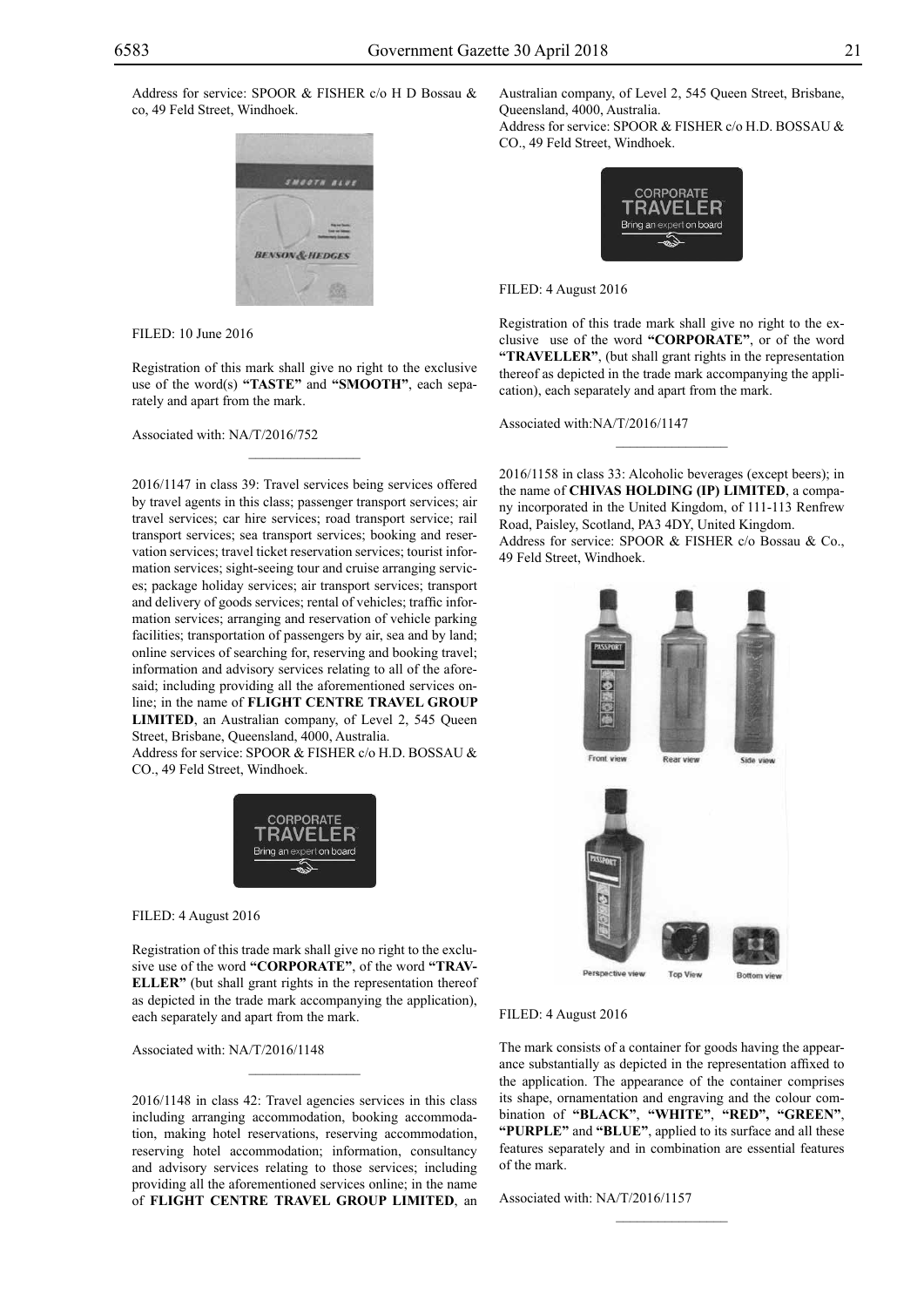2016/1160 in class 33: Alcoholic beverages (except beer); in the name of **CHIVAS HOLDINGS (IP) LIMITED**, a company incorporated in the United Kingdom, of 111-113 Renfrew Road, Paisley, Scotland, PA3 4DY, United Kingdom. Address for service: SPOOR & FISHER c/o H.D. BOSSAU & Co., 49 Feld Strreet, Windhoek.



Filed: 4 August 2016

Applicants undertake that, in use, the blank space/s appearing in the mark will be occupied only by matter of a descriptive or non-distinctive character, or by a trade mark registered in the name of the applicants in respect of the same goods, or by a trade mark of which the applicants are permitted users, in respect of the same goods, with the consent of the proprietor, or the blank space/s will be left vacant.

The mark consists of a container for goods having the appearance substantially as depicted in the representation affixed to the application. The appearance of the container comprises its shape, ornamentation and engraving, applied to its surface and all these features separately and in combination are essential features of the mark.

 $\frac{1}{2}$ 

2016/1176 in class 5: Diagnostic preparations and reagents for medical purposes; **JOHNSON & JOHNSON**, a corporation organized and existing under the laws of the State of New Jersey, of One Johnson & Johnson Plaza, New Brunswick, New Jersey, 08933, United States of America.

Address for service: SPOOR & FISHER c/o H.D. BOSSAU & Co., 49 Feld Street, Windhoek.

Filed: 10 August 2016

#### **RESPECTIV**

Associated with: NA/T/2016/1177

2016/1177 in class 10: Medical device for measuring levels of anti-psychotic pharmaceutical preparations in a patient's blood; in the name of **JOHNSON & JOHNSON,** a corporation organised and existing under the laws of the State of New Jersey, of One Johnson & Johnson Plaza, New Brunswiek New Jersey, 08933, United States of America.

 $\frac{1}{2}$ 

Address for service: SPOOR & FISHER c/o H.D. BOSSAU & CO, 49 Feld Street, Windhoek.

Filed: 10 August 2016

# **RESPECTIV**

Associated with: NA/T/2016/1176

2016/1763 in class 34: Cigarettes; tobacco; tobacco products; lighters; match s; smokers' articles in the name of **YSN IN-VESTMENTS (PTY) LTD**, a South African company, of 129 Hilton Road, Meadowview Business Estate West, Linbro Park, Sandton, Gauteng, Republic of South Africa. Address for service: SPOOR & FISHER c/o H.D. BOSSAU & Co, 49 Feld Street, Windhoek.

 $\overline{\phantom{a}}$  , where  $\overline{\phantom{a}}$ 



Filed: 3 November 2016

The combination of the colours **"RED", "WHITE"** and **"GREY"** as depicted on the representation accompanying the application, is an essential and distinctive feature of the mark.

 $\frac{1}{2}$ 

2017/500 in class 2: Paints; coatings; varnishes; lacquers; thinners; coloring matters all being additives for paints, varnishes or lacquers; preservatives against rust and against deterioration of wood; priming preparation in the nature of paints); wood stains; in the name of **AKZO NOBEL COATINGS IN-TERNATIONAL B.V.**, a Dutch company, of Velperweg 76, 6824 BM Arnhem, Netherlands.

Address for service: SPOOR & FISHER c/o H.D. BOSSAU & Co, 49 Feld Street, Windhoek.

FILED: 3 February 2017

#### **RUBBOL**

2017/1608 in class 30: Coffee, tea, cocoa and artificial coffee, rice, tapioca and sago; flour and preparations made from cereals, bread, pastry and confectionery, ices; sugar, honey, treacle yeast, baking powder, salt, mustard; in the name of **HOWARD HOUSE MANUFACTURING (PTY) LTD**, a Namibian company, of Erf 21 Rendsburger Street, Lafrenz, Windhoek, Namibia.

 $\overline{\phantom{a}}$  , where  $\overline{\phantom{a}}$ 

Address for service: HOWARD HOUSE MANUFACTUR-ING (PTY) LTD, P.O. Box 97851, Windhoek.



Filed: 22 May 2017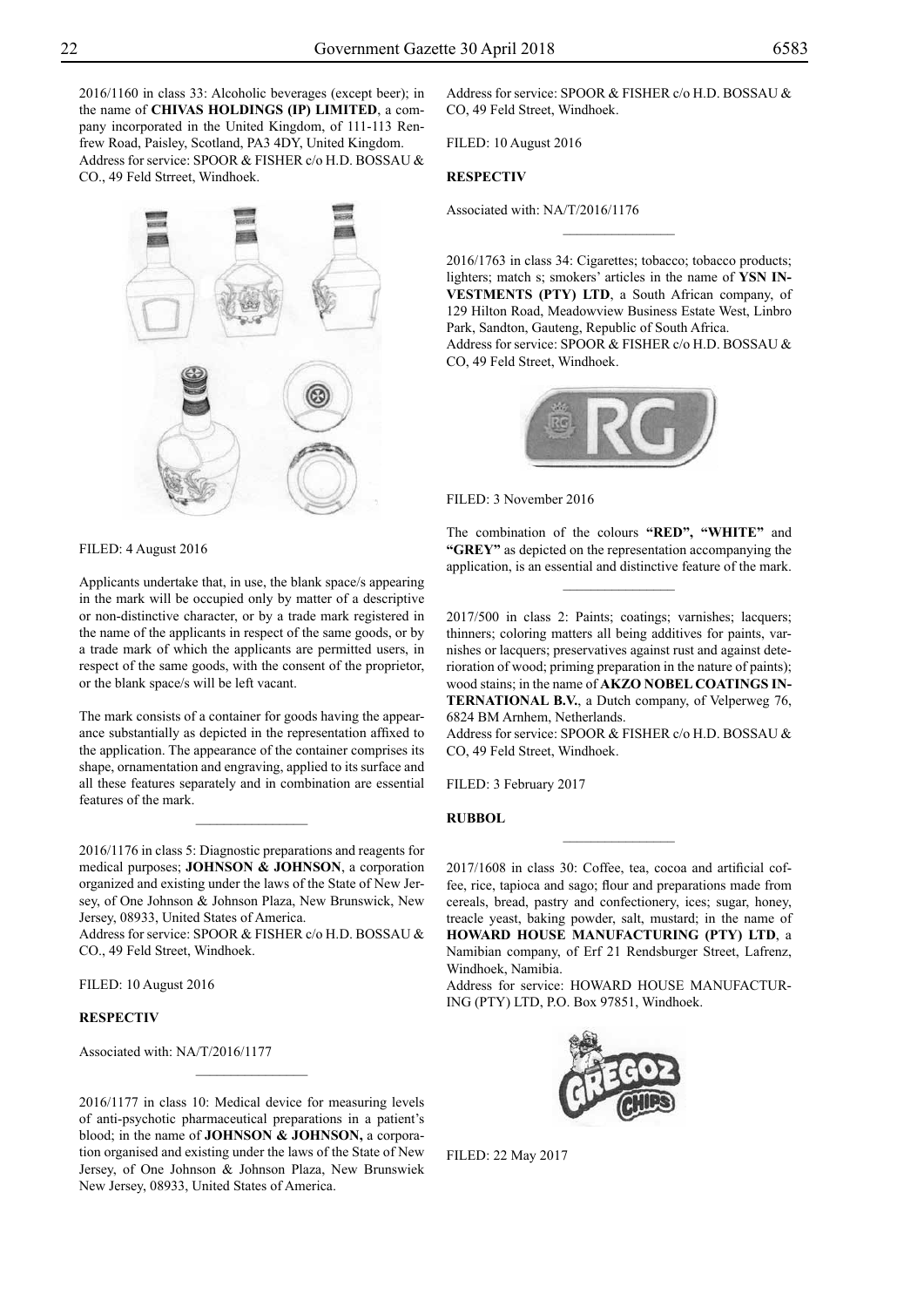Registration of this trade mark shall give no right to the exclusive use of the device of **"ROLLING PIN"**, separately and apart from the mark.

The descriptive word **"CHIPS"** will vary in use.

The mark is limited to the colours **"blue"**, **"white"**, "RED", "BLACK" and "brown "and the facial colour, substantially as shown on the representation affixed to the form of application.

 $\frac{1}{2}$ 

2016/1968 in class 43: Services for providing food and drink, temporary accommodation; in the name of **HOME INN SELF CATERING CC**, a Namibian company, of No. 10 Wecke Street, CBD, Windhoek, Namibia.

Address for service: Home Inn Self Catering CC, P.O. Box 24008, Windhoek.



FILED: 9 December 2016

Registration of this trade mark shall give no right to the exclusive use of the word **"INN"** and the letter letter **"H"** separately and apart from the mark.

 $\mathcal{L}=\mathcal{L}^{\text{max}}$ 

2015/1532 in class 3: Cigarettes, tobacco, tobacco products, smokers' requisites, lighters and matches; in the name of **PO-TOMAC TOBACCO COMPANY LTD**, a company incorporated in the Virgin Islands, of Mill Mall, Suite 6 Wickhams Cay, P.O. Box 3085, Road Town, Tortola, Brt. Virgin Islands. Address for service: ENGLING, STRITTER & PARTNERS, 12 Love Street, Windhoek.

Filed: 31 July 2015

# **SUPERMATCH**

2015/1533 in class 34: Cigarettes, tobacco, tobacco products, smokers' requisites, lighters and matches; in the name of **PO-TOMAC TOBACCO COMPANY LTD**, a company incorporated in the Virgin Islands, of Mill Mall, Suite 6, Wickhams Cay, PO Box 3085, Road Town, Tortola, Brt. Virgin Islands. Address for service: ENGLING, STRITTER & PARTNERS, 12 Love Street, Windhoek.

 $\mathcal{L}=\mathcal{L}^{\text{max}}$ 

Filed: 31 July 2015

**YES**

2012/394 in class 36: Insurance; financial affairs; monetary affairs real estate affairs; in the name of **BANK WINDHOEK LTD** of 5th Floor, CIH House Kasino Street, P.O. Box 15, Windhoek, Namibia.

Address for service: CAPRICORN INVESTMENT HOLD-INGS LTD, 5th Floor, CIH House, Kasino Street, P:O: Box 15, Windhoek.



Filed: 14 March 2012

2012/391 in class 36: Insurance; financial affairs; monetary affairs; real estate affairs; in the name of **BANK WINDHOEK LIMITED**, a Namibian company, of 6th Floor, CIH House, Kasino Street, Windhoek, Namibia.

 $\overline{\phantom{a}}$  , we can also the set of  $\overline{\phantom{a}}$ 

Address for service: BANK WINDHOEK LIMITED, 5th Floor, CIH House, Kasino Street, Windhoek.



Filed: 14 March 2012

Registration of this trademark shall give no right to the exclusive use of the word **"SAVE"** separately and apart from the mark.

Applicant admits that registration of this trade mark shall not debar others from the *bona fide* descriptive use in the ordinary course of trade of the words **"AGRICULTURE"**.

Associated with: NA/T/2012/390

2012/390 in class 36: Insurance; financial affairs; monetary affairs; real estate affairs; in the name of **BANK WINDHOEK LIMITED**, a Namibian company, of 6th Floor, CIH House, Kasino Street, Windhoek, Namibia.

Address for service: BANK WINDHOEK LIMITED, 6th Floor, CIH House, Kasino Street, Windhoek.

# **AgriSelekt**

Filed: 14 March 2012

Applicant admits that registration of this trade mark shall not debar others from the *bona fide* descriptive use in the ordinary course of trade of the words **"AGRICULTURE"** and **"SE-LECT"**.

Associated with: NA/T/2012/389

2010/274 in class 36: Insurance; financial affairs; monetary affairs; real estate affairs; in the name of **BANK WINDHOEK LTD**, incorporated in Namibia, of 6th Floor, CIH House, Kasino Street, Windhoek, Namibia.

 $\frac{1}{2}$ 

Address for service: BANK WINDHOEK LTD, 5th Floor, CIH House, Kasino Street, Windhoek.



FILED: 5 March 2010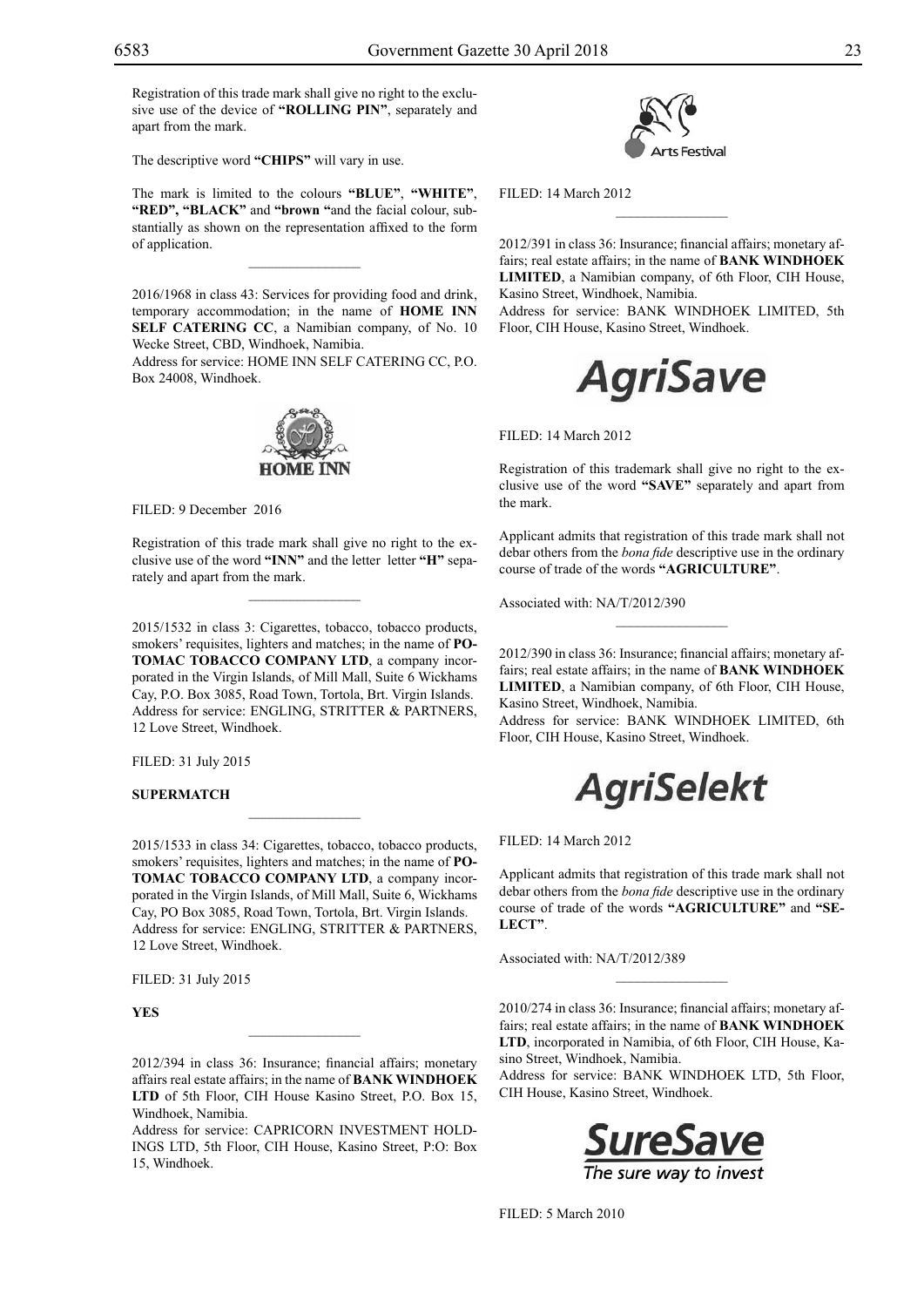Registration of this trademark shall give no right to the exclusive use of the words **"SURE", "SAVE"** and **"INVEST"** each separately and apart from the mark.

 $\overline{\phantom{a}}$  , where  $\overline{\phantom{a}}$ 

2014/1597 in class 36: Insurance; financial affairs; monetary affairs; real estate affairs; in the name of **BANK WIND-HOEK LIMITED**, a public company incorporated under the laws of Namibia, of 6th Floor, CIH House, Kasino Street, Windhoek, Namibia.

Address for service: BANK WINDHOEK LIMITED, 6th Floor, CIH House, Kasino Street, Windhoek.

# ContactMe

Filed: 26 November 2014

Associated with: NA/T/2014/1596

2014/1596 in class 36: Insurance; financial affairs; monetary affairs; real estate affairs; in the name of **BANK WIND-HOEK LIMITED**, a public company incorporated under the laws of Namibia, of 6th Floor, CIH House, Kasino Street, Windhoek, Namibia.

 $\overline{\phantom{a}}$  , where  $\overline{\phantom{a}}$ 

Address for service: BANK WINDHOEK LIMITED, 6th Floor, CIH House, Kasino Street, Windhoek.

# **UpdateMe**

Filed: 26 November 2014

Associated with: NA/T/2014/1595

2016/1415 in class 11: Water supply equipment and sanitary installations; mixing valves being parts for sanitary installations, water supply and water outlet fittings with manual and automatic controls; taps for washstands, bidets and sinks, taps for tubs and showers; showers, and shower fittings; combination showers; parts of the aforesaid goods; installation and fastening parts for sanitary installations, not of metal; in the name of **HANSGROHE SE**, a company under European law Incorporated in Germany, of Auestr. 5-9, D-77761 Schiltach, Germany.

Address for service: HAHN & HAHN INC c/o H.D. BOSSAU & Co, 49 Feld Street, Windhoek.

 $\frac{1}{2}$ 

FILED: 16 September 2016

**IBOX**

2016/1416 in class 11: Mixing valves being parts for sanitary installations, water supply and water outlet fittings with manual and automatic controls; taps for washstands, bidets and sinks, taps for tubs and showers; shower combinations, showers and shower fittings, wall bars, shower holders, overhead showers, lateral-jet showers, hand showers, shower hoses, inflow and outflow fittings for sanitary basins, for washstands, for sink units, for bidets, for bath tubs and for shower trays; regulating apparatus for apparatus for water supply and sanitary purposes, control apparatus for apparatus for water supply and sanitary purposes; in the name of **HANSGROHE SE**, a company under European law Incorporated in Germany, of Auestr. 5-9, D-77761 Schiltach, Germany.

Address for service: HAHN & HAHN INC c/o H.D. BOSSAU & Co, 49 Feld Street, Windhoek.

Filed: 16 September 2016

# **RAINDANCE**

2016/748 in class 36: Insurance, investment and financial services, monetary affairs, real estate affairs, including online internet services in relation to the aforegoing; in the name of **OUTSURANCE HOLDINGS LTD**, a public company duly registered and incorporated with limited liability in accordance with the company laws of South Africa, of 1241 Embankment Road, Zwartkop Ext 7, Centurion, Gauteng, Republic of South Africa.

 $\frac{1}{2}$ 

Address for service: DYASON INCORPORATED c/o H.D. BOSSAU & CO, 49 Feld Street, Windhoek.

Filed: 10 June 2016

#### **OUTBANK**

Registration of this trade mark shall give no right to the exclusive use of the word **"BANK"** separately and apart from the mark.

 $\frac{1}{2}$ 

Associated with: NA/T/2016/747

2016/595 in class 29: Meat, fish, poultry and game; meat extracts; preserved, dried and cooked fruits and vegetables; jellies, jams, eggs, milk and other diary and egg products; edible oils and fats; preserves, pickles; in the name of **PIONEER FOODS (PTY) LIMITED**, a South African company, of Glacier Place, 1 Sportica Crescent, Tygervalley, 7530, Republic of South Africa.

Address for service: H.D. BOSSAU & CO, 49 Feld Street, Windhoek.



Filed: 19 May 2016

Associated with: NA/T/2016/596

Applicant undertakes that, in use, the blank space appearing in the mark will be occupied only by matter of a descriptive or non-distinctive character or by a trade mark registered in the name of the applicant in respect of the same goods or by a trade mark of which the applicant is a registered user, in respect of the same goods, or by a trade mark of a registered user, with the consent of the applicant, of such mark or the blank space will be left vacant.

 $\overline{\phantom{a}}$  , where  $\overline{\phantom{a}}$ 

2016/596 in class 30: Coffee, tea, cocoa, sugar, rice, tapioca, sago, artificial coffee; maize meal and corn meal; flour and preparations made from cereals, bread, pastry and confectionery, ices; honey, treacle; yeast, baking-powder; salt, mustard; vinegar, sauces (condiments); spices; ices; in the name of **PIONEER FOODS (PTY) LIMITED**, a South African company, of Glacier Place, 1 Sportica Crescent, Tygervalley, 7530, Republic of South Africa.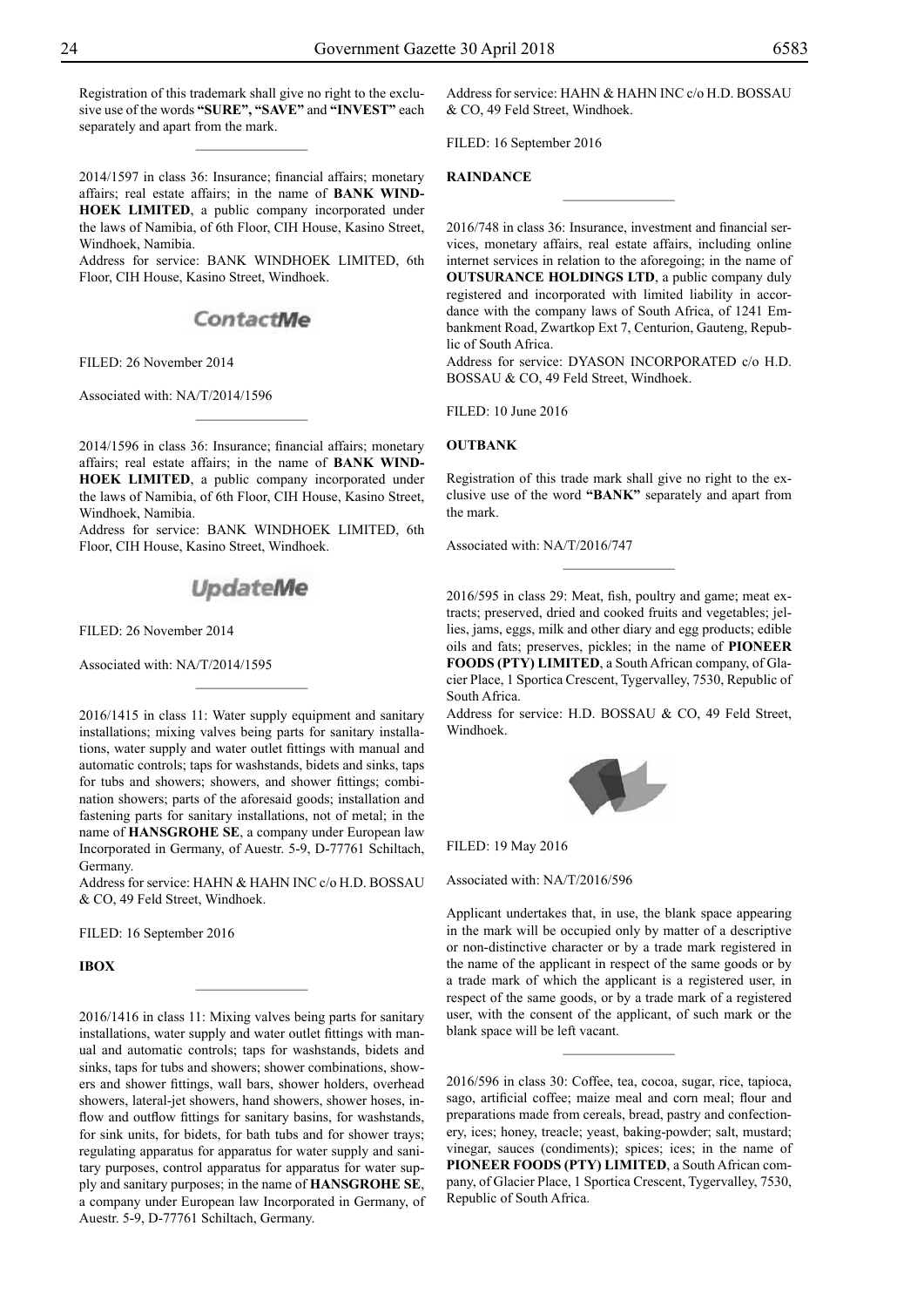Address for service: H.D. BOSSAU & CO, 49 Feld Street, Windhoek.



Filed: 19 May 2016

Applicant undertakes that, in use, the blank space appearing in the mark will be occupied only by matter of a descriptive or non-distinctive character or by a trade mark registered in the name of the applicant in respect of the same goods or by a trade mark of which the applicant is a registered user, in respect of the same goods, or by a trade mark of a registered user, with the consent of the applicant, of such mark or the blank space will be left vacant.

Associated with: NA/T/2016/597

2016/597 in class 31: Agricultural, horticultural and forestry products and grains not included in other classes; live animals; fresh fruits and vegetables; seeds, natural plants and flowers; foodstuffs for animals, malt; in the name of **PIONEER FOODS (PTY) LIMITED**, a South African company, of Glacier Place, 1 Sportica Crescent, Tygervalley, 7530, Republic of South Africa.

 $\overline{\phantom{a}}$  , where  $\overline{\phantom{a}}$ 

Address for service: H.D. BOSSAU & CO, 49 Feld Street, Windhoek.



Filed: 19 May 2016

Applicant undertakes that, in use, the blank space appearing in the mark will be occupied only by matter of a descriptive or non-distinctive character or by a trade mark registered in the name of the applicant in respect of the same goods or by a trade mark of which the applicant is a registered user, in respect of the same goods, or by a trade mark of a registered user, with the consent of the applicant, of such mark or the blank space will be left vacant.

Associated with: NA/T/2016/598

2016/598 in class 32: Beers; mineral and aerated waters and other non-alcoholic drinks; fruit drinks and fruit juices; syrups and other preparations for making beverages; in the name of **PIONEER FOODS (PTY) LIMITED**, a South African company, of Glacier Place, 1 Sportica Crescent, Tygervalley, 7530, Republic of South Africa.

 $\overline{\phantom{a}}$  , where  $\overline{\phantom{a}}$ 

Address for service: H.D. BOSSAU & CO, 49 Feld Street, Windhoek.



Filed: 19 May 2016

Applicant undertakes that, in use, the blank space appearing in the mark will be occupied only by matter of a descriptive or non-distinctive character or by a trade mark registered in the name of the applicant in respect of the same goods or by a trade mark of which the applicant is a registered user, in respect of the same goods, or by a trade mark of a registered user, with the consent of the applicant, of such mark or the blank space will be left vacant.

#### Associated with: NA/T/2016/599

2016/599 in dasss 35: Offering for sale and the selling of goods in the retail and wholesale trade; marketing, advertising, distribution, merchandising, import and export services, office functions, business administration; in the name of **PIO-NEER FOODS (PTY) LIMITED**, a South African company, of Glacier Place, 1 Sportica Crescent, Tygervalley, 7530, Republic of South Africa.

 $\frac{1}{2}$ 

Address for service: H.D. BOSSAU & CO, 49 Feld Street, Windhoek.



Filed: 19 May 2016

Applicant undertakes that, in use, the blank space appearing in the mark will be occupied only by matter of a descriptive or non-distinctive character or by a trade mark registered in the name of the applicant in respect of the same goods or by a trade mark of which the applicant is a registered user, in respect of the same goods, or by a trade mark of a registered user, with the consent of the applicant, of such mark or the blank space will be left vacant.

Associated with: NA/T/2016/600

2016/600 in class 42: Scientific and technological services; research and design services; industrial analysis and research services; testing and inspection of all kinds including in relation to foodstuffs and beverage; in the name of **PIONEER FOODS (PTY) LIMITED**, a South African company, of Glacier Place, 1 Sportica Crescent, Tygervalley, 7530, Republic of South Africa.

 $\frac{1}{2}$ 

Address for service: H.D. BOSSAU & CO, 49 Feld Street, Windhoek.



Filed: 19 May 2016

Applicant undertakes that, in use, the blank space appearing in the mark will be occupied only by matter of a descriptive or non-distinctive character or by a trade mark registered in the name of the applicant in respect of the same goods or by a trade mark of which the applicant is a registered user, in respect of the same goods, or by a trade mark of a registered user, with the consent of the applicant, of such mark or the blank space will be left vacant.

 $\frac{1}{2}$ 

Associated with: NA/T/2016/595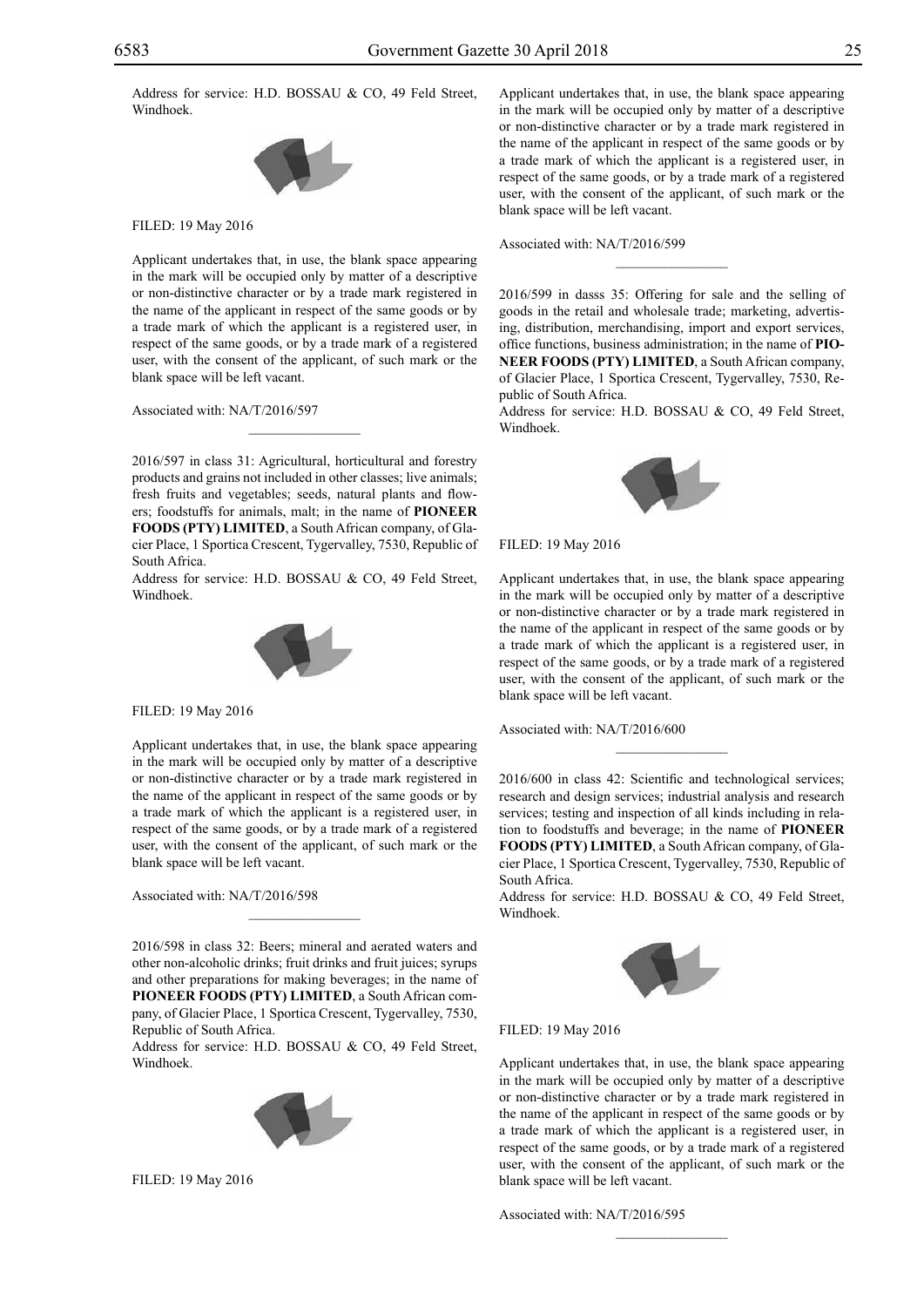2016/771 in class 8: Abrading instruments [hand instruments]; Agricultural implements, hand-operated; Garden tools, handoperated; Nippers; Hand tools, hand-operated; Scraping tools [hand tools]; Lifting jacks, hand- operated; Spatulas [hand tools]; Scissors; Pliers; in the name of **SUZHOU FOUNDA-TION TOOLS MANUFACTURE CO., LTD**, a Chinese company, of Shuangtang Village, Gangkou, Fenghuang Town, Peoples Republic of China.

Address for service: NJQ & ASSOCIATES, c/o HARMSE ATTORNEYS, 3 Liszt Street, Windhoek.



 $FII$   $FD: 15$  June 2016

2016/58 in class 9: Mobile telephones and accessories for mobile phones, including software for mobile phones; in the name of **SIMPLY CELLULAR CC**, a close corporation incorporated under the laws of South Africa, of 1/3 Dalbergia Building, Forest Square, 11 Derby Place, 3629, Republic of South Africa.

 $\frac{1}{2}$ 

Address for service: DE CHALAINS PATENT & TRADE MARK ATTORNEYS c/o CRONJE & CO, 1 Charles Cathral Street, Olympia.

FILED: 19 January 2016

### **TIAGGO**

2015/59 in class 9: Spactacle glasses, in particular progressive lenses for spectacles. In the name of **RODENSTOCK GMBH,** (whose legal address is: Elsenheimerstr. 33, 80687, Munchen, Germany).

 $\frac{1}{2}$ 

Address for service: DM KISCH INC c/o CRONJE & CO, 1 Charles Cathral Street, Windhoek.

Filed: 19 January 2015

#### **Impression**

2015/2816 in class 44: Pathology services, pathology analysis, medical analysis, medical services, medical care, medical analysis including equipment, machinery and utensils used in providing the analysis, services and care; in the name of **LAN-CET LABORATORIES (PROPRIETARY) LIMITED**, a South Africa Company, of 21 Road, Richmond, Johannesburg,

 $\overline{\phantom{a}}$  , where  $\overline{\phantom{a}}$ 

Gauteng, Johannesburg, Republic of South Africa. Address for service: CRONJE & CO, 1 Charles Cathral

Street,Olympia, Windhoek.



FILED: 30 November 2015

2016/1688 in class 35: Advisory and consultancy services in the field of business organization and administration; advisory and consultancy services for preparing and carrying out

 $\frac{1}{2}$ 

commercial transactions; advisory and consultancy services for business management; advertising, marketing and promotional services; commercial trading and consumer information services; advertising services for promoting the brokerage of stocks and other securities; business contact services, distributorship services, import and export agency services; ordering services; business assistance, management and administration services; business analysis research and information services; supply chain management; rental, hire and leasing in connection with the aforesaid services included in the class; advisory, consultancy and information services for the aforegoing; in the name of **SANTOVA LIMITED**, is a public company listed on the main board of the Johannesburg Stock Exchange, of Santova House, 88 Mahatma Gandhi Road, Durban, 4001, Republic of South Africa.

Address for service: DE CHALAINS PATENT & TRADE MARK ATTORNEYS c/o CRONJE & CO, 1 Charles Cathral Street, Olympia, Windhoek.

FILED: 26 October 2016

#### **SANTOVA**

The mark has no meaning or significance in the industry, and also not a term of art within Applicant's industry. **"SANTO-VA"** is a well-known respected brand name in the freight and logistics industry.

 $\overline{\phantom{a}}$  , where  $\overline{\phantom{a}}$ 

Associated with: NA/T/2016/1689

2016/1689 in class 36: Insurance services; customs clearing services; brokerage services; advisory, consultancy and formation services for the aforegoing; in the name of **SANTOVA LIMITED**, is a public company listed on the main yard of the Johannesburg Stock Exchange, of Santova House, 88 Mahatma Gandhi Road, Durban, 4001, Republic of South Africa. Address for service: DE CHALAINS PATENT & TRADE MARK ATTORNEYS c/o CRONJE & CO, 1 Charles Cathral Street, Olympia, Windhoek.

FILED: 26 October 2016

#### **SANTOVA**

The mark has no meaning or significance in the industry, and also not a term of art within Applicant's industry. **"SANTO-VA"** is a well-known respected brand name in the freight and logistics industry.

 $\overline{\phantom{a}}$  , where  $\overline{\phantom{a}}$ 

Associated with: NA/T/2016/1690

2016/1690 in class 39: Transport; packaging and storage of goods; warehousing and freight forwarding; transportation logistics; supply chains solutions; in the name of **SANTOVA LIMITED**, is a public company listed on the main board of the Johannesburg Stock Exchange, of Santova House, 88 Mahatma Gandhi Road, Durban, 4001, Republic of South Africa. Address for service: DE CHALAINS PATENT & TRADE MARK ATTORNEYS c/o CRONJE & CO, 1 Charles Cathral Street, Olympia, Windhoek.

FILED: 26 October 2016

**SANTOVA**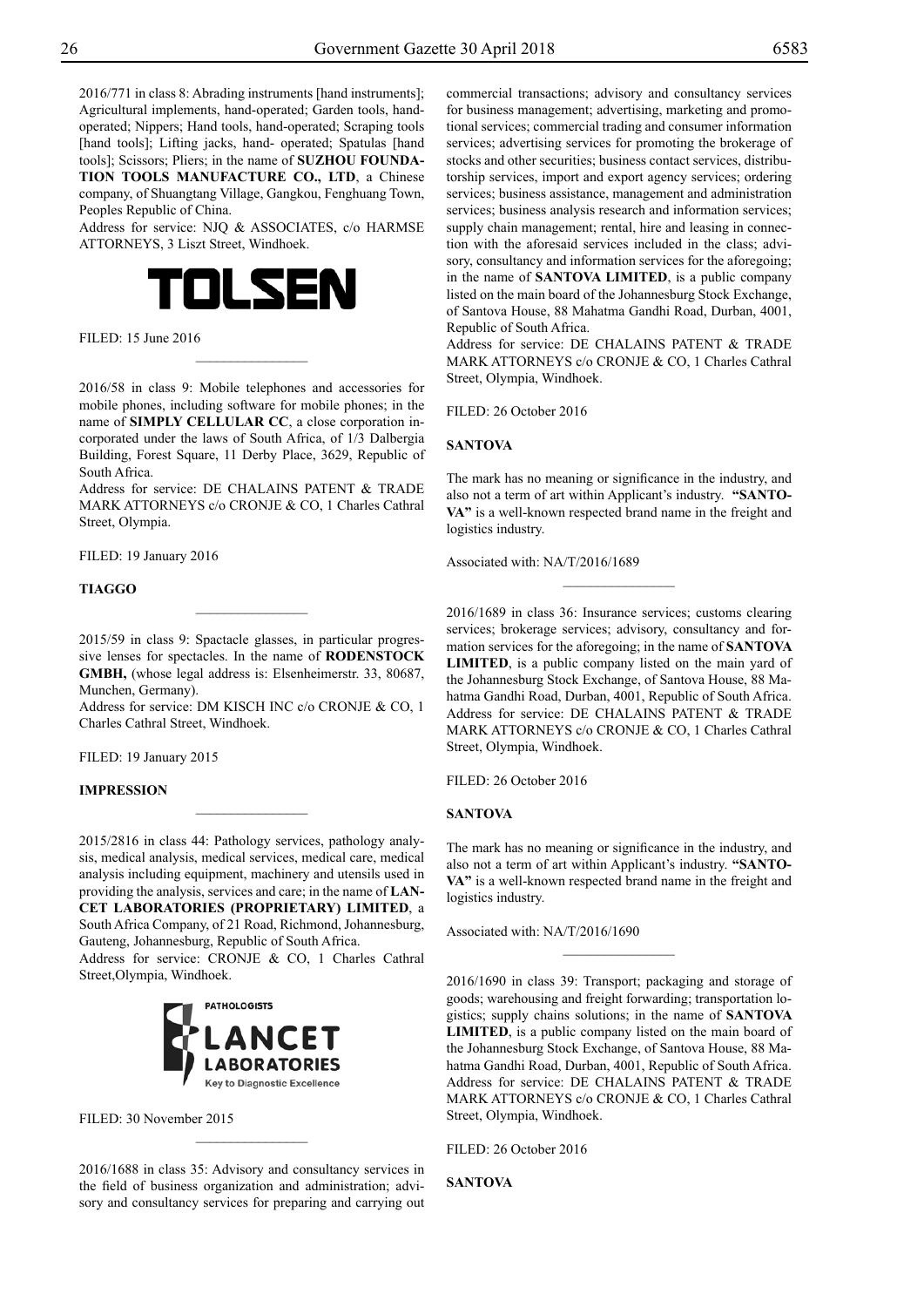The mark has no meaning or significance in the industry, and also not a term of art within Applicant's industry. **"SANTO-VA"** is a well-known respected brand name in the freight and logistics industry.

Associated with: NA/T/2016/1688

2016/1857 in class 3: All types of detergents and soaps, liquid soap-dish washing liquid soap- detergents; in the name of **MADAR CHEMICALS**, a general Syrian partnership, of Al Kisweh-Khiara danoun propriete numero 106, Damascus suburbs, Syria.

 $\mathcal{L}=\mathcal{L}^{\text{max}}$ 

Address for service: CRONJE & CO, 1 Charles Cathral Street, Olympia, Windhoek.

Filed: 25 November 2016

#### **ULTRA**

Associated with: NA/T/2016/1858

2016/1858 in class 5: Tooth paste, sanitary preparations for personal hygiene in addition to dental wax, disinfectants, deodorants other than for human beings or for animals; in the name of **MADAR CHEMICALS**, a general Syrian partnership, of Al Kisweh-Khiara danoun propriete numero 106, Damascus suburbs, Syria.

 $\mathcal{L}=\mathcal{L}^{\text{max}}$ 

Address for service: CRONJE & CO, 1 Charles Cathral Street, Olympia, Windhoek.

Filed: 25 November 2016

#### **ULTRA**

Associated with: NA/T/2016/1857

2015/2351 in class 35: Retail and wholesale services; in the name of **ARK TRADING (PROPRIETARY) LIMITED**, a Namibian company, of 6 Ridvan Avenue, Southern Industrial Area, Windhoek, Namibia.

 $\frac{1}{2}$ 

Address for service: CRONJE & CO., 1 Charles Cathral Street, Olympia, Windhoek.

Filed: 21 October 2015

#### **ARK TRADING**

Registration of this trade mark shall give no right to the exclusive use of the word **"TRADING"**, separately and apart from the mark.

 $\frac{1}{2}$ 

Associated with: NA/T/2015/2352

2016/843 in class 6: Common metals and their alloys; metal building materials; including metal roofing materials, metallic roof sheeting, cladding and accessories including metallic ridge capping, rolltop ridging, drip and sidewall flashing, gutters, downpipes, bargeboards, ventilators and louvres; in the name of **SAFAL INVESTMENTS (MAURITIUS) LIMIT-ED**, (Incorporated under the laws of Mauritius), of IFS Court, TwentyEight, Cybercity, Ebene, Mauritius.

Address for service: DM KISCH INC c/o CRONJE & CO, 1 Charles Cathral Street, Windhoek.

Filed: 23 June 2016

#### **SAFINTRA**

2016/844 in class 6: Common metals and their alloys; metal building materials; including metal roofing materials, metallic roof sheeting, cladding and accessories including metallic ridge capping, rolltop ridging, drip and sidewall flashing, gutters, downpipes, bargeboards, ventilators and louvres; in the name of **SAFAL INVESTMENTS (MAURITIUS) LIMIT-ED**, (Incorporated under the laws of Mauritius), of IFS Court, TwentyEight, Cybercity, Ebene, Mauritius.

 $\overline{\phantom{a}}$  , where  $\overline{\phantom{a}}$ 

Address for service: DM KISCH INC c/o CRONJE & CO., 1 Charles Cathral Street, Windhoek.

Filed: 23 June 2016

#### **OPTIMA**

The applicant admits that the registration of the word **"OP-TIMA"** will not debar others from the *bona fide* descriptive use of the word **"OPTIMUM"**.

 $\frac{1}{2}$ 

2016/1826 in class 34: Tobacco, raw or manufactured; tobacco products; cigars, cigarettes, cigarillos, tobacco for roll your own cigarettes, pipe tobacco, chewing tobacco, snuff tobacco, kretek; snus; tobacco substitutes (not for medical purposes); electronic cigarettes; tobacco products for the purpose of being heated; electronic devices and their parts for the purpose of heating cigarettes or tobacco in order to release nicotinecontaining aerosol for inhalation; liquid nicotine solutions for use in electronic cigarettes; smokers' articles, cigarette paper, cigarette tubes, cigarette filters, tobacco tins, cigarette cases, ashtrays, pipes, pocket apparatus for rolling cigarettes, lighters, matches; in the name of **PHILIP MORRIS BRANDS SARL**, a company incorporated under the laws of Switzerland, of Quai Jeanrenaud 3, Neuchatel, 2000, Switzerland. Address for service: KISCH IP c/o CRONJE & CO, 1 Charles Cathral Street, Olympia, Windhoek.



Filed: 15 November 2016

The mark is in the colours as appearing in the representation in the SM1 Form and is a feature of the mark.

 $\frac{1}{2}$ 

Associated with: NA/T/2016/1397

2016/633 in class 33: Alcoholic beverages, including spirits and liquers, except beers and wines; in the name of **EBOTSE TRADING 46 CC**, a South African Close Corporation, of Unit 4, Eastsands, 64 Vervoer Street, Kya Sands, Randburg, Republic of South Africa.

Address for service: DM KISCH IP c/o CRONJE & CO, 1 Charles Cathral Street, Windhoek.

Filed: 26 May 2016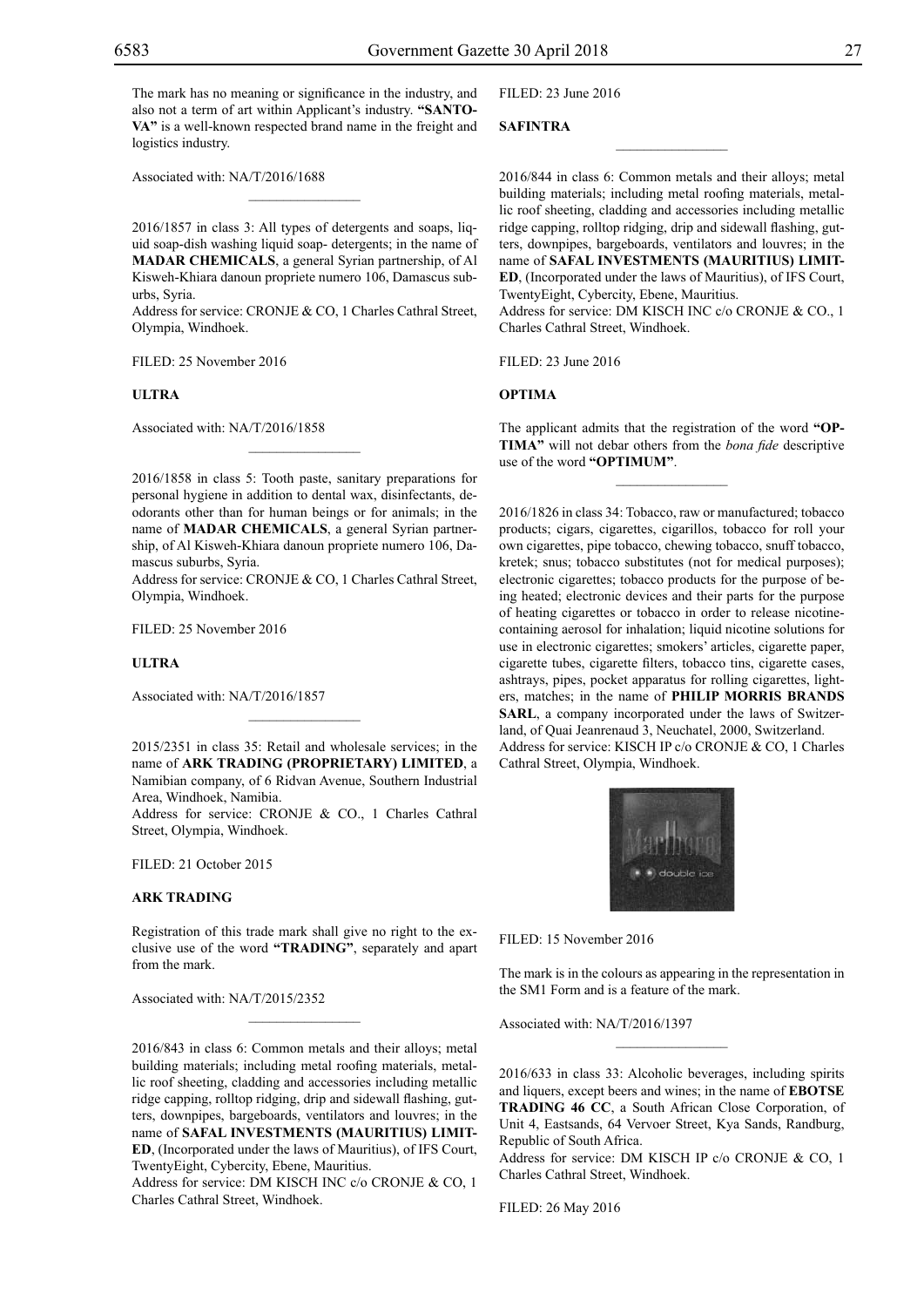# **TIPO TINTO**

The phrase **"TIPO TINTO"** appearing in the mark means **"TYPE RED"** in the Portuguese language.  $\frac{1}{2}$ 

2016/634 in class 33: Alcoholic beverages, including spirits and liquers, except beers and wines; in the name of **EBOTSE TRADING 46 CC**, a South African Close Corporation, of Unit 4, Eastsands, 64 Vervoer Street, Kya Sands, Randburg, Republic of South Africa.

Address for service: DM KISCH IP c/o CRONJE & CO, 1 Charles Cathral Street, Windhoek.

Filed: May 26, 2016

#### **TIPO TINTO R&R**

The phrase **"TIPO TINTO"** appearing in the mark means "TYPE RED" in the Portuguese languague.

 $\overline{\phantom{a}}$  , where  $\overline{\phantom{a}}$ 

Associated with: NA/T/2016/633

2016/6 in class 9: Safety nets I life nets; safety restraint; beacon lights; protective and safety equipment; safety monitoring apparatuses; water safety devices; fire extinguishers; fire alarms; fire extinguishing apparatuses; sprinkler systems; fire hose; fire pumps; fire control apparatus; oxygen masks, monitors and cylinders; fire resistant suits and gloves; life rafts; rafts for emergency use; life jackets and floatation devices; in the name of **NOVAGROUP (PTY) LTD**, (A private company incorporated under the company laws of South Africa), of 1 Verbena Street, Paarden Eiland, Cape Town, Republic of South Africa.

Address for service: DM KISCH INC c/o CRONJE & CO., 1 Charles Cathral Street, Windhoek.

FILED: 11 January 2016

## **NOVAMARINE**

Associated with: NA/T/2016/7

2016/7 in class 13: Pyrotechnics products; in the name of **NO-VAGROUP (PTY) LTD** (A private company incorporated under the company laws of South Africa), of 1 Verbena Street, Paarden Eiland, Cape Town, Republic of South Africa. Address for service: DM KISCH INC c/o CRONJE & CO., 1 Charles Cathral Street, Windhoek.

 $\overline{\phantom{a}}$  , where  $\overline{\phantom{a}}$ 

FILED: 11 January 2016

#### **NOVAMARINE**

Associated with: NA/T/2016/8

2016/8 in class 37: Servicing, repair and maintenance of life rafts, life boats and marine safety equipment; in the name of **NOVAGROUP (PTY) LTD**, (A private company incorporated under the company laws of South Africa), of 1 Verbena Street, Paarden Eiland, Cape Town, Republic of South Africa. Address for service: DM KISCH INC c/o CRONJE & CO., 1 Charles Cathral Street, Windhoek.

 $\frac{1}{2}$ 

FILED: 11 January 2016

**NOVAMARINE**

Associated with: NA/T/2016/6

2016/813 in class 30: Coffee, tea, cocoa and artificial coffee; preparations made from cereals; bread, pastry, cakes, pies, tarts, quiches and confectionery; ices; sugar, honey, treacle; salt; mustard; vinegar, sauces (condiments) spices; in the name of **SPAR SOUTH AFRICA (PROPRIETARY) LIMITED**, a South African company, of 22 Chancery Lane, Pinetown, KwaZulu Natal Province, Republic of South Africa. Address for service: DM KISCH INC c/o CRONJE & CO, 1 Charles Cathral Street, Windhoek.

 $\frac{1}{2}$ 

Filed: 17 June 2016

#### **BEAN TREE**

Associated with: NA/T/2016/814

2016/814 in class 43: Services for providing food and drink; restaurants, coffee shops, in-store coffee shops, takeaways, delicatessen; in the name of **SPAR SOUTH AFRICA (PRO-PRIETARY) LIMITED**, a South African company, of 22 Chancery Lane, Pinetown, KwaZulu Natal Province, Republic of South Africa.

 $\frac{1}{2}$ 

Address for service: DM KISCH INC c/o CRONJE & CO, 1 Charles Cathral Street, Windhoek.

Filed: 17 June 2016

**BEAN TREE**

Associated with: NA/T/2016/815

2016/815 in class 35: Advertising; business management; business administration; office functions; wholesale, retail and merchandising services; in the name of **SPAR SOUTH AFRICA (PROPRIETARY) LIMITED**, a South African company, of 22 Chancery Lane, Pinetown, KwaZulu Natal Province, Republic of South Africa.

 $\frac{1}{2}$ 

Address for service: DM KISCH INC c/o CRONJE & CO, 1 Charles Cathral Street, Windhoek.

Filed: 17 June 2016

#### **BEAN TREE**

Associated with: NA/T/2016/813

2016/407 in class 6: Aluminium foil; Aluminium foil containers; aluminium foils baking cups; Disposable packaging containers made from aluminium foil; pan liners made from Aluminium foil; foils of common metal; in the name of **SYLKO (PROPRIETARY) LIMITED**, a company incorporated in South Africa, of Prospecton Industrial Park, 6 Prospecton Road, Prospecton Durban, Republic of South Africa. Address for service: DM KISCH INC. c/o CRONJE & CO, 1 Charles Cathral Street, Windhoek.

 $\frac{1}{2}$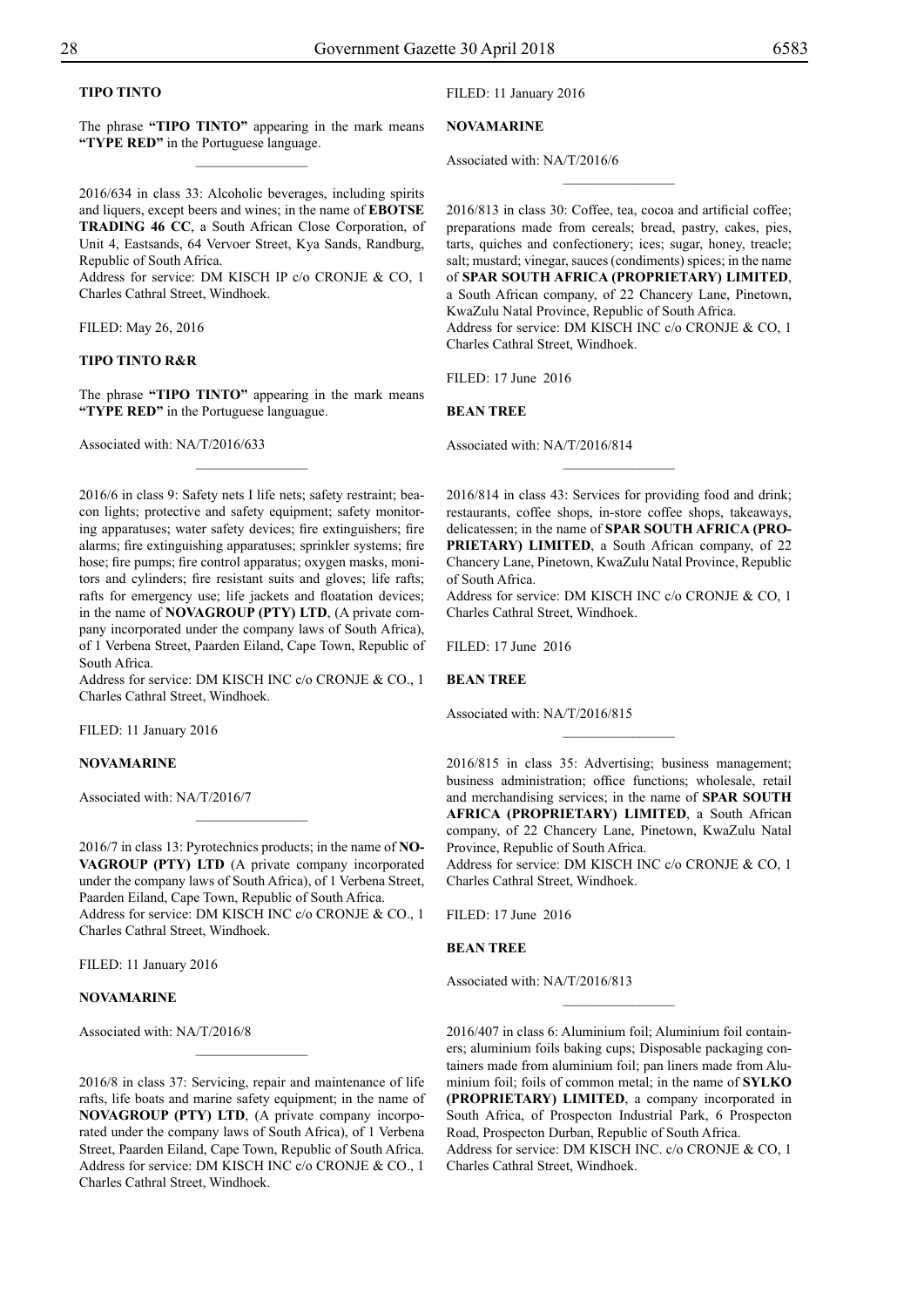

Filed: 5 April 2016

Associated with: NA/T/2016/408

2016/408 in class 16: Paper, cardboard and goods made from these materials, not included in other classes; printed matter; bookbinding material; photographs; stationery; adhesives for stationery or household purposes; artists' materials; paintbrushes; office requisites (except furniture); instructional and teaching material (except apparatus); plastic materials For packaging (not included in other classes); playing cards; printers' type; printing blocks; adhesive shelf covering; Christmas crackers; in the name of **SYLKO (PROPRIETARY) LIM-ITED**, a company incorporated in South Africa, of Prospecton Industrial Park, 6 Prospecton Road, Prospecton Durban, Republic of South Africa.

 $\mathcal{L}=\mathcal{L}^{\text{max}}$ 

Address for service: DM KISCH INC. c/o CRONJE & CO., 1 Charles Cathral Street, Olympia, Windhoek.



Filed: 5 April 2016

Associated with: NA/T/2016/407

2016/3 in class 9: Safety nets I life nets; safety restraint; beacon lights; protective and safety equipment; safety monitoring apparatuses; water safety devices; fire extinguishers; fire alarms; fire extinguishing apparatus; sprinkler systems; fire hose; fire pumps; fire control apparatus; oxygen masks, monitors and cylinders; fire resistant suits and gloves; life rafts; rafts for emergency use; life jackets and floatation devices; in the name of **NOVAGROUP (PTY) LTD**, (A private company incorporated under the company laws of South Africa), of 1 Verbena Street, Paarden Eiland, Cape Town, Republic of South Africa.

 $\mathcal{L}=\mathcal{L}^{\text{max}}$ 

Address for service: DM KISCH INC c/o CRONJE & CO., 1 Charles Cathral Street, Windhoek.



Filed: 11 January 2016

Associated with: NA/T/2016/4

2016/4 in class 13: Pyrotechnics products; in the name of **NO-VAGROUP (PTY) LTD**, (A private company incorporated under the company laws of South Africa), of 1 Verbena Street, Paarden Eiland, Cape own, Republic of South Africa. Address for service: DM KISCH INC c/o CRONJE & CO., 1 Charles Cathral Street, Windhoek.



Filed: 11 January 2016

Associated with: NA/T/2016/5

2016/5 in class 37: Servicing, repair and maintenance of life rafts, life boats and marine safety equipment; in the name of **NOVAGROUP (PTY) LTD**, (A private company incorporated under the company laws of South Africa), of 1 Verbena Street, Paarden Eiland, Capewn, Republic of South Africa. Address for service: DM KISCH INC c/o CRONJE & CO., 1 Charles Cathral Street, Windhoek.

 $\frac{1}{2}$ 



 $\frac{1}{2}$ 

Filed: 11 January 2016

Associated with: NA/T/2016/3

Co, 49 Feld Street, Windhoek.

2009/170 in class 1: Chemical reagents reagent and chemical preparations, other than for medical or veterinary purposes; chemical products for use in pharmaceuticals; diagnostic chemicals; diagnostic reagents and diagnostic preparations, other than for medical or veterinary purposes; testing reagents and preparations; reagents for hematology analysis; reagents for reticulocyte analysis; reagents is for blood coagulation analysis; reagents for urinalysis; reagents for immunoassay; reagents for clinical chemis testing; reagents for occult blood test; reagents for gene (genetic) test; diluents; lysing solutions and/or reagents; hemolytic lysing solutions and/or reagents; stains for industrial use; sheath solutions for industrial use; reference control materials (chemical reagents) for industrial use; chemical reference materials (chemical reagents) for industrial use; quality control standard solutions and quality control materials (chemical reagents) for industrial use for testing and calibrating medical apparatus and reagents; hematology control materials (chemical reagents) for testing and calibrating medical apparatus and reagents; hematology control materials (chemical reagents) for industrial use; standard serum; control serum; biochemical standard serum; biochemical control serum; detergents for industrial use; cleaning solutions for industrial use; cleaning preparations for industrial use; and cleansing solutions for industrial use; in the name of **SYSMEX CORPORATION**, a Japanese corporation, of 1-5- 1, Wakinohamakaigandori, Chuo-ku, Kobe, Hyogo, Japan. Address for service: SPOOR & FISHER c/o H.D. BOSSAU &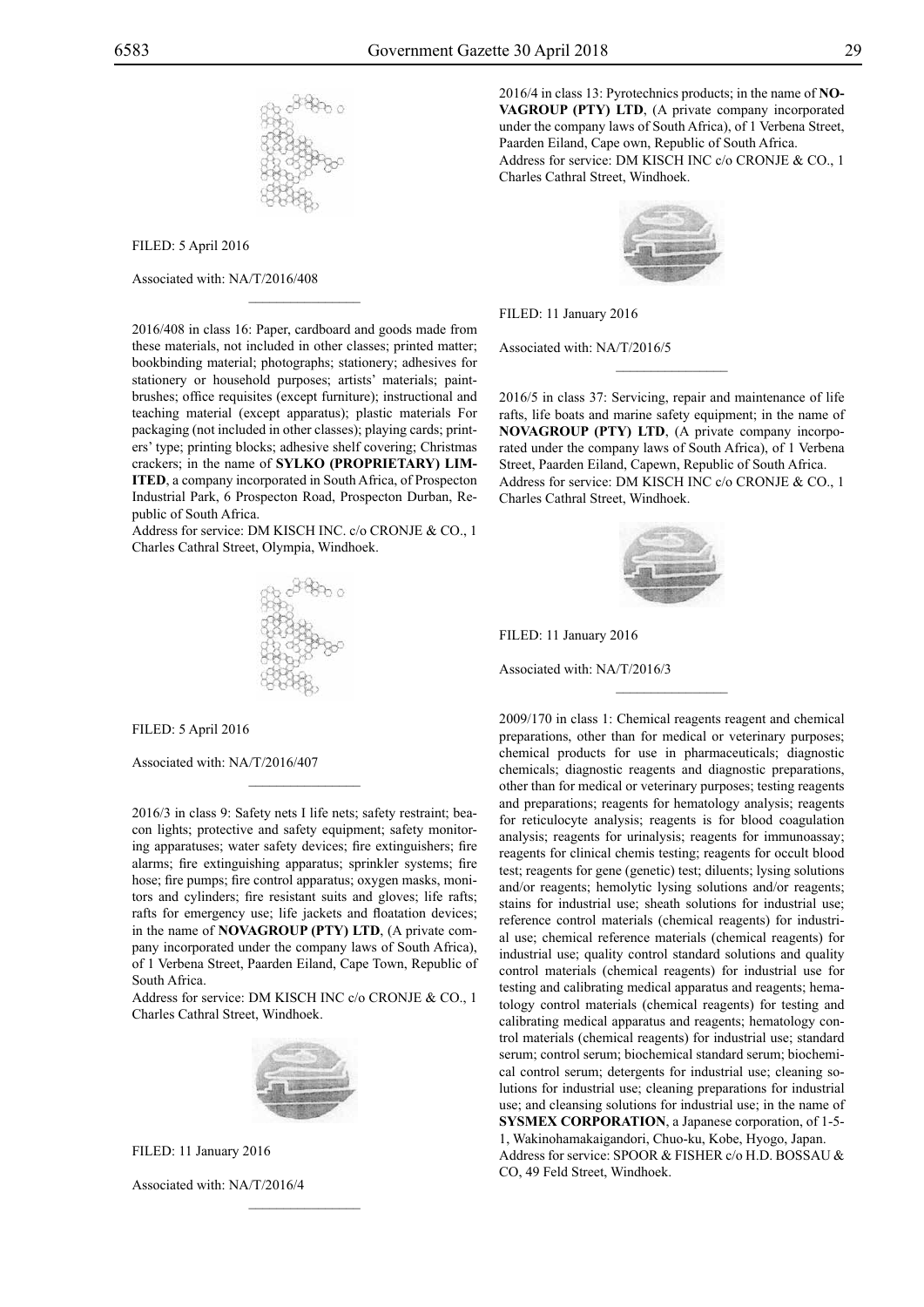# **sysmex**

 $\frac{1}{2}$ 

FILED: 26 February 2009

Associated with: NA/T/2009/171

2009/171 in class 5: Pharmaceutical, veterinary and sanitary preparations; diagnostic reagents and diagnostic preparations for medical or veterinary purposes; chemical reagents and chemical preparations for medical or veterinary purposes; chemical reagents and chemical preparations for pharmaceutical purposes; testing reagents and preparations; reagents for hematology analysis; reagents for blood analysis; reagents for white blood cell analysis; reagents for immature cell analysis; reagents for hemoglobin analysis; reagents for reticulocyte analysis; reagents for erythrocyte analysis; reagents for nucleated red cell analysis; reagents for blood coagulation analysis; reagents for urinalysis; reagents for urinary sediment analysis; reagents for immunoassay; reagents for bacteria analysis; reagents for clinical chemistry testing; reagents for occult blood test; reagents for gene (genetic) test; reagents for protein test; reagents for cancer recurrence prediction test; reagents for anticancer drug sensitivity prediction test; diluents; diluents for medical or clinical diagnostic use; diluents for hematology analysis; diluents for reticulocyte analysis; diluents for urinalysis; diluents for immunoassay; lysing solutions and/ or reagents; lysing solutions and/or reagents for hematology analysis; lysing solutions and/or reagents for reticulocyte analysis; lysing solutions and/or reagents for urinalysis; lysing solutions and/or reagents for immunoassay; hemolytic lysing solutions and/or reagents; stains; stains for medical or clinical diagnostic use; stains for hematology analysis; stains for reticulocyte analysis; stains for urinalysis; stains for immunoassay; sheath solutions; sheath solutions for medical or clinical diagnostic use; sheath solutions for hematology analysis; sheath solutions for reticulocyte analysis; sheath solutions for urinalysis; sheath solutions for immunoassay; reference control materials for medical use; chemical reference materials for medical use; quality control standard solutions and quality control materials for testing and calibrating medical apparatus and reagents; hematology control materials for testing and calibrating medical apparatus and reagents; hematology control materials for medical use; standard serum; control serum; biochemical standard serum; biochemical control serum; detergents for medical purposes; cleaning solutions for medical purposes; cleaning preparations for medical purposes; and cleansing solutions for medical purposes; but excluding veterinary preparations for use on or in animals for other than diagnostic testing purposes (such as diagnostic testing reagents for use with diagnostic testing equipment), anthelmintics, insecticides, and preparations for destroying vermin, fungicides and/ or herbicides; in the name of **SYSMEX CORPORATION**, a Japanese corporation, of 1-5-1, Wakinohama-kaigandori, Chuo-ku, Kobe, Hyogo, Japan.

Address for service: SPOOR & FISHER c/o H.D. BOSSAU & CO, 49 Feld Street, Windhoek.



Filed: 26 February 2009

Associated with: NA/T/2009/172

2009/172 in class 9: Testing apparatus and instruments, not for medical purposes; measuring apparatus and instruments; apparatus and instruments for scientific research in laboratories; particle analyzers; particle image analyzers; particle counters; particle size distribution analyzers; bacteria analyzers; test tubes and holders therefor; pipettes; data processing apparatus; computers; computer peripheral devices; printers for use with computer; computer keyboards; computer memories; computer software; computer program; computer operating programs, recorded; couplers [data processing equipment]; readers [data processing equipment]; magnetic tape units [for computers]; magnetic data media; magnetic tapes; recorded video discs and video tapes; optical data media; optical discs; compact discs [read-only memory]; data compact discs; encoded cards, magnetic; integrated circuits; microscope slides; laboratory beakers; plastic cups for laboratory use; test tubes for microbiological purposes; test tubes for immunological purposes; and parts and fittings for all the aforementioned goods; in the name of **SYSMEX CORPORATION**, a Japanese corporation, of 1-5-1, Wakinohama-kaigandori, Chuoku, Kobe, Hyogo, Japan.

Address for service: SPOOR & FISHER c/o H.D. BOSSAU & CO, 49 Feld Street, Windhoek.



 $\frac{1}{2}$ 

Filed: 26 February 2009

Associated with: NA/T/2009/173

2009/173 in class 19: Medical and veterinary apparatus and instruments; apparatus for use in medical analysis; testing apparatus and instruments for medical purposes; diagnostic apparatus and instruments for medical purposes; blood (haematological analyzing apparatus and instruments; blood cell analyzers; reticulocyte analyzing apparatus and instruments; erythrocyte analyzing apparatus and instruments; blood coagulation analyzing apparatus and instruments; platelet aggregation analyzing apparatus and instruments; blood pretreatment apparatus and instruments; non-invasive blood analyzing apparatus and instruments; non-invasive blood vessel monitor; infrared spectroscopic analyzing apparatus and instruments; cell counters; blood cell counters; platelet counters; particle counters for medical purposes; urinalysis apparatus and instruments; urine cell analyzing apparatus and instruments; urinary particle analyzing apparatus and instruments; urine pretreatment apparatus and instruments; immunochemical analyzing apparatus and instruments; immunological testing apparatus and instruments; immunoassay apparatus and instruments; apparatus and instruments for clinical chemistry analyzing; occult blood analyzing apparatus and instruments; bacteria analyzing apparatus and instruments; gene (genetic) testing apparatus and instruments; gene amplification analyzer; cancer lymphatic metastasis analyzer; diluting apparatus and instruments; blood collecting devices; blood sampling tubes; pipettes for medical purposes; needles for medical purposes; smear test sample making apparatus and instruments; slides for medical purposes; aspirators for medical purposes; measuring apparatus and instruments for medical purposes; sphygmomanometers; containers for samples for in vitro diagnosis; sampling bottles; disposable beakers; disposable cups for urinalysis; blood collecting tubes; beaker stands; test tube stands; and parts and fittings for all the aforementioned goods; but excluding apparatus and instruments for administering pharmaceutical or veterinary substances other than diagnostic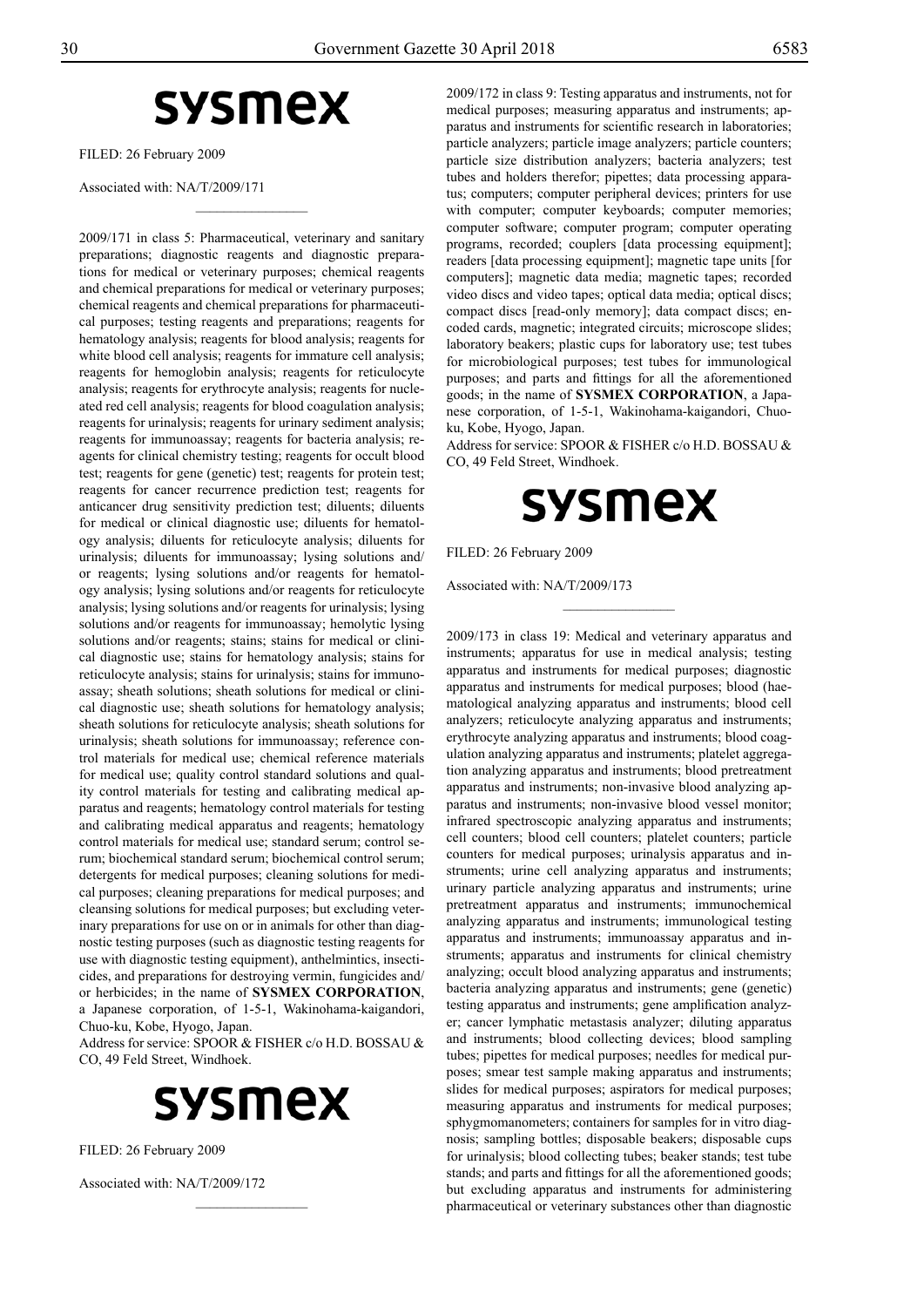testing reagents; in the name of **SYSMEX CORPORATION**, a Japanese corporation, of 1-5-1, Wakinohama-kaigandori, Chuo-ku, Kobe, Hyogo, Japan.

Address for service: SPOOR & FISHER c/o H.D. BOSSAU & Co, 49 Feld Street, Windhoek.



Filed: 26 February 2009

Associated with: NA/T/2009/170

2009/911 in class 3: Soaps, perfumery, essential oils, cosmetics, toiletries, preparations for hair, skin, nail and body care, glycerine and petroleum jelly; baby care products including powder and barrier cream; in the name of **TIGER FOOD BRANDS INTELLECTUAL PROPERTY HOLDING COMPANY (PROPRIETARY) LIMITED**, a South African company, of 3010 William Nicol Drive, Brynston, Johannesburg, Gauteng, Republic of South Africa.

 $\overline{\phantom{a}}$  , where  $\overline{\phantom{a}}$ 

Address for service: SPOOR & FISHER c/o H.D. BOSSAU & Co, 49 Feld Street, Windhoek.



Filed: 2 September 2009

The mark consists of a container for goods having the appearance substantially as depicted in the represntation affixed to the application. The appearance of the container comprises its shape and the colour "GREEN" applied to its surface and both these features separately and in combination are essentail features of the mark. The colour "GREEN" identified by Pantone No. 374c.

 $\mathcal{L}=\mathcal{L}^{\text{max}}$ 

2010/1296 in class 29: Meat, fish, poultry and game; meat extracts; preserved, dried a d cooked fruits and vegetables; jellies, jams; eggs, milk and other dairy products; edible oils and fats; preserves, pickies; in the name of **WAL-MART STORES, INC.**, a Delaware corporation, of 702 S.W. 8th Street, Bentonville, Arkanses, 72716, United States of America.

Address for service: SPOOR & FISHER c/o H.D. BOSSAU & Co, 49 Feld Street, Windhoek.

Extra Special

Filed: 13 October 2010

Registration of this trade mark shall give no right to the exclusive use of the word **"SPECIAL"**, separately and apart from the mark.

 $\frac{1}{2}$ 

Associated with: NA/T/2010/1297

2010/1297 in class 30: Coffee, tea, cocoa, sugar, rice, tapioca, sago, coffee substitutes; flour, and preparations made from cereals; bread, biscuits, cakes, pastry and confectionery, ices; honey, treacle; yeast, baking-powder; salts, mustard; pepper, vinegar, sauces, spices; ice; in the name of **WAL-MART STORES, INC.**, a Delaware corporation, of 702 S.W. 8th Street, Bentonville, Arkansas, 72716, United States of America.

Address for service: SPOOR & FISHER c/o H.D. BOSSAU & Co, 49 Feld Street, Windhoek.

Extra Special

FILED: 13 October 2010

Registration of this trade mark shall give no right to the exclusive use of the word **"SPECIAL"**, separately and apart from the mark.

 $\frac{1}{2}$ 

Associated with: NA/T/2010/1298

2010/1298 in class 31: Agricultural, horticultural and forestry products and grains not included in other classes; living animals; fresh fruits and vegetables; seeds, live plants and flowers; foodstuff for animals, malt; in the name of **WAL-MART STORES, INC.**, a Delaware corporation, of 702 S.W. 8th Street, Bentonville, Arkansas, 72716, United States of America.

Address for service: SPOOR & FISHER c/o H.D. BOSSAU & Co, 49 Feld Street, Windhoek.

Extra Special

#### FILED: 13 October 2010

Registration of this trade mark shall give no right to the exclusive use of the word **"SPECIAL"**, separately and apart from the mark.

Associated with: NA/T/2010/1299

2010/1299 in class 32: Beers, ale and porter; mineral and aerated waters and other non-alcoholic drinks; syrups and other preparations for making beverages; in the name of **WAL-MART STORES, INC.**, a Delaware corporation, of 702 8th Street, Bentonville, Arkansas, 72716, United States of America.

Address for service: SPOOR & FISHER c/o H.D. BOSSAU & Co, 49 Feld Street, Windhoek.

Extra Special

FILED: 13 October 2010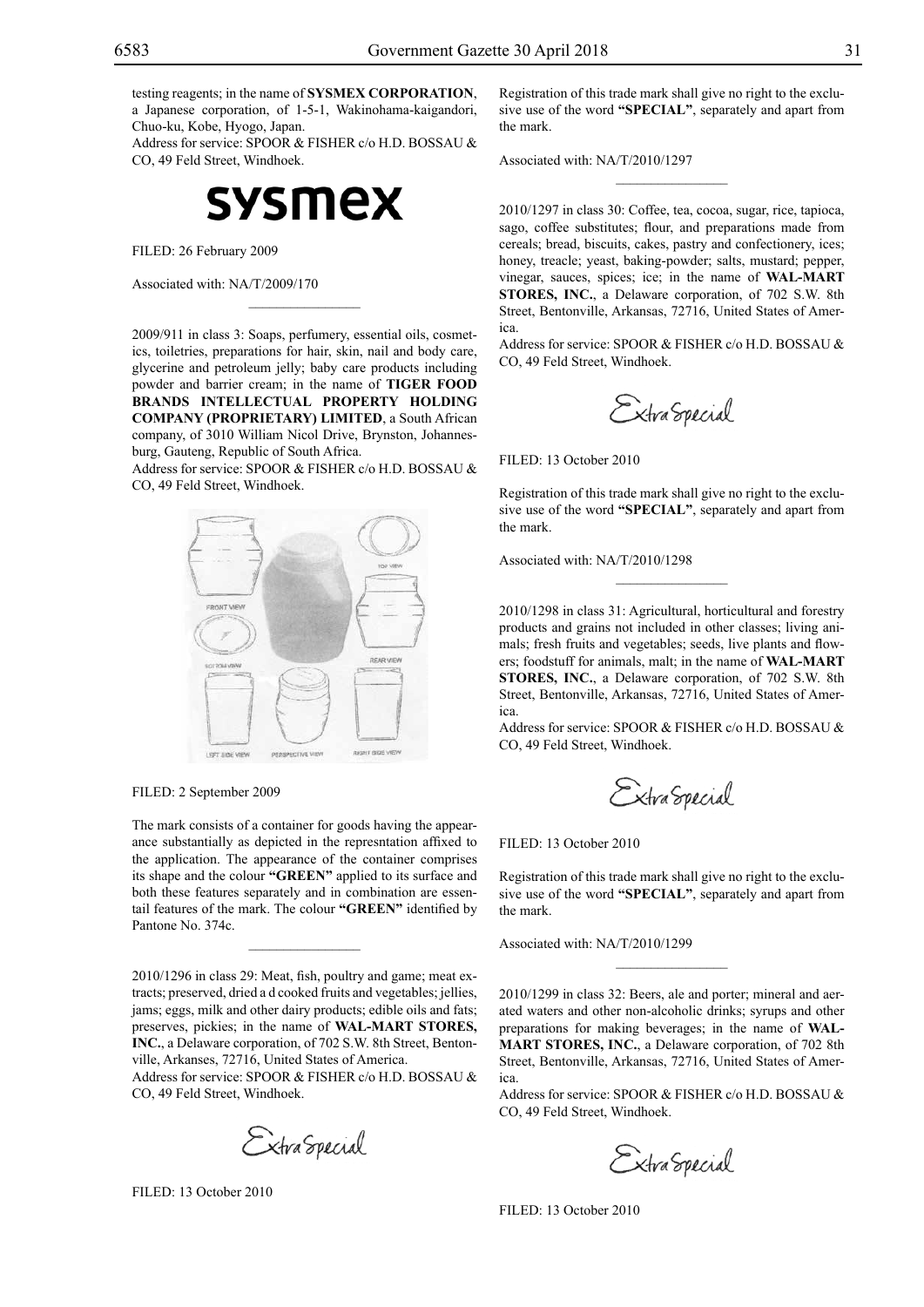Registration of this trade mark shall give no right to the exclusive use of the word **"SPECIAL"**, separately and apart from the mark.

Associated with: NA/T/2010/1300

2010/1300 in class 33: Wines, spirits and liqueurs; in the name of **WAL-MART STORES, INC.**, a Delaware corporation, of 702 S.W. 8th Street, Bentonville, Arkansas, 72716, United States of America.

 $\frac{1}{2}$ 

Address for service: SPOOR & FISHER c/o H.D. BOSSAU & Co, 49 Feld Street, Windhoek.

Filed: 13 October 2010

Registration of this trade mark shall give no right to the exclusive use of the word **"SPECIAL"**, separately and apart from the mark.

 $\frac{1}{2}$ 

Associated with: NA/T/2010/1296

2009/353 in class 9: Electronic apparatus of all kinds, photographic, cinematographic, optical, teaching apparatus and equipment; apparatus for recording, transmission or reproduction of sound or images; magnetic data carriers; recording discs; data processing equipment; computerware (hardware and software); parts, components, fittings and accessories for all of the aforegoing; electronic publications; goods in the class comprising pre-recorded matter; electronic database of information recorded on computer media; electronically downloadable material (whether downloadable from the Internet or otherwise); electronic notice boards; in the name of **MEDIA24 INTELPROP HOLDINGS LIMITED**, a corporation duly organised and existing under the laws of Mauritius, of IFS Court, TwentyEight, Cybercity, Mauritius.

Address for service: SPOOR & FISHER c/o H.D. BOSSAU & Co, 49 Feld Street, Windhoek.

Filed: 23 April 2009

#### **DAILY SUN**

Registration of this trademark shall give no right to the exclusive use of the word **"SUN"** separately and apart from the mark.

 $\overline{\phantom{a}}$  , where  $\overline{\phantom{a}}$ 

Associated with: NA/T/2009/354

2009/354 in class 16: Paper, cardboard and goods made therefrom or herewith; printed matter of all kinds; bookbinding material; photographs; published matter, magazines, newspapers and newsletters of all kinds; stationery; adhesives for stationery; artists' materials; typewriters and office requisites; calendars; instructional and teaching material; plastic materials for packaging; printers' type; printing blocks; where applicable to the aforegoing, parts, components, fittings and accessories; in the name of **MEDIA24 INTELPROP HOLDINGS LIMITED**, a corporation duly organised and existing under the laws of Mauritius, of IFS Court, TwentyEight, Cybercity, Mauritius.

Address for service: SPOOR & FISHER c/o H.D. BOSSAU & CO, 49 Feld Street, Windhoek.

Filed: 23 April 2009

Registration of this trademark shall give no right to the exclusive use of the word **"SUN"** separately and apart from the mark.

 $\frac{1}{2}$ 

Associated with: NA/T/2009/355

2009/355 in class 35: Advertising, marketing and promotional services; preparation and placement of advertisements in printed and electronic media; electronic bill board advertising; business information services; business administration services; retail and wholesale services including telephonic, computerised and electronic retailing and ordering services; merchandising; collection and dissemination of business, commercial, statistical and/or marketing information; distributorship services; database management services; news clipping services; personnel recruitment and related services; and all of the aforegoing services when provided by means of telephonic communication, online from a computer database, a global computer network, the Internet or any other electronic, wireless or transmission means; in the name of **MEDIA24 INTELPROP HOLDINGS LIMITED**, a corporation duly organised and existing under the laws of Mauritius, of IFS Court, TwentyEight, Cybercity, Mauritius.

Address for service: SPOOR & FISHER c/o H.D. BOSSAU & Co, 49 Feld Street, Windhoek.

Filed: 23 April 2009

#### **DAILY SUN**

Registration of this trademark shall give no right to the exclusive use of the word **"SUN"** separately and apart from the mark.

Associated with: NA/T/2009/356

2009/356 in class 41: Services relating to entertainment, education and sporting and cultural activities; contests, competitions, pageants and award ceremonies; radio, film, television and electronic media production and programming services; publication services of all kinds including electronic publication services; providing on-line electronic publications; library services; operating chatrooms; news, press and news agency services; all of the aforegoing services provided also on-line from a computer database, a global computer network, the internet or any other electronic, wireless or transmission means; in the name of **MEDIA24 INTELPROP HOLD-INGS LIMITED**, a corporation duly organised and existing under the laws of Mauritius, of IFS Court, TwentyEight, Cybercity, Mauritius.

Address for service: SPOOR & FISHER c/o H.D. BOSSAU & Co, 49 Feld Street, Windhoek.

Filed: 23 April 2009

#### **DAILY SUN**

Registration of this trademark shall give no right to the exclusive use of the word **"SUN"** separately and apart from the mark.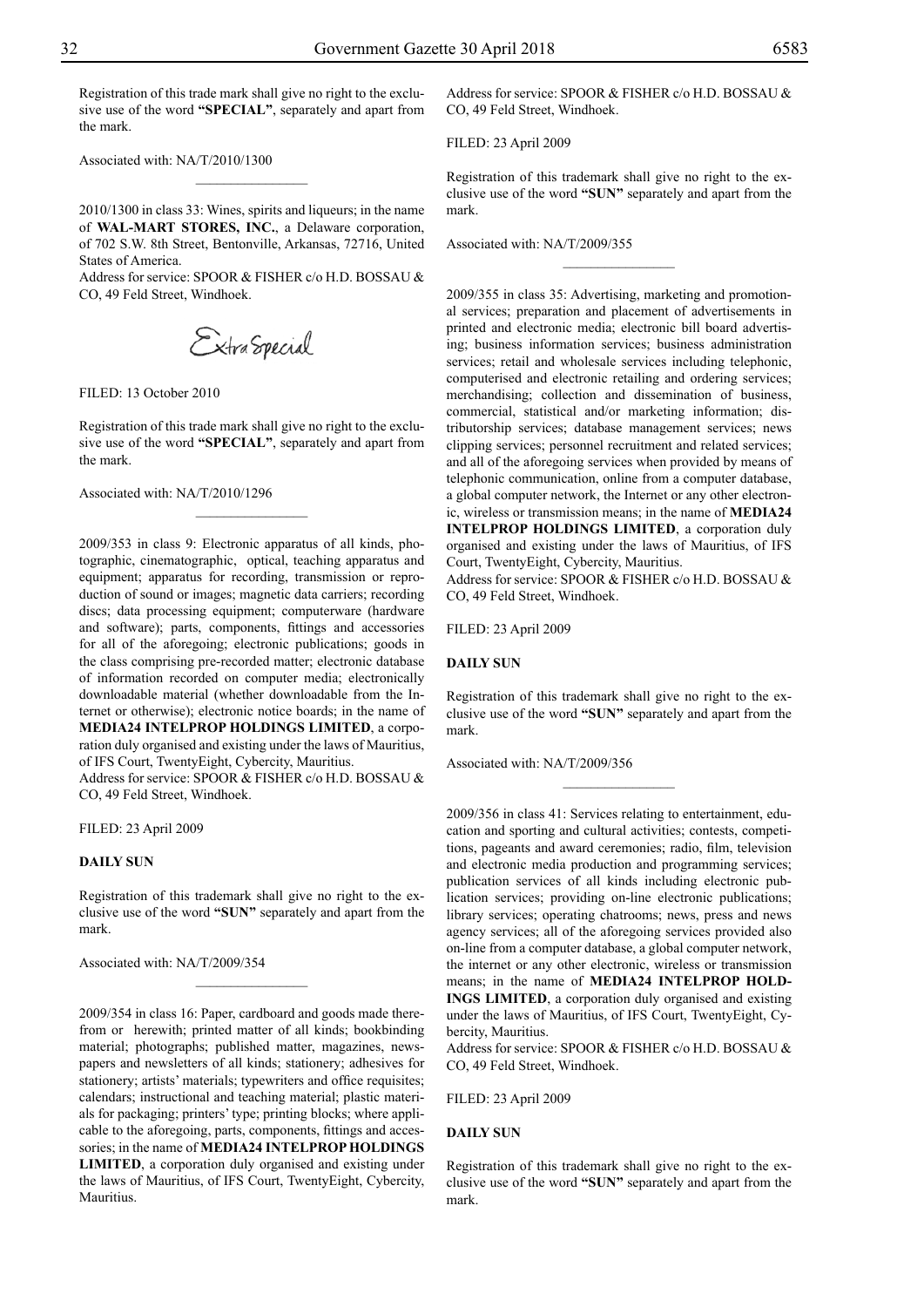Associated with: NA/T/2009/353

2010/587 in class 16: Paper, cardboard and goods made therefrom or therewith; printed matter of all kinds; bookbinding material; photographs; published matter, magazines, newspapers and all newsletters of all kinds; stationery; adhesives for stationary; artists' materials; typewriters and office requisites; calendars; instructional and teaching material; plastic materials for packaging; printers' type; printing blocks; where applicable to the aforegoing, parts, components, fittings and accessories; in the name of **MEDIA24 LIMITED**, a South African company, of 40 Heerengracht, Cape Town, Western Cape, Republic of South Africa.

 $\mathcal{L}=\mathcal{L}^{\text{max}}$ 

Address for service: SPOOR & FISHER c/o H.D. BOSSAU & Co, 49 Feld Street, Windhoek.



Filed: 14 June 2010

Registration of this trademark shall give no right to the exclusive use of the words **"NAMIBIA", "TRAVEL GUIDE"** and **"SPECIAL EDITION"** each separately and apart from the mark.

 $\mathcal{L}=\mathcal{L}^{\text{max}}$ 

Associated with: NA/T/2010/588

2010/588 in class 35: Advertising, marketing and promotional services; preparation and placement of advertisements in printed and electronic media; electronic bill board advertising; business information services; business administration services; retail and wholesale services including telephonic, computerised and electronic retailing and ordering services; merchandising; collection and dissemination of business, commercial, statistical and/or marketing information; distributorship services; database management services; news clipping services; personnel recruitment and related services; and all of the aforegoing services when provided by means of telephonic communication, online from a computer database, a global computer network, the internet or any other electronic, wireless or transmission means; in the name of MEDIA24 LIMITED, a South African company, of 40 Heerengracht, Cape Town, Western Cape, Republic of South Africa. Address for service: SPOOR & FISHER c/o H.D. BOSSAU &

Co, 49 Feld Street, Windhoek.



Filed: 14 June 2010

Registration of this trademark shall give no right to the exclusive use of the words **"NAMIBIA", "TRAVEL GUIDE"** and **"SPECIAL EDITION"** each separately and apart from the mark.

Associated with: NA/T/2010/587

2015/2028 in class 32: Vegetable juices for beverages; fruit juices; juices containing aloe; fruit syrups for beverages; syrups for beverages; vegetable or fruit processed beverages; non-alcoholic fruit nectars; aerated water; non-alcoholic beverages containing fruit juices; mineral water; vegetable beverages; aloe vera juices; in the name of **OKF CORPORA-TION,** a Korean corporation, of 52, Jeoldwi-gil, Pungsan-eup, Andong-si, Gyeongsangbuk-do, 760. 802, Republic of Korea. Address for service: SPOOR & FISHER c/o H.D. BOSSAU & Co, 49 Feld Street, indhoek.



FILED: 18 September 2015

Registration of this trade mark shall give no right to the exclusive use of the word **"ALOE"** (but shall grant right in the representation thereof as depicted in the trade mark accompanying the application), separately and apart from the mark as a whole.

The combination of the colours "RED", "BLACK" and "WHITE" as depicted on the representation accompanying the application, is an essential and distinctive feature of the mark.

 $\overline{\phantom{a}}$  , we can also the set of  $\overline{\phantom{a}}$ 

2015/2362 in class 2: Paints; varnishes; lacquers; thinners; coloring matters all being additives for paints, varnishes or lacquers; preservatives against rust and against deterioration of wood; priming preparations (in the nature of paints); wood stains; in the name of **AKZO NOBEL COATINGS INTER-NATIONAL B.V.**, a Dutch company, of Velperweg 76, 6824 BM Arnhem, The Netherlands.

Address for service: SPOOR & FISHER c/o H.D. BOSSAU & Co., 49 Feld Street, Windhoek.

FILED: 23 October 2015

#### **COLOURS OF THE WORLD**

Registration of this trade mark shall give no right to the exclusive use of the word **"COLOURS"** or the word **"WORLD",**  separately and apart from the mark as a whole.

 $\frac{1}{2}$ 

2015/2373 in class 36: Insurance; financial services including life insurance, life insurance consultancy and information, life insurance brokerage, banking, fund investments, pension fund management, mutual fund anagement, capital investments, unit trusts, foreign exchange, issuance of cheques, credit and loans (financing), savings banks, securities brokerage, financial management, securities deposits, safe deposits services, financial evaluation, financial sponsorships, fiscal assessments; monetary affairs; real estate business; medical schemes, health management and loyalty programme; in the name of **OLD MUTUAL LIFE ASSURANCE COMPANY (NAMIBIA) LIMITED**, a Namibian company, of 11th Floor, Mutual Tower, 223 Independence Avenue, Windhoek, Namibia.

Address for service: SPOOR & FISHER c/o H.D. BOSSAU & Co., 49 Feld Street, Windhoek.

FILED: 23 October 2015

**IT PAYS TO PLAN**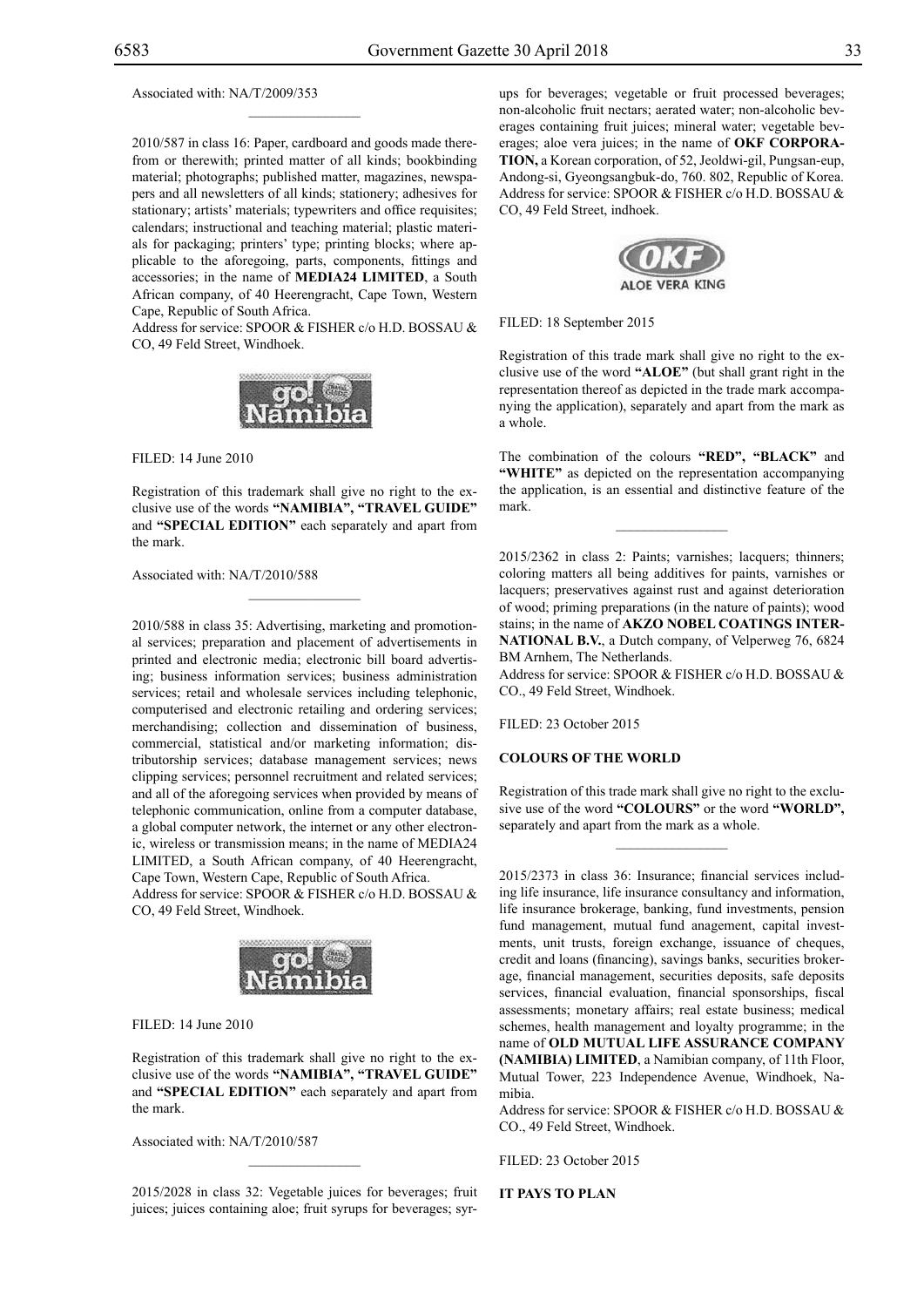Registration of this trade mark shall give no right to the exclusive use of the words **"PAYS"**and **"PLAN",** separately and apart from the mark.

 $\overline{\phantom{a}}$  , where  $\overline{\phantom{a}}$ 

2015/2376 in class 36: Insurance; financial services including life insurance, life insurance consultancy and information, life insurance brokerage, banking, fund investments, pension fund management, mutual fund management, capital investments, unit trusts, foreign exchange, issuance of cheques, credit and loans (financing), savings banks, securities brokerage, financial management, securities deposits, safe deposits services, financial evaluation, financial sponsorship, fiscal assessments; monetary affairs; real estate business; medical schemes, health management and loyalty programme; in the name of **OLD MUTUAL LIFE ASSURANCE COMPANY (NAMIBIA) LIMITED**, a Namibian company, of 11th Floor, Mutual Tower, 223 Independence Avenue, Windhoek, Namibia.

Address for service: SPOOR & FISHER c/o H.D. BOSSAU & Co., 49 Feld Street, Windhoek.

Filed: 23 October 2015

#### **EVERY DREAM DESERVES A PLAN**

Registration of this trade mark shall give no right to the exclusive use of the words **"DREAM"** and **"PLAN"**, separately and apart from the mark.

 $\frac{1}{2}$ 

2015/2533 in class 35: Advertising services, business management and administration, business information and research, relationship marketing; services relating to the arrangement, presentation, promotion, organization and holding of trade fairs, shows, markets, expositions, exhibitions and displays for commercial or advertising purposes; office functions, information agencies, rating services, evaluation services, forecasting services, business appraisals, marketing research and studies, opinion polling, consultancy and advisory services; public relations; retail, wholesale, franchising and merchandising services; services relating to the advising on, supplying and promoting of commodities; selection and display of goods; advice and assistance to prospective purchasers of such goods; offering for sale and the sale of goods in the retail and wholesale trade; in the name of **OLD MUTUAL LIFE AS-SURANCE COMPANY (NAMIBIA) LIMITED**, a Namibian company, of 11th Floor, Mutual Tower, 223 Independence Avenue, Windhoek, Namibia.

Address for service: SPOOR & FISHER c/o H.D. BOSSAU & Co, 49 Feld Street, Windhoek.



Filed: 2 November 2015

The combination of the colours **"Dark Green pantone 335 C"** and **"Light Green pantone 376 C"**, is an essential and distinctive feature of the mark.

Associated with: NA/T/2015/2534 and NA/T/2012/1788

2015/2534 in class 36: Insurance; financial services including life insurance, life insurance consultancy and information, life

 $\overline{\phantom{a}}$  , where  $\overline{\phantom{a}}$ 

insurance brokerage, banking, fund investments, pension fund management, mutual fund management, capital investments, unit trusts, foreign exchange, issuance of cheques, credit and loans (financing), savings banks, securities brokerage, financial management, securities deposits, safe deposit services, financial evaluation, financial sponsorships, fiscal assessments; monetary affairs; real estate business; medical schemes, health management and loyalty programmes; in the name of **OLD MUTUAL LIFE ASSURANCE COMPANY (NAMIBIA) LIMITED**, a Namibian company, of 11th Floor, Mutual-Tower, 223 Independence Avenue, Windhoek, Namibia. Address for service: SPOOR & FISHER c/o H.D. BOSSAU & Co, 49 Feld Street, Windhoek.



Filed: 2 November 2015

The combination of the colours **"Dark Green pantone 335 C"** and **"Light Green pantone 376 C"**, is an essential and distinctive feature of the mark.

Associated with: NA/T/2015/2533

2015/2666 in class 5: Pharmaceutical products; in the name of **AVENTISUB LLC**, a corporation organised and existing under the laws of the State of Delaware, U.S.A., of 3711 Kennett Pike, Suite 200, Greenville, Delaware, 19807, United States of America.

 $\overline{\phantom{a}}$  , where  $\overline{\phantom{a}}$ 

Address for service: SPOOR & FISHER c/o H.D. BOSSAU & Co., 49 Feld Street, Windhoek.

 $\frac{1}{2}$ 

FILED: 12 November 2015

#### **TELFAST**

2016/147 in class 9: Telephones; mobile telephones; cordless telephones; telecommunications products, namely, gateway routers in the nature of computer control hardware for use in wireless communications systems; computer software for use in accessing the global computer network; telephone accessories, namely, telephone cords and batteries; electronic products, namely, digital photograph receivers; television peripheral equipment, namely, set-tap boxes, remote controls and instructional manuals sold as a unit; telecommunications hubs, switches, wireline routers, wireless routers and integrated routers which include a modem; digital subscriber line modems otherwise known as DSL modems, cable modems and satellite modems that interface directly with digital subscriber line otherwise known as DSL, satellite data or cable broadband data services; network interface card adaptors otherwise known as adaptors; RJ 45 transmission cables; telephone line filters; telecommunication couplers; telecommunication modular plugs; transceivers; wireless transceivers; corded and cordless wireline teleconferencing telephones; telephone answering machines; Internet telephones; wireless telephones; earphones and antennae for cordless and wireless telephones; magnetically encoded credit cards; magnetically encoded stored value cards; computer software used to operate, manage and monitor security systems and home automation devices; security cameras; smoke detectors; carbon monoxide detectors; motion detectors; remote control units, keypads and control panels for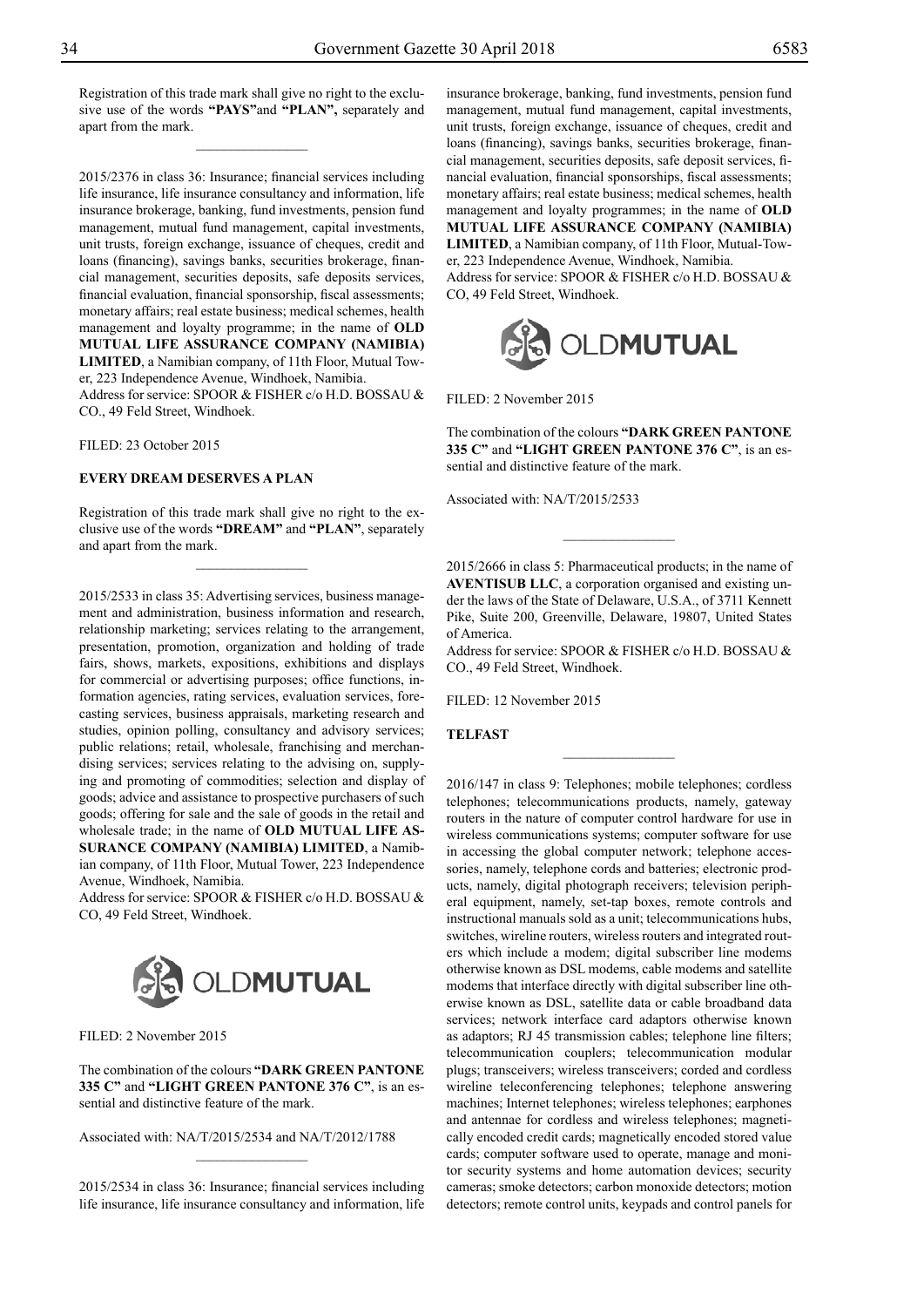security systems and home automation devices; electronic door locks; electronic door openers and closers; home automation systems comprising wireless and wired controllers, controlled devices and software for light, HVAC, security, safety and other home monitoring and control applications; in the name of **AT&T INTELLECTUAL PROPERTY II, L.P.**, a company organised and existing under the laws of the State of Nevada, U.S.A., of 645 East Plumb Lane, Reno, Nevada, 89502, United States of America.

Address for service: SPOOR & FISHER c/o H.D. BOSSAU & CO, 49 Feld Street, Windhoek.



FILED: 19 February 2016

Associated with: NA/T/1994/594 and NA/T/2016/148

2016/148 in class 16: Telephone directories; paper goods and printed matter, namely, tickets, posters, brochures, pamphlets and promotional materials for baseball games and other live entertainment; prepaid telecommunications calling cards not magnetically encoded; in the name of **AT&T INTELLEC-TUAL PROPERTY II, L.P.**, a company organised and existing under the laws of the State of Nevada, U.S.A., of 645 East Plumb Lane, Reno, Nevada, 89502, United States of America. Address for service: SPOOR & FISHER c/o H.D. BOSSAU & CO, 49 Feld Street, Windhoek.

 $\mathcal{L}=\mathcal{L}^{\mathcal{L}}$ 



 $\mathcal{L}=\mathcal{L}^{\mathcal{L}}$ 

FILED: 19 February 2016

Associated with: NA/T/2016/149

2016/149 in class 35: Retail store services and online retail store services all featuring telephones, wireless hand-held devices for access to global computer networks, handheld mobile digital electronic devices and other consumer electronics, personal computers, tablet computers, carrying cases for telephones, wireless and handheld devices, wireless and corded headsets, chargers, batteries and home security and automation systems; providing online telephone directories; advertising services, namely, promoting the goods and services of others by preparing and placing advertisements in directory listing databases accessed through a global information network; providing retail store information, shoppers guide information and business listings by electronic means; operation of telecommunications call center services for others, namely, call flow optimization, toll-free number optimization, command center mentoring, call center workforce management services, call center consolidation, call center measurements and speech processing assessment, and call center audits; in the name of **AT&T INTELLECTUAL PROPERTY II, L.P.**, a company organised and existing under the laws of the State of Nevada, U.S.A., of 645 East Plumb Lane, Reno, Nevada, 89502, United States of America.

Address for service: SPOOR & FISHER c/o H.D. BOSSAU & Co, 49 Feld Street, Windhoek.



Filed: 19 February 2016

Associated with.. NA/T/2016/150

2016/150 in class 36: Telephone calling card services; in the name of **AT&T INTELLECTUAL PROPERTY II, L.P.**, a company organised and existing under the laws of the State of Nevada, U.S.A., of 645 East Plumb Lane, Reno, Nevada, 89502, United States of America.

 $\overline{\phantom{a}}$  , we can also the set of  $\overline{\phantom{a}}$ 

Address for service: SPOOR & FISHER c/o H.D. BOSSAU & Co, 49 Feld Street, Windhoek.



FILED: 19 February 2016

Associated with: NA/T/2016/151

2016/151 in class 37: Repair services for telecommunication wiring, jacks and telephone equipment; installing and maintaining telecommunications systems and equipment for others; telecommunications network support services, namely, repair and maintenance; maintenance of telecommunication networks; installation of home security and automation systems; in the name of **AT&T INTELLECTUAL PROPERTY II, L.P.**, a company organised and existing under the laws of the State of Nevada, U.S.A., of 645 East Plumb Lane, Reno, Nevada, 89502, United States of America. Address for service: SPOOR & FISHER c/o H.D. BOSSAU &

 $\frac{1}{2}$ 

Co, 49 Feld Street, Windhoek.



 $\frac{1}{2}$ 

FILED: 19 February 2016

Associated with: NA/T/2016/152

2016/152 in class 38: Telecommunications services, namely, providing telephone communication and internet telephony services, providing a group of specialized telephone services with custom calling features and telephone calling plans; electronic voice messaging, namely, the recording and subsequent transmission of voice messages by telephone; providing multiple user dial-up, high-speed and dedicated access to the internet, global computer networks, other computer networks, on-line services and bulletin boards; electronic transmission of messages, data, images, video and information via the Internet; wireless transmission of voice, messages, data and information; high-speed access services and wireless access services to the Internet, global computer networks, other computer networks, on-line services and bulletin boards; televi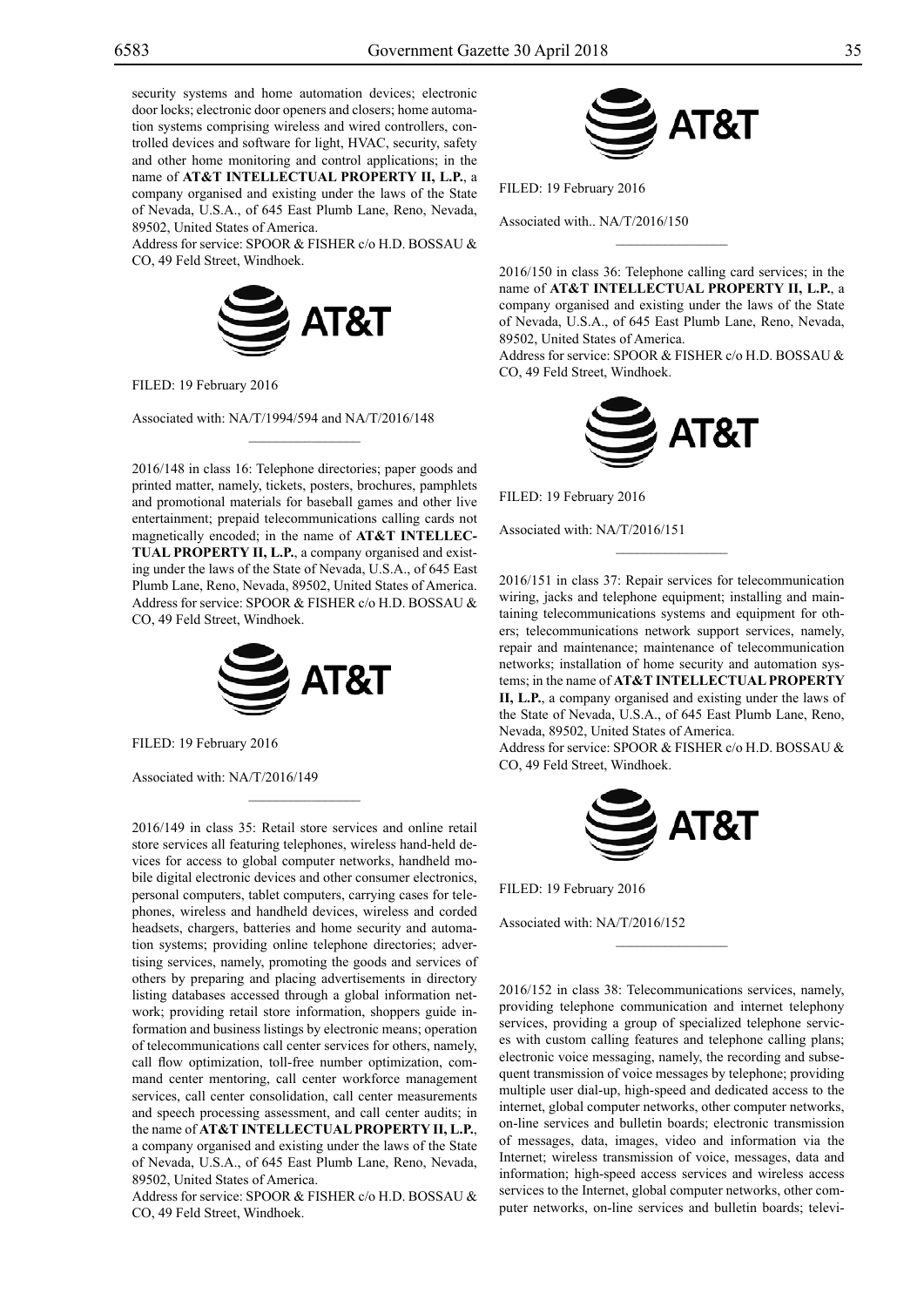sion transmission services; satellite television broadcasting services; telecommunications services in the nature of providing voice and data networking services, namely, providing digital and analog networking services to transmit data and voice; audio teleconferencing, video teleconferencing and web audio and video teleconferencing services; cellular and mobile telephone communications; telecommunications consultation; voice over internet protocol (VOIP) services; paging services; streaming of audio and video material on the Internet; frame relay telecommunications services; virtual network telecommunications services; computer aided transmission of messages and images; private line voice, text, facsimile, video and data telecommunications services; integrated services digital network (ISDN) telecommunications services; 800 telecommunications services; 900 telecommunications services; worldwide switched voice, data, video and multimedia transmission services; location independent personal communications services comprising mobile, voice, data and facsimile services; providing back-bone telecommunications network services to others to enable the display of content on worldwide global computer networks, other computer networks, online services and bulletin boards; the transmission over cable of entertainment services and voice, video, data and facsimile telephony services; instant office deployment, namely, providing an office-based system of voice, data and facsimile services to a remote location; communications services, namely, wireless mobile telephone calling, data and messaging service plans; fiber optic and telecommunication services, namely, high-speed access to the Internet and global computer network, and wireless electronic, digital or IP transmission of voice, messages, graphics, images, data and information, as well as high definition multimedia streaming, television and video transmission services and IP television and IP video transmission; telecommunications services, namely, telephony services, Internet or IP telephony services, unified messaging and unified IP messaging services, high-speed access to the Internet and global computer network, and wireless electronic, digital or IP transmission of voice, messages, graphics, images, data and information; and television and video transmission services and IP television and IP video transmission services; in the name of **AT&T INTELLECTUAL PROP-ERTY II, L.P.**, a company organised and existing under the laws of the State of Nevada, U.S.A., of 645 East Plumb Lane, Reno, Nevada, 89502, United States of America. Address for service: SPOOR & FISHER c/o H.D. BOSSAU &

Co, 49 Feld Street, Windhoek.



Filed: 19 February 2016

Associated with: NA/T/2016/153

2016/153 in class 41: Entertainment services in the nature of baseball games, professional auto races, golf tournaments and related golfing events; in the name of **AT&T INTELLEC-TUAL PROPERTY II, L.P.**, a company organised and existing under the laws of the State of Nevada, U.S.A., of 645 East Plumb Lane, Reno, Nevada, 89502, United States of America. Address for service: SPOOR & FISHER c/o H.D. BOSSAU & Co, 49 Feld Street, Windhoek.

 $\frac{1}{2}$ 



 $\overline{\phantom{a}}$  , where  $\overline{\phantom{a}}$ 

Filed: 19 February 2016

Associated with: NA/T/2016/154

2016/154 in class 42: Hosting the web sites of others on a computer server for a global computer network; development and maintenance of web server software for others; consultation in the field of computers, data and networks; design and development of telecommunications network; telecommunications network strategy services namely, networking information technology strategy assessment, networking information technology strategy development, wide area network strategy development, network application development, web enablement, business continuity and disaster recovery, and the development of voice and multi-channel portals; telecommunications network design and network technology services, namely, virtual private network assessment, virtual private network token authentication; public key infrastructure development, local area network assessment, Internet protocol network design, addressing, routing and load balancing, the development and design of advanced Internet protocol, voice over interne protocol (VOIP) and quantity of service networks, token ring to Ethernet design, web site stress testing, data center transformation, server assessment, the development and design of messaging services and wireless local area networks, networking management center design, web performance monitoring and telework readiness assessments; telecommunications network deployment services, namely, project management, token ring to Ethernet to Ethernet migration; wireless local area network implementation, video conferencing implementation, and rapid deployment of telecommunications networks wide area network router deployment and local area network implementation; information technology security services, namely, firewall design analysis and implementation, Internet security vulnerability assessments, enterprise network security assessment, and health insurance portability and accountability act compliance assessments; basic computer telephony integration; and design of interactive voice response systems and voice web browsers, customer profiling and routing systems; in the name of **AT&T INTELLECTU-AL PROPERTY II, L.P.**, a company organised and existing under the laws of the State of Nevada, U.S.A., of 645 East Plumb Lane, Reno, Nevada, 89502, United States of America. Address for service: SPOOR & FISHER c/o H.D. BOSSAU & Co, 49 Feld Street, Windhoek.



Filed: 19 February 2016

Associated with: NA/T/2016/147

2016/0279 in class 42: Hotel services; restaurant, catering, bar and lounge services; resort and lodging services; provision of general purpose facilities for meetings, conferences and exhibitions; provision of banquet and social function facilities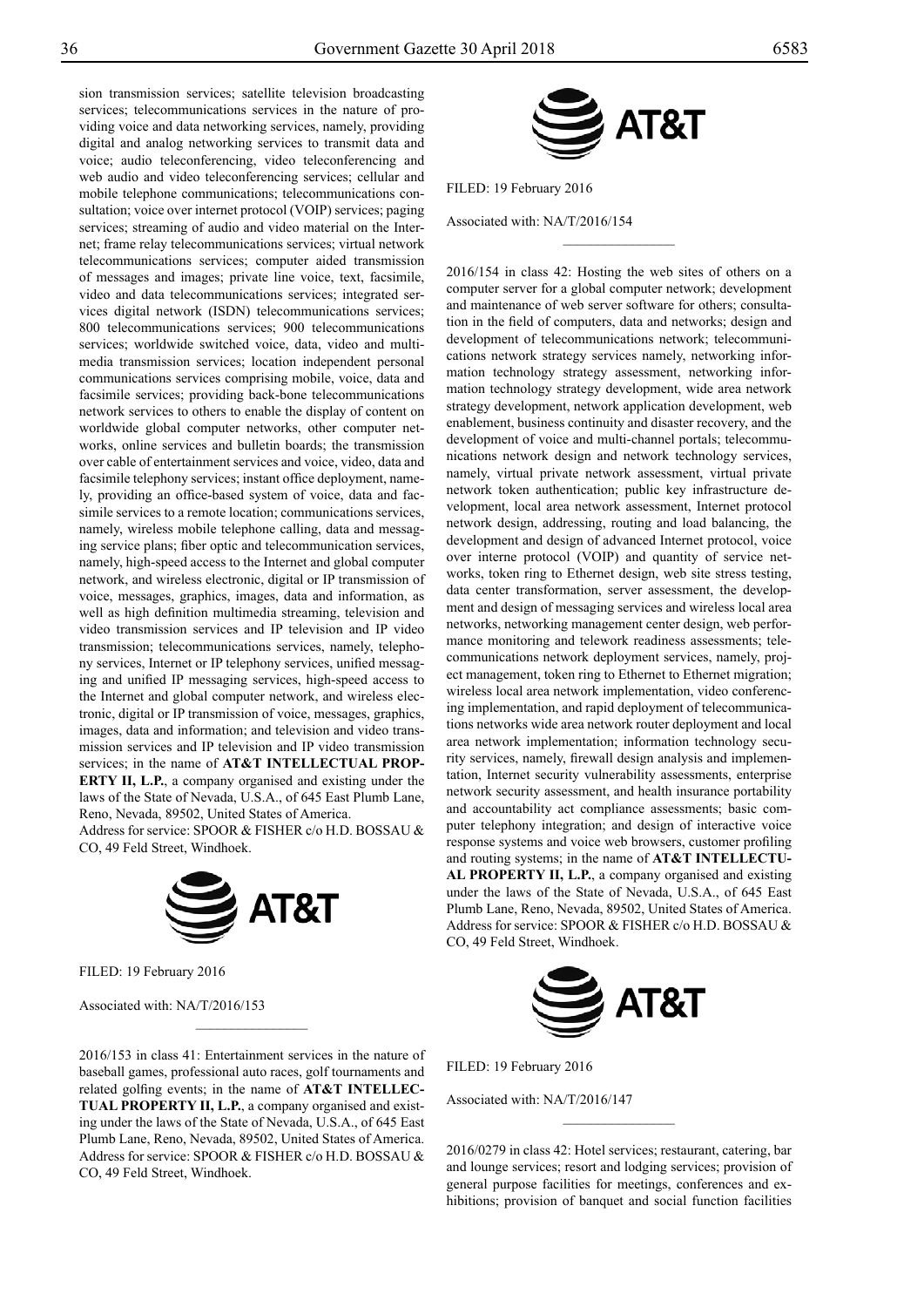for special occasions; and reservation services for hotel accommodations, in the name of **MARRIOTT WORLDWIDE CORPORATION**, a corporation organised and existing under the laws of the State of Maryland, U.S.A., of 10400 Fernwood Road, Bethesda, Maryland, 20817, United States of America. Address for service: poor & Fisher c/o H.D. BOSSAU & CO, 49 Feld Street, Windhoek



FILED: 4 March 2016

Registration of this trademark shall give no right to the exclusive use of the word **"HOTEL"**, separately and apart from the mark.

Associated with: NA/T/2011/1005

2016/282 in class 34: Cigarettes, cigars, cigarillos, roll your own tobacco, pipe tobacco and tobacco products; in the name of **DUNHILL TOBACCO OF LONDON LIMITED,** a British company, of Globe House, 4 Temple Place, London WC2R 2PG, United Kingdom.

 $\overline{\phantom{a}}$  , where  $\overline{\phantom{a}}$ 

Address for service: SPOOR & FISHER c/o H.D. BOSSAU & Co, 49 Feld Street, Windhoek.



FILED: 4 March 2016

Registration of this trademark shall give no right to the exclusive use of the abbreviation **"LTD"** separately and apart from the mark.

Registration of this trademark shall give no right to e exclusive use of the word **"LONDON"** in it's geographic significant separately and apart from the mark.

 $\overline{\phantom{a}}$  , where  $\overline{\phantom{a}}$ 

Associated with: NA/T/2014/1671

2016/289 in class 41: Education; educational and teaching services, namely, conducting workshops, seminars, classes and providing distance learning services in the fields of the culinary arts, gastronomy, oenology, business management and the hospitality industry, and distributing course materials in connection therewith; providing educational demonstrations; arranging of competitions in the fields of culinary arts, gastronomy, oenology, business management and the hospitality industry for educational and entertainment purposes; publishing of books, printed publications and magazines; editing of books, publications and magazines; providing of training; entertainment; in the name of **LE CORDON BLEU INTER-NATIONAL B.V.**, a company incorporated by the law of The Netherlands, of Herengracht 28, 1015 BL Amsterdam, Netherlands.

Address for service: SPOOR & FISHER c/o H.D. BOSSAU & CO, 49 Feld Street, Windhoek.

Filed: 19 February 2016

#### **LE CORDON BLEU**

The mark **"LE CORDON BLEU"** means **"THE BLUE RIB-BON"** in the French language.  $\overline{\phantom{a}}$  , we can also the set of  $\overline{\phantom{a}}$ 

2016/291 in class 2: Paints, varnishes, lacquers; preservatives against rust and against deterioration of wood; colorants; mordants; raw natural resins; metals in foil and powder form for painters, decorators, printers and artists; liquid plastic surface coatings in the form of paints; liquid plastic surface coatings for protective and decorative purposes in the form of paints for motor vehicles and motorcycles; in the name of **CVP CUS-TOM VEHICLE PROTECTION (PROPRIETARY) LIM-ITED**, a South African company, of Unit 10, SATG Complex, 18th Avenue, Kensington, Cape Town, Western Cape, Republic of South Africa.

Address for service: SPOOR & FISHER c/o H.D. BOSSAU & Co, 49 Feld Street, Windhoek.

FILED: 8 March 2016

**CVP**

Associated with: NA/T/2016/292

2016/292 in class 17: Rubber, gutta-percha, gum, asbestos, mica and goods made from these materials and not included in other classes; plastics in extruded form for use in manufacture; packing, stopping and insulating materials; flexible pipes, not of metal; plastics in extruded form; plastic films; plastic resin coatings; plastic films and plastic resin coatings for protective and decorative purposes for motor vehicles and motorcycles; in the name of **CVP CUSTOM VEHICLE PROTECTION (PROPRIETARY) LIMITED**, a South African company, of Unit 10, SATG Complex, 18th Avenue, Kensington, Cape Town, Western Cape, Republic of South Africa.

 $\overline{\phantom{a}}$  , we can also the set of  $\overline{\phantom{a}}$ 

Address for service: SPOOR & FISHER c/o H.D. BOSSAU & Co, 49 Feld Street, Windhoek.

FILED: 8 March 2016

# **CVP**

Associated with: NA/T/2016/293

2016/293 in class 37: Building construction; repair; installation services; repair, installation and maintenance services in respect of motor vehicles and motor cycles; installation and fitment services for plastic coatings; installation and fitment services for protective and decorative plastic coatings for motor vehicles and motor cycles; in the name of **CVP CUSTOM VEHICLE PROTECTION (PROPRIETARY) LIMITED**, a South African company, of Unit 10, SATG Complex, 18th Avenue, Kensington, Cape Town, Western Cape, Republic of South Africa.

 $\overline{\phantom{a}}$  , we can also the set of  $\overline{\phantom{a}}$ 

Address for service: SPOOR & FISHER c/o H.D. BOSSAU & Co, 49 Feld Street, Windhoek.

FILED: 8 March 2016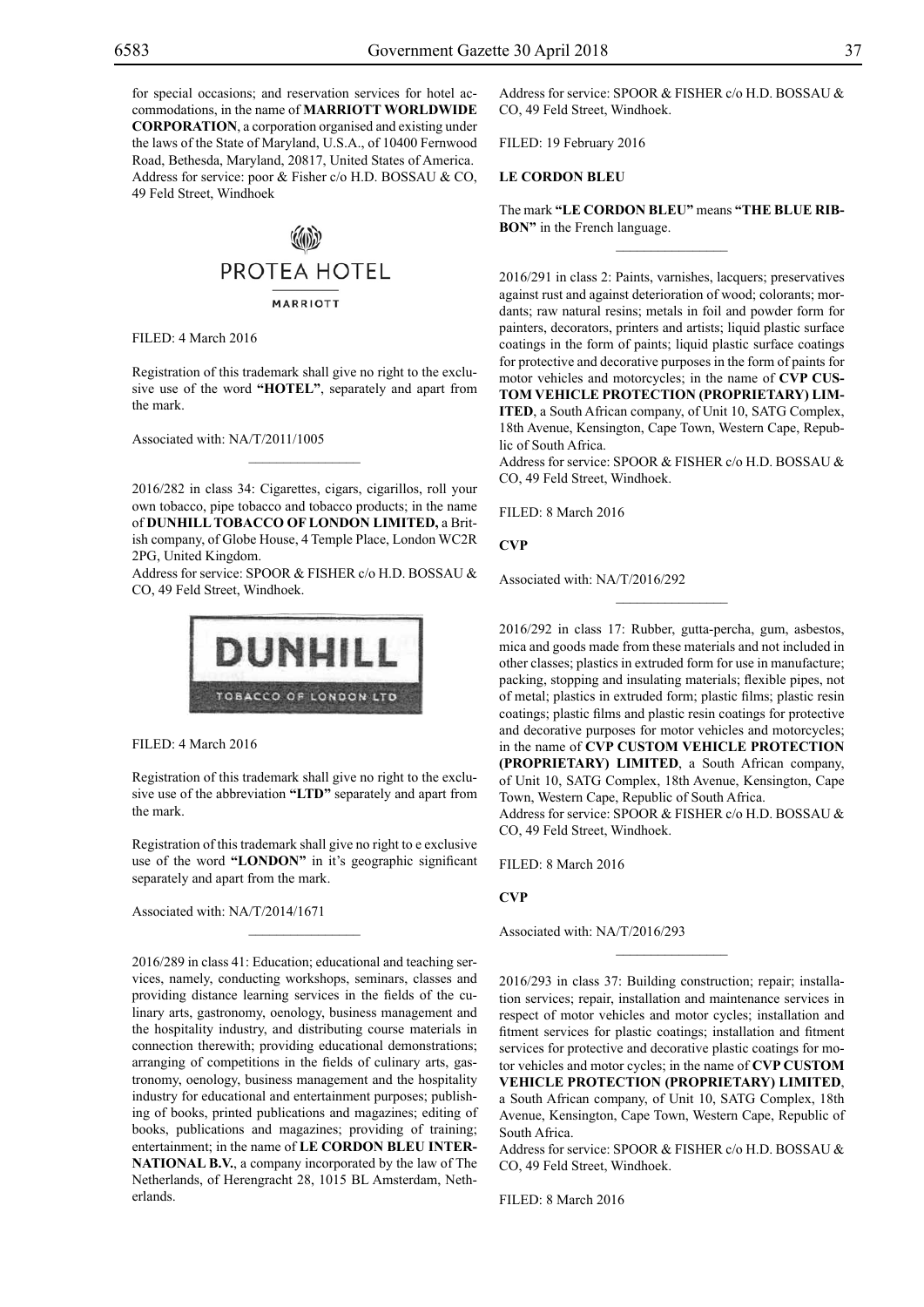# **CVP**

Associated with: NA/T/2016/291

Filed: 12 May 2016

# **CURZATE**

2016/376 in class 33: Alcoholic beverages, except beers; in the name of **MARTELL & CO.**, a company incorporated in France, of Place ouard Martell, 16100 Cognac, France. Address for service: SPOOR & FISHER c/o H.D. BOSSAU & Co, 49 Feld Street, Windhoek.

 $\frac{1}{2}$ 



Filed: 24 March 2016

Registration of this trademark shall give no right to the exclusive use of the acronym **"V.S.O.P"** separately and apart from the mark.

The combination of the colours **"GOLD", "MAROON"** and **"BLUE"** depicted on the representation accompanying the application, is an essential and distinctive feature of the mark.

The mark consists of a container for goods having the appearance substantially as depicted in the representation affixed to the application. The appearance of the container comprises its shape, ornamentation, engraving and the colour combination of **"GOLD"**, **"blue"** and **"maroon"**, applied to its surface and all these feature separately and in combination are essential features on the mark.

Associated with: NA/T/2016/375

2016/458 in class 33: Alcoholic beverages (except beers); in the name of **KAHLUA AG**, a Swiss corporation, of c/o Testatoris AG, Topferstrasse 5, 6004 Lucerne, Switzerland. Address for service: SPOOR & FISHER c/o H.D. BOSSAU & Co, 49 Feld Street, Windhoek.

 $\frac{1}{2}$ 

Filed: 14 April 2016

### **KAHLUA 2D Bottle**

Associated with: NA/T/2010/685

2016/540 in class 5: Fungicides; in the name of **E.I. DU PONT DE NEMOURS AND COMPANY**, a corporation organized and existing der the laws of the State of Delaware (U.S.A.), of Chestnut Run Plaza, 974 Centre Road, Wilmington, Delaware, 19805, United States of America.

Address for service: SPOOR & FISHER c/o H.D. BOSSAU & CO, 49 Feld Street, Windhoek.

2016/584 in class 9: Scientific, nautical, surveying, electric, photographic, cinematographic, optical, weighing, measuring, ignalling, control (supervision), relief (rescue, life-saving) and teaching apparatus and instruments; apparatus for recording, transmission, reproduction of sound or images; magnetic recording media, acoustic discs; automatic dispensers and mechanisms for prepayment apparatus; cash registers, calculators, data processing equipment and computers; fire extinguishers; recorded computer programmes. Computer software. Electronic apparatus and instruments. Navigation, communication, naval security, orientation, positioning, tracking (monitoring) and mapping apparatus and instruments; sensors and detectors; broadcasting equipment; telecommunications antennas; maritime communication devices; apparatus for satellite and radio communications; beacons and radiobeacons; in the name of **SMD TELECOMMUNICATIONS (PTY) LTD**, a South African company, of 53 Paarden Eiland Road- Paarden Eiland, Cape town 7405, Republic of South Africa.

 $\overline{\phantom{a}}$  , where  $\overline{\phantom{a}}$ 

Address for service: Sppor & Fisher c/o H.D. Bossau & o, 49 Feld Street, Windhoek.



Filed: 19 May 2016

The combination of the colours **"BLUE"** and **"WHITE"**, as depicted on the representation accompanying the application, is an essential and distinctive feature of the mark.

 $\frac{1}{2}$ 

Associated with: NA/T/2016/585

2016/585 in class 37: Installation, maintenance and repair services for electronic apparatus and instruments, navigation, communications, naval security, orientation, positioning, tracking (monitoring) and mapping apparatus and instruments, sensors and detectors, broadcasting equipment and telecommunications antennas; in the name of **SMD TELECOMMU-NICATIONS (PTY) LTD**, a South African company, of 53 Paarden Eiland Road Paarden Eiland, Cape town 7405, Republic of South Africa.

Address for service: SPOOR & FISHER c/o H.D. Bossau Co, 49 Feld Street, Windhoek.



#### Filed: 19 May 2016

The combination of the colours **"BLUE"** and **"WHITE"**, as depicted on the representation accompanying the application, is an essential and distinctive feature of the mark.

 $\frac{1}{2}$ 

Associated with: NA/T/2016/584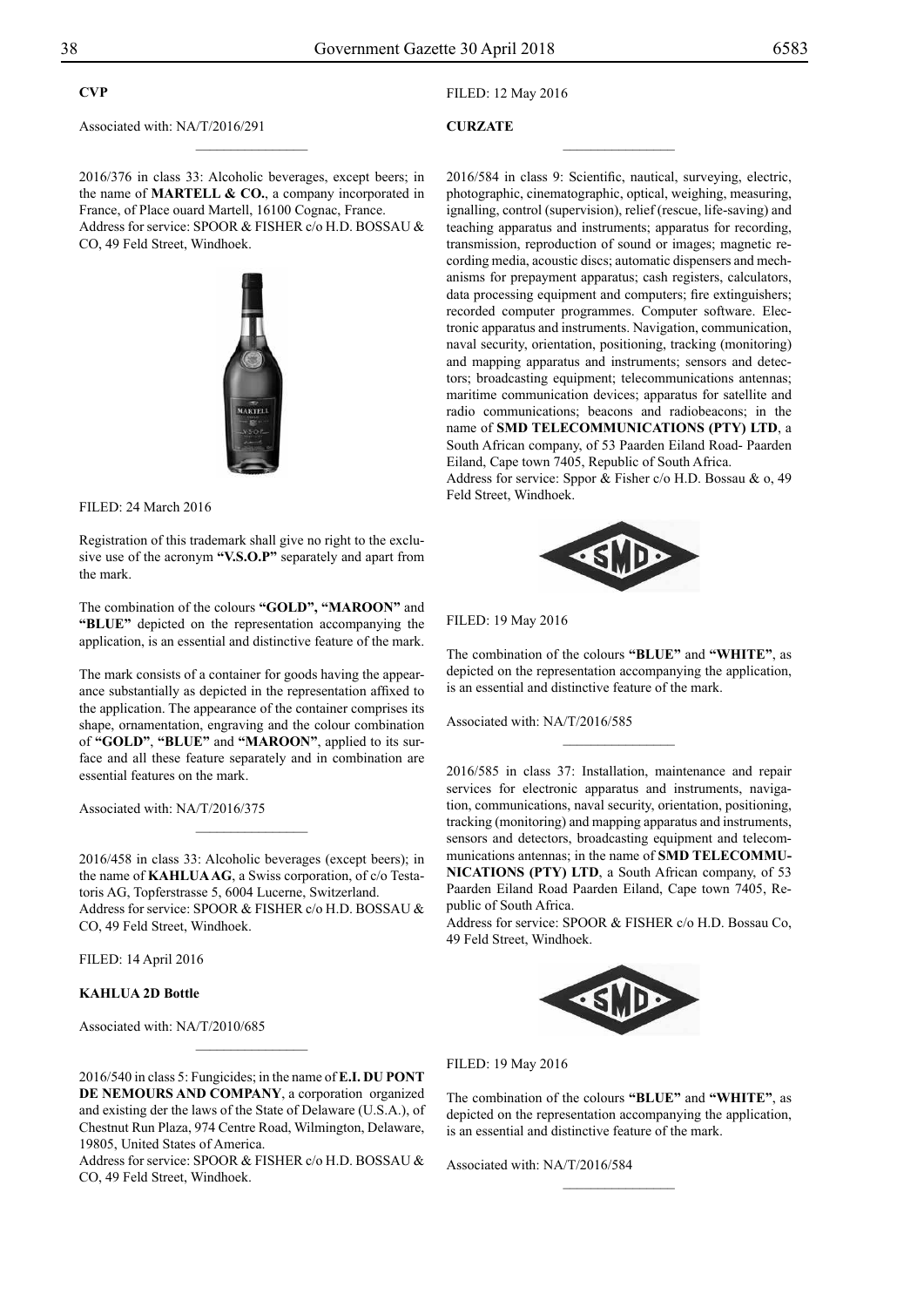2016/644 in class 33: Alcoholic beverages, except beers; in the name of **G.H. MUMM & CIE, SOCIETE VINICOLE DE CHAMPAGNE, SUCCESSEUR**, a French company, of 29 rue du Champ de Mars, 51100 Reims, France. Address for service: SPOOR & FISHER c/o H.D. BOSSAU & Co, 49 Feld Street, Windhoek.



Filed: 27 May 2016

The combination of the colours **"GOLD", "BLACK"**, **"RED"** and **"WHITE"**, as depicted on the representation accompanying the application, is an essential and distinctive feature of the mark.

The applicants undertake that, in use, the blank space appearing in the mark will be occupied only by matter of descriptive or non-distinctive character, or by a trade mark registered in the name of the applicant in respect of the same goods, or by a trade mark which the applicant is a permitted user, in respect of the same goods, with the consent of the proprietor, or the blank space will be left vacant.

 $\overline{\phantom{a}}$  , where  $\overline{\phantom{a}}$ 

2016/678 in class 33: Alcoholic beverages, except beers; in the name of **G.H. MUMM & CIE, SOCIETE VINICOLE DE CHAMPAGNE, SUCCESSEUR**, a French company, of 29 rue du Champ de Mars, 51100 Reims, France. Address for service: SPOOR & FISHER c/o H.D. BOSSAU & CO, 49 Feld Street, Windhoek.

 $FILED: 2 June 2016$ 

## **DARE WIN CELEBRATE**

Associated with: NA/T/2016/680

2016/680 in class 42: Services for providing food and drinks; in the name of **G.H. MUMM & CIE, SOCIETE VINICOLE DE CHAMPAGNE, SUCCESSEUR**, a French company, of 29 rue du Champ de Mars, 51100 Reims, France. Address for service: SPOOR & FISHER c/o H.D. BOSSAU & CO, 49 Feld Street, Windhoek.

 $\mathcal{L}=\mathcal{L}^{\mathcal{L}}$ 

Filed: 2 June 2016

#### **DARE WIN CELEBRATE**

Associated with: NA/T/2016/678

2016/681 in class 33: AIcoholic beverages, except beers; in the name of **CHAMPAGNE PERRIER-JOUET**, a French company, of 28 Avenue de Champagne, 51200 Epernay, France. Address for service: SPOOR & FISHER c/o H.D. BOSSAU & Co, 49 Feld Street, Windhoek.

 $\mathcal{L}=\mathcal{L}^{\mathcal{L}}$ 



Filed: 2 June 2016

The floral and leaf ornamentation appearing on the surface of the container and having the appearance substantially as depicted in the representation affixed to the application is an essential and distinctive feature of the mark.

Applicants undertake that, in use, the blank space appearing in the mark will be occupied only by matter of descriptive or non-distinctive character, or by a trade mark registered in the name of the applicant in respect of the same goods, or by a trade mark which the applicant is a permitted user, in respect of the same goods, with the consent of the proprietor, or the blank space will be left vacant.

2016/686 in class 33: Alcoholic beverages, except beers; in the name of **CHAMPAGNE PERRIER-JOUET**, a French company, of 28 Avenue de Champagne, 51200 Epernay, France. Address for service: SPOOR & FISHER c/o H.D. BOSSAU & Co, 49 Feld Street, Windhoek.

 $\frac{1}{2}$ 



 $FILED: 2 June 2016$ 

Associated with: NA/T/2016/685

2016/756 in class 33: Alcoholic beverages, except beers; in the name of **MARTELL & CO.**, a company incorporated in France, of Place Edouard Martell, 16100 Cognac, France. Address for service: SPOOR & FISHER c/o H.D. BOSSAU & CO, 49 Feld Street, Windhoek.

 $\overline{\phantom{a}}$  , we can also the set of  $\overline{\phantom{a}}$ 



FILED: 10 June 2016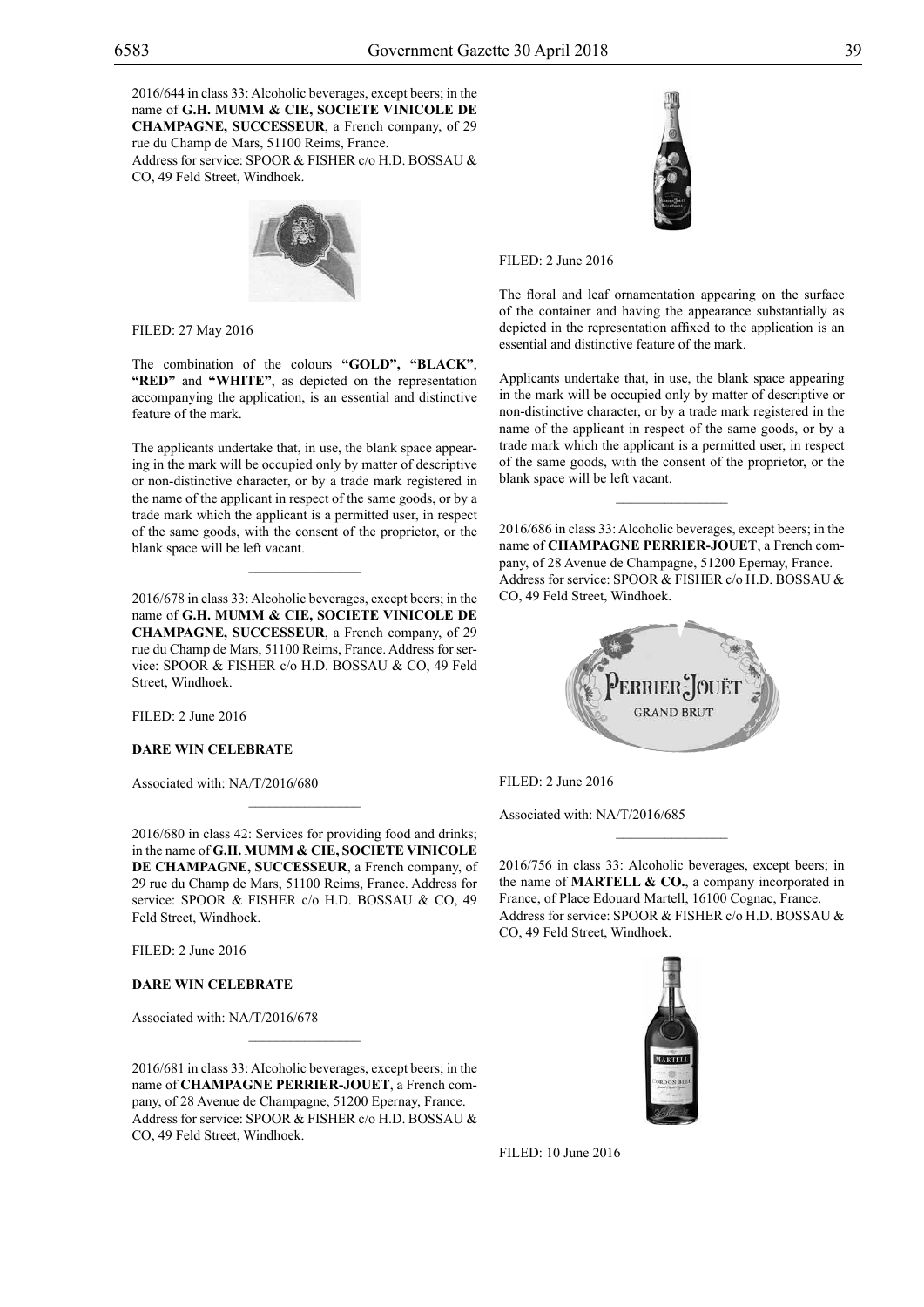The combination of the colours **"BLUE"**, **"GOLD"** and **"WHITE"** as depicted on the representation accompanying the application, is an essential and distinctive feature of the mark.

The mark consists of a container of goods having the appearance substantially as depicted in the representation affixed to the application. The appearance of the container comprises it's shape, ornamentation, engraving and the colour combination of **"blue"**, **"GOLD"** and **"white"**, applied to it's surface and all these features separately and in combination are essential features of the mark.

Associated with: NA/T/2016/473

2016/759 in class 33: Alcoholic beverages, except beers; in the name of **G.H. MUMM & CIE, SOCIETE VINICOLE DE CHAMPAGNE, SUCCESSEUR**, a French company, of 29 rue du Champ de Mars, 51100 Reims, France.

 $\overline{\phantom{a}}$  , where  $\overline{\phantom{a}}$ 

Address for service: SPOOR & FISHER c/o H.D. BOSSAU & Co, 49 Feld Street, Windhoek.



Filed: 10 June 2016

Associated with: NA/T/2014/1424

2016/883 in class 30: Rice and pasta; in the name of **TIGER FOOD BRANDS INTELLECTUAL PROPERTY HOLD-ING COMPANY (PROPRIETARY) LIMITED**, a South African company, of 3010 William Nicol Drive, Bryanston 2191, Gauteng, Republic of South Africa. Address for service: SPOOR & FISHER c/o H.D. BOSSAU &

 $\overline{\phantom{a}}$  , where  $\overline{\phantom{a}}$ 

Co, 49 F Id Street, Windhoek.

Filed: 30 June 2016

### **BELLISSIMO**

The word **"BELLISIMO"** means **"VERY BEAUTIFUL"** in English.  $\overline{\phantom{a}}$  , where  $\overline{\phantom{a}}$ 

2016/884 in class 7: Machine and machine tools including but not limited to electric food processors for household purposes; in the name of **CRUSADERS HOLDINGS (PROPRI-ETARY) LIMITED**, a South African company, of 1 Lakeside Place, Capricorn Business Park, Prince George Drive, Muizenberg, Western Cape, Republic of South Africa. Address for service: SPOOR & FISHER c/o H.D. BOSSAU & CO, 49 Feld Street, Windhoek.

 $\overline{\phantom{a}}$  , where  $\overline{\phantom{a}}$ 

Filed: 30 June 2016

#### **DIXON**

Associated with: NA/T/2016/885

2016/885 in class 8: Hand tools and implements, cutlery including hand operated food processors; in the name of **CRU-SADERS HOLDINGS (PROPRIETARY) LIMITED**, a South African company, of 1 Lakeside Place, Capricorn Business Park, Prince George Drive, Muizenberg, Western Cape, Republic of South Africa.

Address for service: SPOOR & FISHER c/o H.D. BOSSAU & Co, 49 Feld Street, Windhoek.

Filed: 30 June 2016

#### **DIXON**

Associated with: NA/T/2016/886

2016/886 in class 9: Apparatus for recording, transmission or reproduction of sound or images; speakers, parts fittings and accessories for the aforementioned; data processing equipment; computer hardware and software; photographic apparatus and instruments; in the name of **CRUSADERS HOLDINGS (PROPRIETARY) LIMITED**, a South African company, of 1 Lakeside Place, Capricorn Business Park, Prince George Drive, Muizenberg, Western Cape, Republic of South Africa.

 $\overline{\phantom{a}}$  , where  $\overline{\phantom{a}}$ 

Address for service: SPOOR & FISHER c/o H.D. BOSSAU & Co, 49 Feld Street, Windhoek.

Filed: 30 June 2016

**DIXON**

Associated with: NA/T/2016/887

2016/887 in class 11: Apparatus for lighting, heating, steam generating, cooking, refrigerating and drying including but not limited to toasters and kettles; in the name of **CRUSAD-ERS HOLDINGS (PROPRIETARY) LIMITED**, a South African company, of 1 Lakeside Place, Capricorn Business Park, Prince George Drive, Muizenberg, Western Cape, Republic of South Africa.

 $\frac{1}{2}$ 

Address for service: SPOOR & FISHER c/o H.D. BOSSAU & Co, 49 Feld Street, Windhoek.

 $\frac{1}{2}$ 

FILED: 30 June 2016

#### **DIXON**

Associated with: NA/T/2016/884

2016/888 in class 9: Scientific, nautical, surveying, electric, photographic, cinematographic, optical, weighing, measuring, signalling, checking (supervision), lifesaving apparatus; teaching apparatus and instruments; magnetic data carriers, apparatus for processing card transactions and data relating thereto and for payment processing; apparatus for verifying data on magnetically encoded cards; magnetic cards; magnetically encoded and smart (programmable) cards; computer hardware and software; parts and fittings for the aforesaid goods; in the name of **OLD MUTUAL LIFE ASSURANCE COMPANY (NAMIBIA) LIMITED**, a Namibian company, of 11th Floor, Mutual Tower, 223 Independence Avenue, Windhoek, Namibia.

Address for service: SPOOR & FISHER c/o H.D. BOSSAU & Co, 49 Feld Street, Windhoek.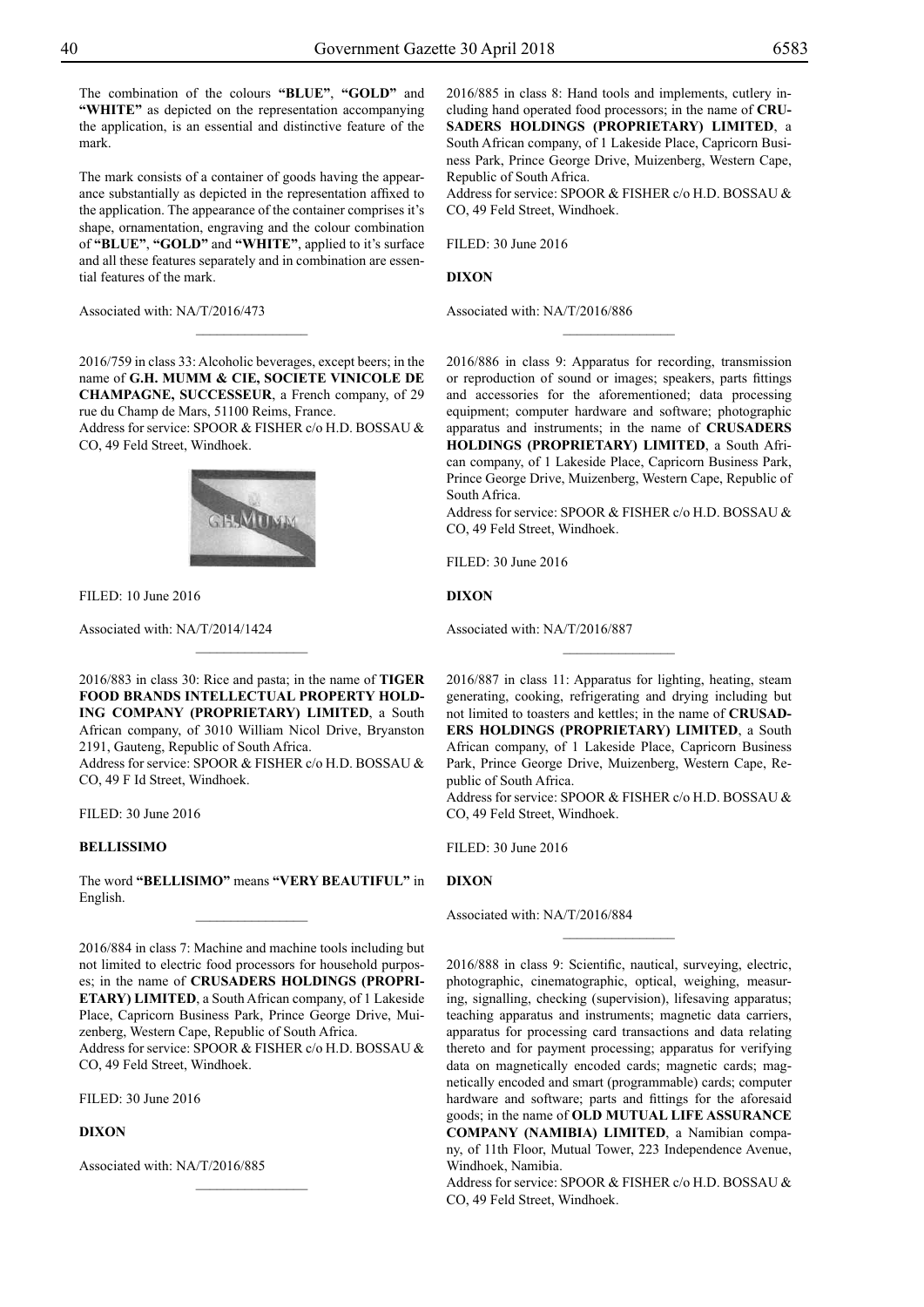#### Filed: 30 June 2016

# **NATIONAL GOSPEL CHOIR FESTIVAL**

Registration of this trademark shall give no right to the exclusive use of the words **"GOSPEL"**, **"CHOIR"** and **"FESTI-VAL"**, each separately and apart from the mark.

 $\overline{\phantom{a}}$  , where  $\overline{\phantom{a}}$ 

#### Associated with: NA/T/2016/889

2016/889 in class 16: Paper, cardboard and goods made from these materials, not included in other classes; printed matter; books, booklets, catalogues, magazines; periodical publications; manuals; travellers' cheques, money orders, money drafts; cheques; cardboard and plastic cards; book binding materials; photographs; stationery; writing instruments; files and folders; document wallets; adhesives for stationery or household purposes; artists' materials; paint brushes; typewriters and office requisites (except furniture); instructional and teaching material (except apparatus); plastic materials for packaging (not included in other classes); printers' type; printing blocks; in the name of **OLD MUTUAL LIFE AS-SURANCE COMPANY (NAMIBIA) LIMITED**, a Namibian company, of 11th Floor, Mutual Tower, 223 Independence Avenue, Windhoek, Namibia.

Address for service: SPOOR & FISHER c/o H.D. BOSSAU & Co, 49 Feld Street, Windhoek.

Filed: 30 June 2016

#### **NATIONAL GOSPEL CHOIR FESTIVAL**

Registration of this trademark shall give no right to the exclusive use of the words **"GOSPEL"**, **"CHOIR"** and **"FESTI-VAL"**, each separately and apart from the mark.

 $\mathcal{L}=\mathcal{L}^{\mathcal{L}}$ 

Associated with: NA/T/2016/890

2016/890 in class 36: Insurance; financial services including life insurance, life insurance consultancy and information, life insurance brokerage, banking, fund investments, pension fund management, mutual fund management, capital investments, unit trusts, foreign exchange, issuance of cheques, credit and loans (financing), savings banks, securities brokerage, financial management, securities deposits, safe deposit services, financial evaluation, financial sponsorship, fiscal assessments; monetary affairs; real estate business; medical schemes, health management and loyalty programmes; in the name of **OLD MUTUAL LIFE ASSURANCE COMPANY (NAMIBIA) LIMITED**, a Namibian company, of 11th Floor, Mutual Tower, 223 Independence Avenue, Windhoek, Namibia. Address for service: SPOOR & FISHER c/o H.D. BOSSAU & Co, 49 Feld Street, Windhoek.

Filed: 30 June 2016

#### **NATIONAL GOSPEL CHOIR FESTIVAL**

Registration of this trademark shall give no right to the exclusive use of the words **"GOSPEL"**, **"CHOIR"** and **"FESTI-VAL"**, each separately and apart from the mark.

 $\mathcal{L}=\mathcal{L}^{\mathcal{L}}$ 

Associated with: NA/T/2016/891

2016/891 in class 41: Education, training and entertainment services; sporting and cultural activities; organisation, 'production, arrangement, providing facilities for and information relating to tourism, entertainment, social, leisure, musical, sporting, cultural, theatrical, stage, radio, television, film, educational and corporate shows, events, performances and competitions; organising of sporting events and sporting tournaments; providing on-line information directories relating to the foregoing via a computer database or the internet; in the name of **OLD MUTUAL LIFE ASSURANCE COMPANY (NAMIBIA) LIMITED**, a Namibian company, of 11th Floor, Mutual Tower, 223 Independence Avenue, Windhoek, Namibia.

Address for service: SPOOR & FISHER c/o H.D. BOSSAU & Co, 49 Feld Street, Windhoek.

Filed: 30 June 2016

#### **NATIONAL GOSPEL CHOIR FESTIVAL**

Registration of this trademark shall give no right to the exclusive use of the words **"GOSPEL"**, **"CHOIR"** and **"FESTI-VAL"**, each separately and apart from the mark.

 $\frac{1}{2}$ 

Associated with: NA/T/2016/888

2016/1352 in class 5: Pharmaceutical preparations; pharmaceutical preparations with anti-inflammatory, anti-pyretic, anti-rheumatic and/or analgesic properties; plasters; poultices; patches; materials for bandaging; materials for dressings; disinfectants; fungicides; in the name of **RECKITT & COL-MAN (OVERSEAS) LIMITED**, a company organised and existing under the laws of England and Wales, of Dansom Lane, Hull HU8 7DS, United Kingdom.

Address for service: SPOOR & FISHER c/o H.D. BOSSAU & Co, 49 Feld Street, Windhoek.

FILED: 8 September 2016

#### **TRANSACT**

2016/1354 in class 9: Recorded content; computer hardware and software; computer software, recorded; terminals for electronically processing credit card payments; electronic navigational, tracking and positioning apparatus and instruments; electronic publications, downloadable; encoded cards; computer software applications, downloadable; in the name of **AIH GENERAL MERCHANDISE UG (HAFTUNGSBE-SCHRANKT) & CO. KG**, a limited commercial partnership, of Johannisstr. 20, 10117 Berlin, Germany.

Address for service: SPOOR & FISHER c/o H.D. BOSSAU & CO, 49 Feld Street, Windhoek.

Filed: 8 September 2016

#### **JUMIA**

Associated with: NA/T/2016/1355

2016/1355 in class 35: Cost price analysis; business inquiries; consulting and information concerning accounting; banner advertising; benchmarking services; benchmarking (evaluation of business organisation practices); business management and organization consultancy; human resources consultation; advice and information about customer services and product

 $\frac{1}{2}$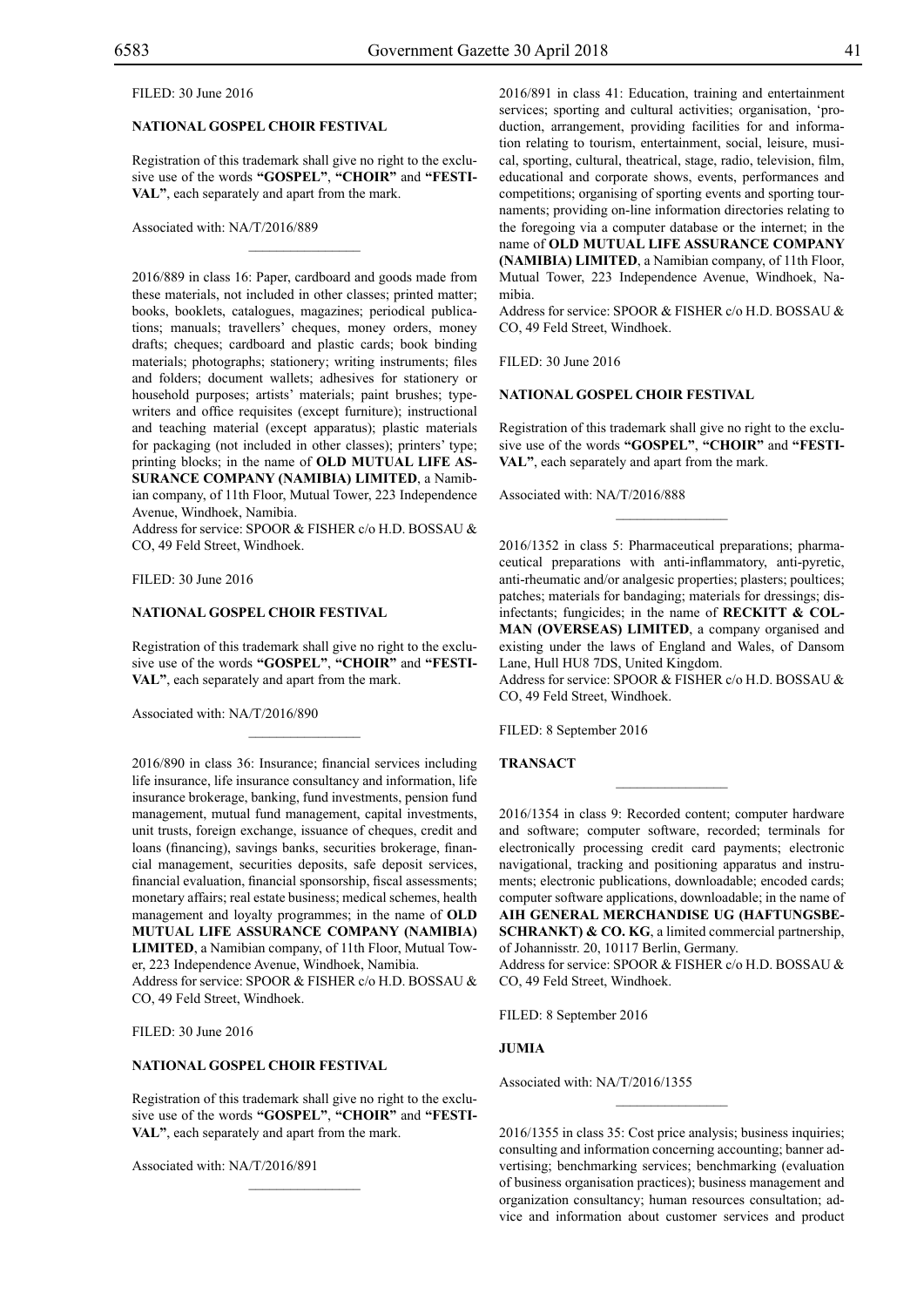management and prices on internet sites in connection with purchases made over the internet; employment consultancy; provision of an on-line marketplace for buyers and sellers of goods and services; ordering services for third parties; business analysis, research and information services; business consulting services; accountancy, book keeping and auditing; computerized on-line ordering services; computerized file management; business networking services; auctioneering services; bidding quotation; providing business information directory services, via a global computer network; invoicing services; information services relating to jobs and career opportunities; supply chain management services; marketing services; market research; opinion polling; organization of events, exhibitions, fairs and shows for commercial, promotional and advertising purposes; inventory management; employment agencies; psychological testing for the selection of personnel; human resources management and recruitment services; presentation of goods on communication media, for retail purposes; price analysis services; price comparison services; bill presentment services; business consultancy and advisory services; operation of businesses [for others]; rental of advertising space; negotiation and conclusion of commercial transactions for third parties; procurement of contracts for others; commercial intermediation services; administrative processing of purchase orders; compilation of directories for publishing on the Internet; providing a searchable online advertising guide featuring the goods and services of other online vendors on the internet; publicity and sales promotion services; advertising of the services of other vendors, enabling customers to conveniently view and compare the services of those vendors; advertising of the goods of other vendors, enabling customers to conveniently view and compare the goods of those vendors; advertising services relating to the recruitment of personnel; advertising, marketing and promotional services; provision of commercial and business contact information via the internet; compilation of information into computer databases; providing information to all aforementioned services; procurement, reservation and booking of all aforementioned services; retail and wholesale services with the following goods: chemicals, adhesives, paints, fuels, ironmongery, mechanical and electrical tools, do-it-yourself and gardening requisites, building material, machines and equipment for household use, apparatus for lighting, heating, steam generating, cooking, refrigerating, drying, ventilating, water supply, installations for sanitary purposes, umbrellas, parasols, furniture, decorative articles, furnishings for indoor and outdoor, carpets, floor coverings, tents, animal requisites, tableware, cooking goods, kitchen goods, cleaning preparations, household containers, crockery and cutlery, goods of glassware and porcelain, household machines and apparatus, electric kitchen machines, software, recorded media, consumer electronic equipment and apparatus, apparatus for recording, transmission, reproduction and/or storage of sound, images and/or other data, optical apparatus, computers, telecommunication apparatus, stationery, printed matter, office requisites, craft articles, hobby needs, packaging articles, fireworks, sanitary articles, washing and cleaning preparations, cosmetics, perfumery, medicines, orthopedic articles, health care preparations, jewelery, watches and parts of watches, musical instruments, clothing and clothing accessories, footwear, headgear, glasses and spectacle frames, haberdashery, household textiles, trunks and traveling bags, sleeves, bags, backpacks, cases, travelling requisites, vehicles, vehicle fittings, bicycles, boats, sporting goods and toys, agricultural and horticultural and forestry products, plants, flowers, foodstuffs, beverages, foodstuffs for animals, animals, tobacco, smokers' articles, goods of leather, namely bags, suitcases, rucksacks, briefcases, cases, boxes, purses, traveling sets, luggage labels, studs,

laces, saddlery; the bringing together, for the benefit of others, of a variety of goods, excluding the transport thereof, namely of chemicals, adhesives, paints, fuels, ironmongery, mechanical and electrical tools, do-it-yourself and gardening requisites, building material, machines and equipment for household use, apparatus for lighting, heating, steam generating, cooking, refrigerating, drying, ventilating, water supply, installations for sanitary purposes, umbrellas, parasols, furniture, decorative articles, furnishings for indoor and outdoor, carpets, floor coverings, tents, animal requisites, tableware, cooking goods, kitchen goods, cleaning preparations, household containers, crockery and cutlery, goods of glassware and porcelain, household machines and apparatus, electric kitchen machines, software, recorded media, consumer electronic equipment and apparatus, apparatus for recording, transmission, reproduction and/or storage of sound, images and/or other data, optical apparatus, computers, telecommunication apparatus, stationery, printed matter, office requisites, craft articles, hobby needs, packaging articles, fireworks, sanitary articles, washing and cleaning preparations, cosmetics, perfumery, medicines, orthopedic articles, health care preparations, jewelery, watches and parts of watches,musical instruments, clothing and clothing- accessories, footwear, headgear, glasses and spectacle frames, haberdashery, household textiles, trunks and traveling bags, sleeves, bags, backpacks, cases, travel requisites, vehicles, vehicle fittings, bicycles, boats, sporting goods and toys, agricultural and horticultural and forestry products, plants, flowers, foodstuffs, beverages, foodstuffs for animals, animals, tobacco, smokers' articles, goods of leather, namely bags, suitcases, rucksacks, briefcases, cases, boxes, purses, traveling sets, luggage labels, studs, laces, saddlery, to enable customers to conveniently view and purchase those goods; the bringing together, for the benefit of others, of a variety of services, namely marketing, advertising and promoting services, clerical services, business consultancy and advisory services, bookkeeping and tax consultancy services, job matching services, intermediary services, real estate services, services of a real estate and land agent, moving company services, financing services, cleaning and laundry services, services of a workman, namely material treatment, sanitary, electronic and electric installation services, refurbishment, paintwork and roughcast services, vehicle repair services, rental of tools, machines and apparatus for building, refurbishment and repair work, extermination, disinfection and pest control services, telecommunication services, transport services, storage services, car rental and leasing services, car parking services, custom manufacture and assembly services, printing services, services in the field of energy, publishing and reporting services, services in the field of education, entertainment, culture and sports, science and technological services, design services, IT services, SaaS, quality control services, services of a travel agency, temporary accommodation services, services for providing food and drink, animal boarding services, nurseries, day-care and elderly care facility services, medical and beauty care services, security services, social services, social networking services, personal assistance services in the field of household, errands, planning, preparation and realization of events, funerals, weddings, photography services, personal shopping services, dating agency services, legal services, enabling consumers to conveniently compare and purchase those services; in the name of **AIH GENERAL MERCHANDISE UG (HAFTUNGSBE-SCHRANKT) & CO. KG**, a limited commercial partnership, of Johannisstr. 20, 10117 Berlin, Germany.

Address for service: SPOOR & FISHER c/o H.D. BOSSAU & Co, 49 Feld Street, Windhoek.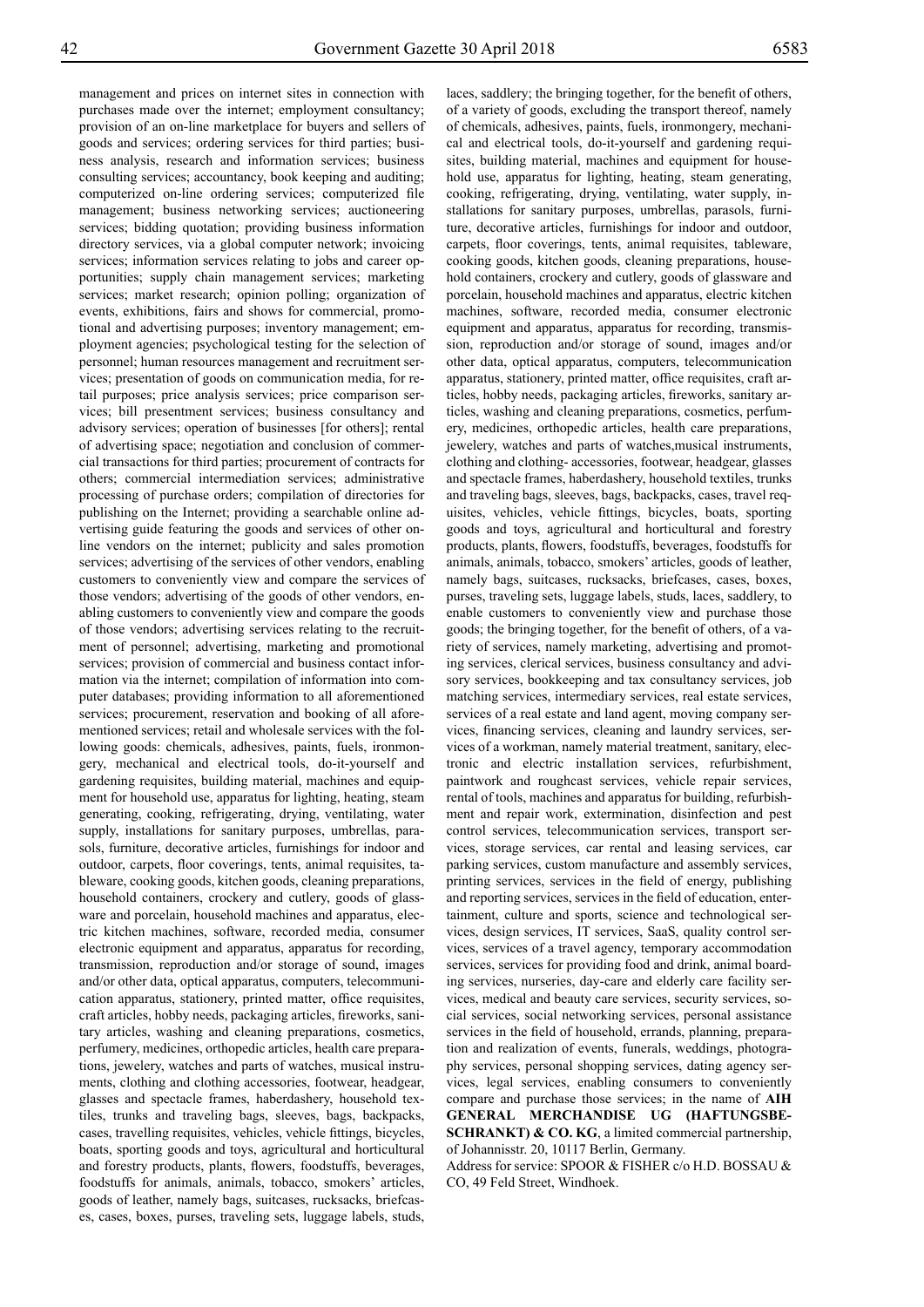FILED: 8 September 2016

#### **JUMIA**

Associated with: NA/T/2016/1354

2016/1479 in class 5: Pharmaceutical preparations; pharmaceutical preparations for treating allergies; anti-allergy preparations; antihistamine preparations; decongestant preparations; combination anti-histamine and decongestant preparations; in the name of **BAYER CONSUMER CARE AG**, a company Incorporated in Switzerland, of Peter Merian Str. 84, 4052 Basel, Switzerland.

 $\mathcal{L}=\mathcal{L}^{\mathcal{L}}$ 

Address for service: SPOOR & FISHER c/o H.D. BOSSAU & Co, 49 Feld Street, Windhoek.



FILED: 22 September 2016

The combination of the colours **"BLUE"**, **"GREEN"** and **"WHITE"** as depicted on the representation accompanying the application, is an essential and distinctive feature of the mark.

 $\mathcal{L}=\mathcal{L}^{\text{max}}$ 

2016/1507 in class 5: Human pharmaceutical preparations; in the name of **JANSSEN SCIENCES IRELAND UC,** a private unlimited liability company incorporated under the laws of Ireland, of Eastgate Village, Eastgate, Little Island, County Cork, Ireland.

Address for service: SPOOR & FISHER c/o H.D. BOSSAU & Co, 49 Feld Street, Windhoek.

FILED: 29 September 2016

#### **ENSEMBYS**

2016/1508 in class 5: Human pharmaceutical preparations; in the name of **JANSSEN SCIENCES IRELAND UC,** a private unlimited liability company incorporated under the laws of Ireland, of Eastgate Village, Eastgate, Little I land, County Cork, Ireland.

 $\mathcal{L}=\mathcal{L}^{\text{max}}$ 

Address for service: SPOOR & FISHER c/o H.D. BOSSAU & Co, 49 Feld Street, Windhoek.

FILED: 29 September 2016

#### **REKAMBYS**

2016/1509 in class 5: Human pharmaceutical preparations; in the name of **JANSSEN SCIENCES IRELAND UC,** a private unlimited Halm company incorporated under the laws of Ireland, of Eastgate Village, Eastgate, Little island, County Cork, Ireland.

Address for service: SPOOR & FISHER c/o H.D. BOSSAU & CO, 49 Feld Street, Windhoek.

Filed: 29 September 2016

### **LEXIBITY**

2016/1515 in class 33: Alcoholic beverages (except beers); in the name of **CHIVAS HOLDINGS (IP) LIMITED**, a Company incorporated in the United Kingdom, of 111-113 Renfrew Road, Paisley, Renfrewshire PA3 4DY, United Kingdom. Address for service: SPOOR & FISHER c/o H.D. BOSSAU & Co, 49 Feld Street, Windhoek.

 $\overline{\phantom{a}}$  , we can also the set of  $\overline{\phantom{a}}$ 



FILED: 29 September 2016

2016/1522 in class 33: Alcoholic beverages (except beers); in the name of **THE GLENLIVET DISTILLERS LIMITED**, a United Kingdom organisation, of Chivas House, 72 Chancellors Road, London W6 9RS, United Kingdom. Address for service: SPOOR & FISHER c/o H.D. BOSSAU & Co, 49 Feld Street, Windhoek.

 $\frac{1}{2}$ 



Filed: 29 September 2016

2016/1568 in class 34: Tobacco; chewing tobacco; cigarettes containing tobacco substitutes, not for medical purposes; cigars; cigarettes; cigarillos; herbs for smoking; snuff; snuff bottles; cigarette tips; tobacco pipes; cigar cutters; cigarette holders, not of precious metal; pocket machines for rolling cigarettes; mouthpieces for cigarette holders; mouth pieces for cigar holders; cigarette filters; cigar filters; pipe cleaners [for tobacco pipes]; pipe racks [for tobacco pipes]; tobacco jars, not of precious metal; matches; match boxes, not of precious metal; ashtrays, not of precious metal, for smokers; firestones; filtering filament bundle for cigarette; cigarette paper; cigarette cases, not of precious metal; cigar cases, not of precious metal; absorbent paper for tobacco pipes; tobacco pouches; lighters for smokers; in the name of **CHINA TOBACCO HUNAN INDUSTRIAL CO., LTD.**, a Chinese company, of No. 188, Section 3, Wanjiali Middle Road, Changsha, Hunan, Peoples Republic of China.

Address for service: SPOOR & FISHER c/o H.D. BOSSAU & Co, 49 Feld Street, Windhoek.

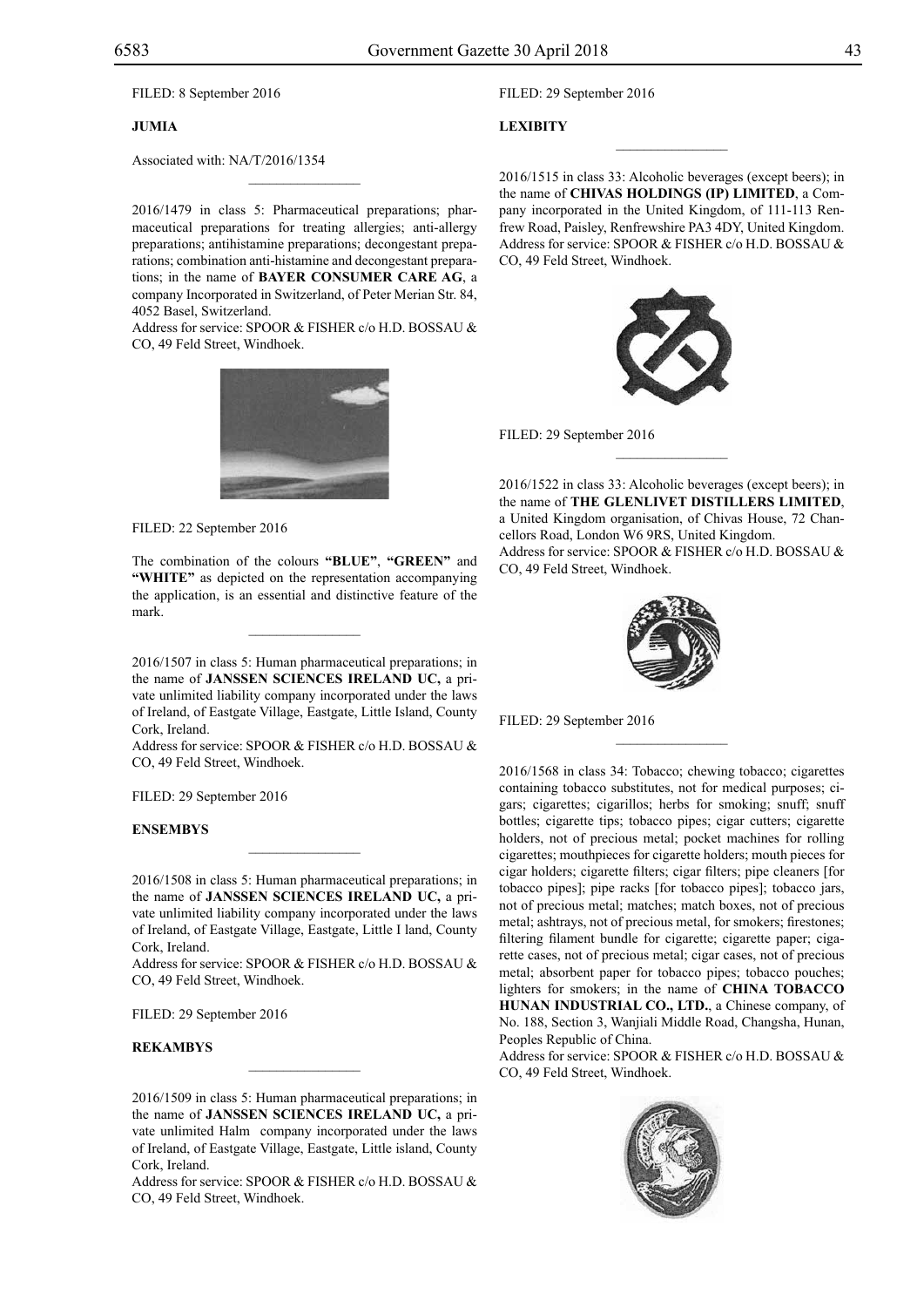Filed: 7 October 2016

Filed: 17 November 2016

### **ONDURLI**

2016/1593 in class 5: Human pharmaceutical preparations; in the name of **JANSSEN SCIENCES IRELAND UC,** a private unlimited liability company incorporated under the laws of Ireland, of Eastgate Village, Eastgate, Little Wand, County Cork, Ireland.

 $\frac{1}{2}$ 

Address for service: SPOOR & FISHER c/o H.D. BOSSAU & Co, 49 Feld Street, Windhoek.

 $\overline{\phantom{a}}$  , where  $\overline{\phantom{a}}$ 

Filed: 13 October 2016

#### **ARVOIK**

2016/1524 in class 34: Tobacco; chewing tobacco; cigarettes containing tobacco substitutes, not for medical purposes; cigars; cigarettes; cigarillos; herbs for smoking; snuff; snuff bottles; cigarette tips; tobacco pipes; cigar cutters; cigarette holders, not of precious metal; pocket machines for rolling cigarettes; mouthpieces for cigarette holders; mouth pieces for cigar holders; cigarette filters; cigar filters; pipe cleaners [for tobacco pipes]; pipe racks [for tobacco pipes]; tobacco jars, not of precious metal; matches; match boxes, not of precious metal; ashtrays, not of precious metal, for smokers; firestones; filtering filament bundle for cigarette; cigarette paper; cigarette cases, not of precious metal; cigar cases, not of precious metal; absorbent paper for tobacco pipes; tobacco pouches; lighters for smokers; in the name of **CHINA TOBACCO HUNAN INDUSTRIAL CO., LTD.**, a Chinese company, of No. 188, Section 3, Wanjiali Middle Road, Changsha, Hunan, Peoples Republic of China.

Address for service: SPOOR & FISHER c/o H.D. BOSSAU & Co, 49 Feld Street, Windhoek.



FILED: 29 September 2016

2016/1676 in class 5: Human pharmaceutical preparations; in the name of **JANSSEN SCIENCES IRELAND UC,** a rivate unlimited liability company incorporated under the laws of Ireland, of Eastgate Village, Eastgate, Little Island, County Cork, Cork, Ireland.

 $\frac{1}{2}$ 

Address for service: SPOOR & FISHER c/o H.D. BOSSAU & Co, 49 Feld Street, Windhoek.

Filed: 20 October 2016

#### **MOZAYIS**

2016/1832 in class 5: Human pharmaceutical preparations; in the name of **JOHNSON & JOHNSON,** a corporation organized and existing under the laws of the State of New Jersey, of One Johnson & Johnson Plaza, New Brunswick, New Jersey, 08933, United States of America.

Address for service: SPOOR & FISHER c/o H.D. BOSSAU & Co, 49 Feld Street, Windhoek.

2016/1860 in class 5: Human pharmaceutical preparations; in the name of **JOHNSON & JOHNSON,** a corporation organized and existing under the laws of the State of New Jersey, of One Johnson & Johnson Plaza, New Brunswick, New Jersey, 08933, United States of America.

 $\overline{\phantom{a}}$  , where  $\overline{\phantom{a}}$ 

Address for service: SPOOR & FISHER c/o H.D. BOSSAU & Co, 49 Feld Street, Windhoek.

 $\frac{1}{2}$ 

FILED: 25 November 2016

#### **TONDELVA**

2016/2008 in class 34: Cigarettes; tobacco, raw or manufacttyred; tobacco products; tobacco substitutes (not for medical purposes); cigars, cigarillos; lighters; matches; smokers' articles; cigarette paper, cigarette tubes, cigarette filters; pocket apparattys for rolling cigarettes; hand held machines for injecting tobacco into paper tubes; electronic cigarettes; liquids for electronic cigarettes; tobacco products for the purpose of being heated; electronic devices and their parts for the purpose of heating cigarettes or tobacco; in the name of **ROTHMANS OF PALL MALL, LONDON, LIMITED**, a limited liability company incorporated in South Africa, of Waterway House South, No 3 Dock Road, Waterfront, Cape Town, 8002, Republic of South Africa.

Address for service: SPOOR & FISHER c/o H.D. BOSSAU & Co, 49 Feld Street, Windhoek.



FILED: 15 December 2016

2016/2011 in class 6: Writing instruments; pens; ball-point pens; in the name of **SOCIETE BIC**, a French societe anonyme, of 14 rue Jeanne d'Asnieres, 92110 Clichy, France. Address for service: SPOOR & FISHER c/o H.D. BOSSAU & Co, 49 Feld Street, Windhoek.

 $\frac{1}{2}$ 



Filed: 16 December 2016

The trade mark consists of a pen. The hexagonal shaped barrel having six sides in the shape and /or configuration as shown in the representation appearing on the form of application.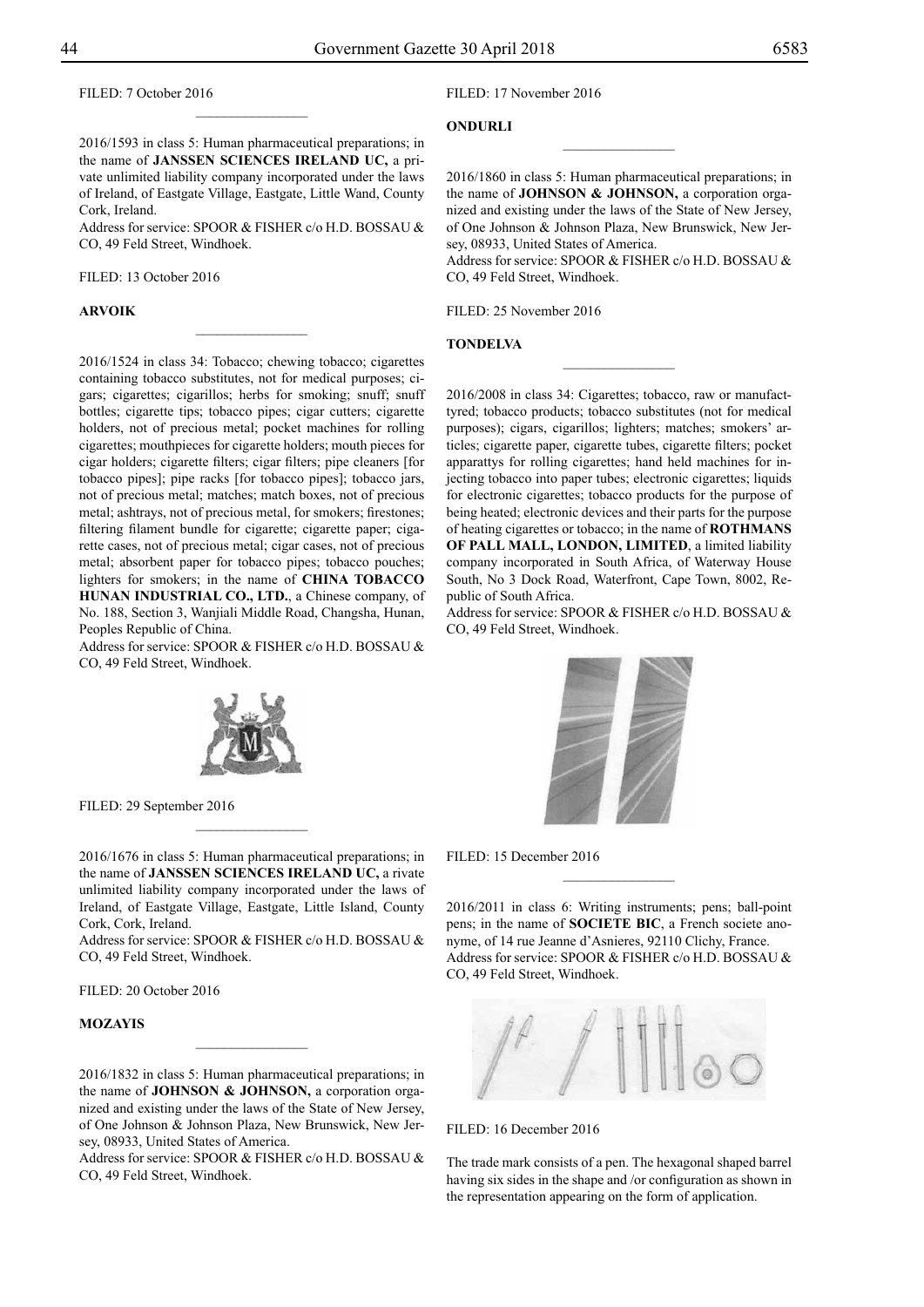The ogival shaped cap having a hole in the top of it and the shaped and/or configuration as shown in the accompanying representation appearing on the form of application, each of which is an essential and distinctive feature of the mark.

 $\overline{\phantom{a}}$  , where  $\overline{\phantom{a}}$ 

2015/85 in class 28: Educational playthings; educational playthings for use in teaching; electronic educational teaching games; electronic educational teaching games for children; tactile educational games [playthings]; toys adapted for educational purposes; games and playthings; gymnastic and sporting articles not included in other classes; in the name of **EDU-CANDA CC**, a close corporation registered in the Republic of South Africa, of Castle Park Unit 6, 96 Killarney Avenue, Killarney Gardens 744, Republic of South Africa.

Address for service: Dr Gerntholtz Inc do Cowley Inc, 7 Brandberg Street, Windhoek.



Filed: 23 Jantyary 2015

Registration of this mark shall give no right to the exclusive use of the word **"EDUCATION"**, separately and apart from the mark.

Applicant undertakes that the mark will only be used with regard to the colours on the application form.

 $\mathcal{L}=\mathcal{L}^{\text{max}}$ 

Associated with: NA/T/2015/86

2015/86 in class 41: Educational assessment services; design of educational courses, examinations and qualifications; training college services; university education services; university services; academy education services; advisory services relating to education; business educational services; education academy services; education examination; education information; education services; educational examination; educational institute services; educational instruction; educational seminars; educational services; education; providing of training; entertainment; sporting and cultural activities; in the name of **EDUCANDA CC**, a close corporation registered in the Republic of South Africa, of Castle Park Unit 6, 96 Killarney Avenue, Killarney Gardens 744, Republic of South Africa. Address for service: Dr Gerntholtz Inc do Cowley Inc, 7 Brandberg Street, Windhoek.



FILED: 23 January 2015

Registration of this mark shall give no right to the exclusive tyse of the word **"EDUCATION"**, separately and apart from the mark.

Applicant undertakes that the mark will only be used with regard to the colours on the application form.

 $\mathcal{L}=\mathcal{L}^{\text{max}}$ 

Associated with: NA/T/2015/85

2014/116 in class 12: Bicycles, motorcycles, small motorcycles, motorcycle scooters, mopeds, and all parts and accessories therefor, namely engines for land vehicles, saddles for bicycles and motorcycles, tyres, wheels, wheel rims, brake linings, brake discs, housings, luggage carriers, luggage boxes, transport containers, panniers, tank rucksacks, stands, mudguards, spoilers, tail gates, mirrors, number plate carriers, identification number plates, petrol caps, tanks, chains, bench seats; motorised vehicles, namely dual-axle or multiaxle vehicles, including off-road vehicles (all-terrain vehicles, quad bikes); vehicles and parts therefor, small motor bicycles (eGnition), training and children's bicycles, seat covers for motor vehicles; saddle covers for bicycles and motorcycles; in the name of **KTM - SPORTMOTORCYCLE AG**, of Stallhofner Strasse 3, Mattighofen, A - 5230, Austria.

Address for service: Dr Gerntholtz Inc do Cowley Inc, 7 Brandberg Street, Windhoek.

 $\frac{1}{2}$ 

Filed: 4 February 2014

**KTM**

2015/810 in class 16: Papers, cardboard and goods made from these materials, not included in other classes; printed matter; bookbinding material; photographs; stationery; adhesives for stationery or household purposes; artists' materials; paint brushes; typewriters and office requisites (except furniture); instructional and teaching material (except apparatus); plastic materials for packaging (not included in other classes); printers' type; printing blocks; in the name of **AFRICA ONLINE LIMITED (MAURITIUS)**, a company with limited liability incorporated in terms of the laws of Mauritius, of 6th Floor, Tower A, 1 Cybercity, Ebene, Mauritius.

Address for service: Fairbridges, Sixteenth Floor, Main Tower, Standard Bank Centre, Heerengracht, Cape Town 8001.

Filed: 28 May 2015

#### **AFRICA ONLINE**

2013/709 in class 39: Transport; packaging and storage of goods; travel arrangements, in the name of **CULLINAN HOLDINGS LIMITED**, a South African company, of 6 Hood Avenue, Rosebank, Johannesburg, 2196, Republic of South Africa.

 $\overline{\phantom{a}}$  , we can also the set of  $\overline{\phantom{a}}$ 

Address for service: Fairbridges, Ardene & Lawton Inc, 16th Floor Main Tower, Standard Bank Centre, Heerengracht, 8001, Cape Town.



FILED: 4 June 2013

Registration of this trade mark shall give no right to the exclusive use of the device of a **"BUS"** separately and apart from the mark.

The mark is restricted to the "BLUE" and "WHITE" colours and the shape and pattern of such colours as applied to a side of a vehicle as shown in the representation of the mark attached to the form of application.

 $\overline{\phantom{a}}$  , we can also the set of  $\overline{\phantom{a}}$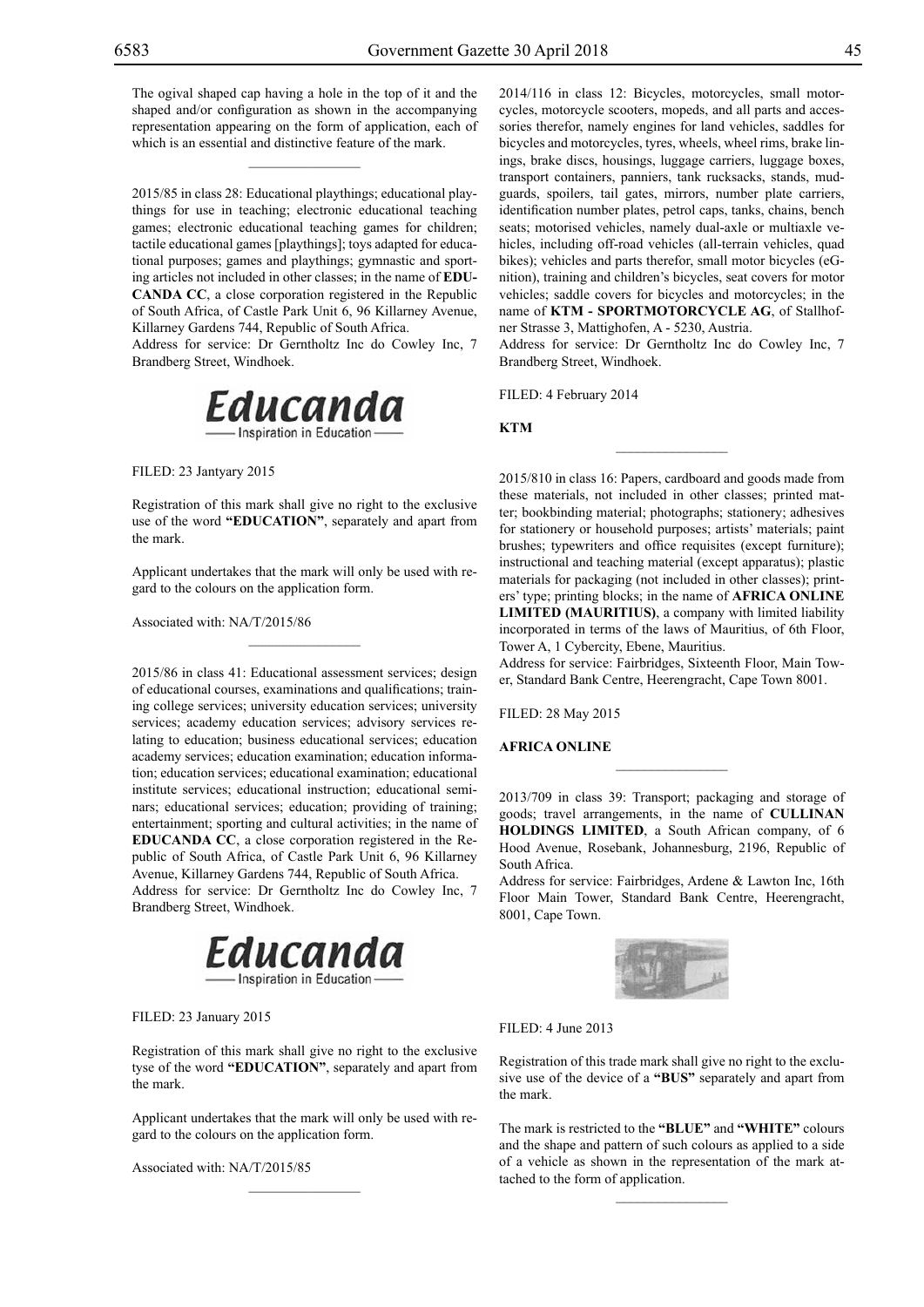2016/1174 in class 41: Sporting, sporting event and cultural activities; in the name of **AFRICAN EXTREME PROMO-TIONS CC** (Namibian), of 16 Metje Street, Klein-Windhoek, Windhoek, Namibia.

Address for service: ENGLING, STRITTER & PARTNERS, 12 Love Street, Windhoek.

Filed: 9 August 2016

### **FISH RIVER ULTRA**

The applicant admits that registration of this trade mark shall not debar other persons from the *bona fide* descriptive use, in the ordinary course of trade, of the word **"ULTRAMARA-THON".**

 $\frac{1}{2}$ 

2016/249 in class 35: Breeding, trading, selling, purchasing and auctioneering of game; in the name of **WILDSWINKEL (PTY) LTD**, a company registered In accordance with laws of The Republic of South Africa, of The Bloukrans Building Ground Floor, Lynnwood Bridge, 4 Daventry Street, Lynnwood Manor, Pretoria, Republic of South Africa.

Address for service: ENGLING, STRITTER & PARTNERS, 12 Love street, Windhoek.



FILED: 24 February 2016

Registration of this trademark shall give no right to the exclusive use of the word(s) **"WINKEL", "MAKLIK"** and **"DI-REK"** separately and apart from the mark.

2016/250 in class 35: Auctioneering (including trade, selling, purchasing); in the name of **WILDSWINKEL (PTY) LTD**, a company registered in accordance with laws of The Republic of South Africa, of The Bloukrans Building Ground Floor, Lynnwood Bridge, 4 Davenly Street, Lynnwood Manor, Pretoria, Republic of South Africa.

Address for service: ENGLING, STRITTER & PARTNERS, 12 Love street, Windhoek.

Filed: 24 February 2016

#### **maklik, eerlik, direk**

The applicant acknowledges that registration of this Trademark shall give no right to the exclusive use of the words **'IN-KEL", "MAKLIK"** and **"DIREK"** separately and apart from the mark.

2016/254 in class 35: Breeding, trading, selling, purchasing and auctioneering of game; in the name of **WILDSWINKEL (PTY) LTD**, company registered in accordance with laws of The Republic of South Africa, of The Bloukrans Building Ground floor, Lynnwood Bridge, 4 Daventry Street, Lynnwood Manor, Pretoria, Republic of South Africa.

Address for service: ENGLING, STRITTER & PARTNERS, 12 Love Street, Windhoek.

Filed: 24 February 2016

#### **WILDSWINKEL**

Registration of this trade mark shall give no right to the exclusive use of a word **"WINKEL"** separately and apart from mark.

The combination of the colours **"RED"** and **"BLACK'** as depicted on the representation accompanying the application, an essential and distinctive element of the mark.

 $\overline{\phantom{a}}$  , where  $\overline{\phantom{a}}$ 

2017/2368 in class 5: Medical sea oil; in the name of **NASH-INDUNDO GENERAL DISTRIBUTORS**, a Namibian Close Corporation, of Erf 3735 Kristian Sand Street, Walvisbay, Namibia.

Address for service: NASHINDUNDO GENERAL DIS-TRIBUTORS, P.O. Box 4053, Walvis Bay.



 $\frac{1}{2}$ 

Filed: 3 July 2017

2016/1008 in class 41: Educational, entertainment and recreational services including provision of gym and sports facilities; health club services and services related to physical fitness; instruction courses relating to physical fitness; provision of training, instruction and exercise classes; entertainment; sporting and cultural activities and services ancillary or related to the aforementioned all in class 41; in the name of **VIRGIN ACTIVE SOUTH AFRICA (PTY) LTD**, a South African company, of 3rd Floor MontClare Place, Cnr. Campground and Main Roads, Claremont, 7700, Republic of South Africa. Address for service: ROLAND INTELLECTUAL PROPERty Consultants, 3 Maritz Street, Windhoek, P.O. Box 91198, Windhoek.

Filed: 21 July 2016

#### **BARRE 180**

Registration of this trade mark shall give no right to the exclusive use of the numeral **"180"** separately and apart from the mark.

 $\frac{1}{2}$ 

2016/1005 in class 41: Educational, entertainment and recreational services including provision of gym and sports facilities; health club services and services related to physical fitness; instruction courses relating to physical fitness; provision of training, instruction and exercise classes; entertainment; sporting and cultural activities and services ancillary or related to the aforementioned all in class 41; in the name of **VIRGIN ACTIVE SOUTH AFRICA (PTY) LTD**, a South African company, of 3rd Floor MontClare Place, Cnr. Campground and Main Roads, Claremont, 7700, Republic of South Africa. Address for service: ROLAND INTELLECTUAL PROPER-TY CONSULTANTS, 3 Maritz Street, Windhoek, P.O. Box 91198, Windhoek.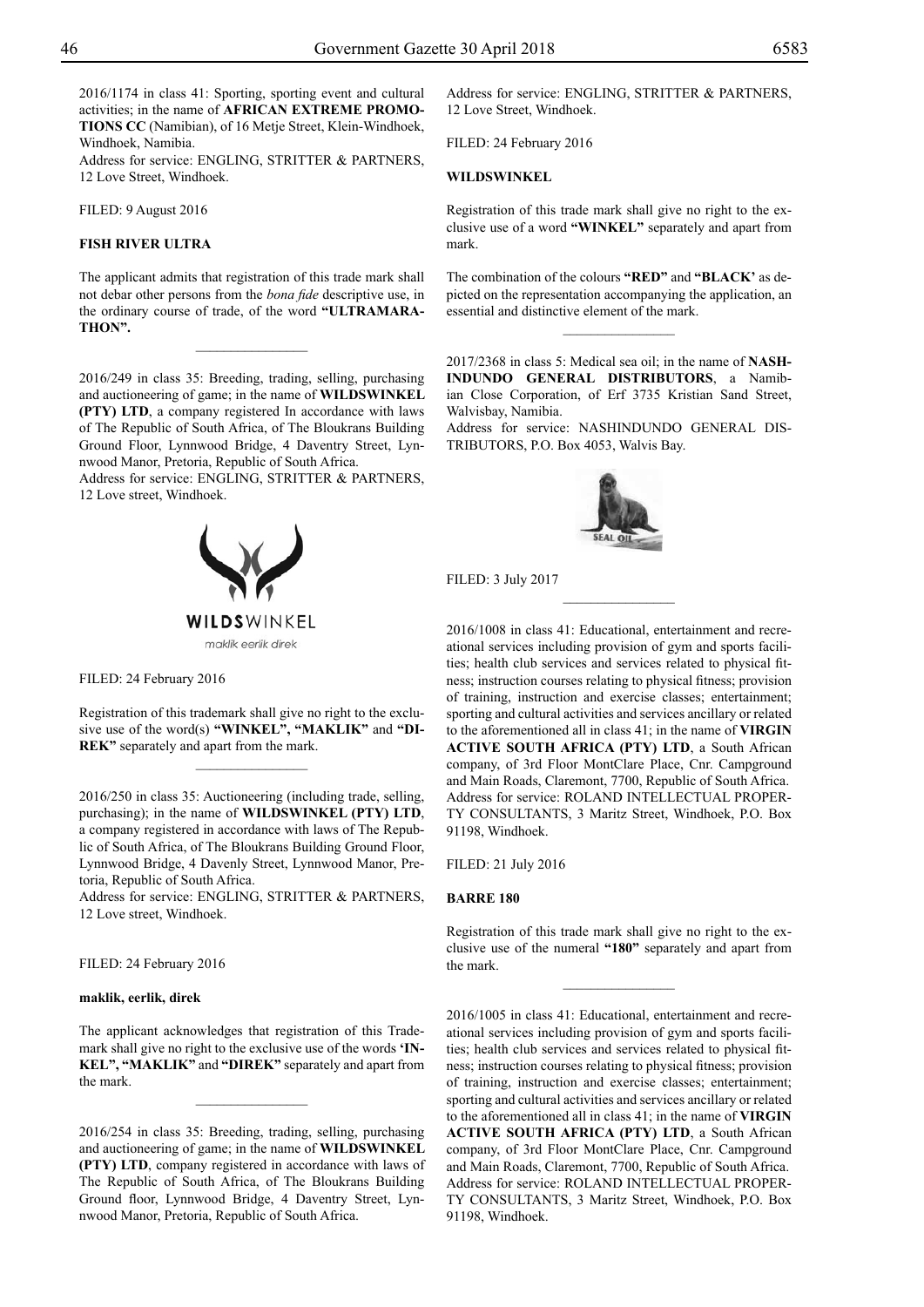

Filed: 21 July 2016

#### **FITMAMA**

Applicant undertakes that, if it uses the blank space in the mark, Applicant's use of the blank space will be with matter that is descriptive or of a non-distinctive character or by other non-trade mark use, or in the case of trade mark use, by a trade mark registered in the name of the applicants in respect of the same goods, or by a trade mark of which the applicants are permitted users, in respect of the same goods, with the consent of the proprietor, or the blank space will be left vacant.

Associated with: NA/T/2016/936

2016/1004 in class 41: Educational, entertainment and recreational services including provision of gym and sports facilities; health club services and services related to physical fitness; instruction courses relating to physical fitness; provision of training, instruction and exercise classes; entertainment; sporting and cultural activities and services ancillary or related to the aforementioned all in class 41; in the name of **VIRGIN ACTIVE SOUTH AFRICA (PTY) LTD**Ñ of 3rd Floor MontClare Place, Cnr. Campground and Main Roads, Claremont, 7700, Republic of South Africa.

 $\overline{\phantom{a}}$  , where  $\overline{\phantom{a}}$ 

Address for service: ROLAND INTELLECTUAL PROPERty Consultants, 3 Maritz Street, Windhoek, P.O. Box 91198, Windhoek.

Filed: 21 July 2016

#### **GO52**

Registration of this trade mark shall give no right to the exclusive use of the numerals **"52"** separately and apart from the mark.

2016/1007 in class 41: Educational, entertainment and recreational services including provision of gym and sports facilities; health club services and services related to physical fitness; instruction courses relating to physical fitness; provision of training, instruction and exercise classes; entertainment; sporting and cultural activities and services ancillary or related to the aforementioned all in class 41; in the name of **VIRGIN ACTIVE SOUTH AFRICA (PTY) LTD**, a South African company, of 3rd Floor MontClare Place, Cnr. Campground and Main Roads, Claremont, 7700, Republic of South Africa. Address for service: ROLAND INTELLECTUAL PROPERty Consultants, 3 Maritz Street, Windhoek, P.O. Box 91198, Windhoek.

Filed: 21 July 2016

**CLASSIC COLLECTION**

Registration of this trade mark shall give no right to the exclusive use of the word **"COLLECTIONS"**, separately and apart from the mark.

 $\overline{\phantom{a}}$  , where  $\overline{\phantom{a}}$ 

2016/995 in class 41: Educational, entertainment and recreational services including provision of gym and sports facilities; health club services and services related to physical fitness; instruction courses relating to physical fitness; provision of training, instruction and exercise classes; entertainment; sporting and cultural activities and services ancillary or related to the aforementioned all in class 41; in the name of **VIRGIN ACTIVE SOUTH AFRICA (PTY) LTD**, a South African company, of 3rd Floor MontClare Place, Cnr. Campground and Main Roads, Claremont, 7700, Republic of P.O. Box 91198, South Africa.

Address for service: ROLAND INTELLECTUAL PROPER-TY CONSULTANTS, 3 Maritz Street, Windhoek.

### twentyfour.

Filed: 21 July 2016

Registration of this trade mark shall give no right to the exclusive use of the words **"TWENTY", "FOUR"** and **"EX-ERCISES"** and numeral **"24"**, separately and apart from the mark.

 $\frac{1}{2}$ 

2016/998 in class 41: Educational, entertainment and recreational services including provision of gym and sports facilities; health club services and services related to physical fitness; instruction courses relating to physical fitness; provision of training, instruction and exercise classes; entertainment; sporting and cultural activities and services ancillary or related to the aforementined all in class 41; in the name of **VIRGIN ACTIVE SOUTH AFRICA (PTY) LTD**, a South African company, of 3rd Floor MontClare Place, Cnr. Campground and Main Roads, Claremont, 7700, Republic of South Africa. Address for service: ROLAND INTELLECTUAL PROPER-TY CONSULTANTS, 3 Maritz Street, Windhoek, P.O. Box 91198, Windhoek.



#### Filed: 21 July 2016

Registration of this trade mark shall give no right to the exclusive use of the word **"DANCE"** separately and apart from the mark.

 $\frac{1}{2}$ 

2016/1000 in class 36: Financial affairs; monetary affairs; including the provision of loyalty and reward card schemes and services; in the name of **VIRGIN ACTIVE SOUTH AF-RICA (PTY) LTD**, a South African company, of 3rd Floor MontClare Place, Cnr. Campground and Main Roads, Claremont, 7700, Republic of South Africa.

Address for service: ROLAND INTELLECTUAL PROPER-TY CONSULTANTS, 3 Maritz Street, Windhoek, P.O. Box 91198, Windhoek.

Filed: 21 July 2016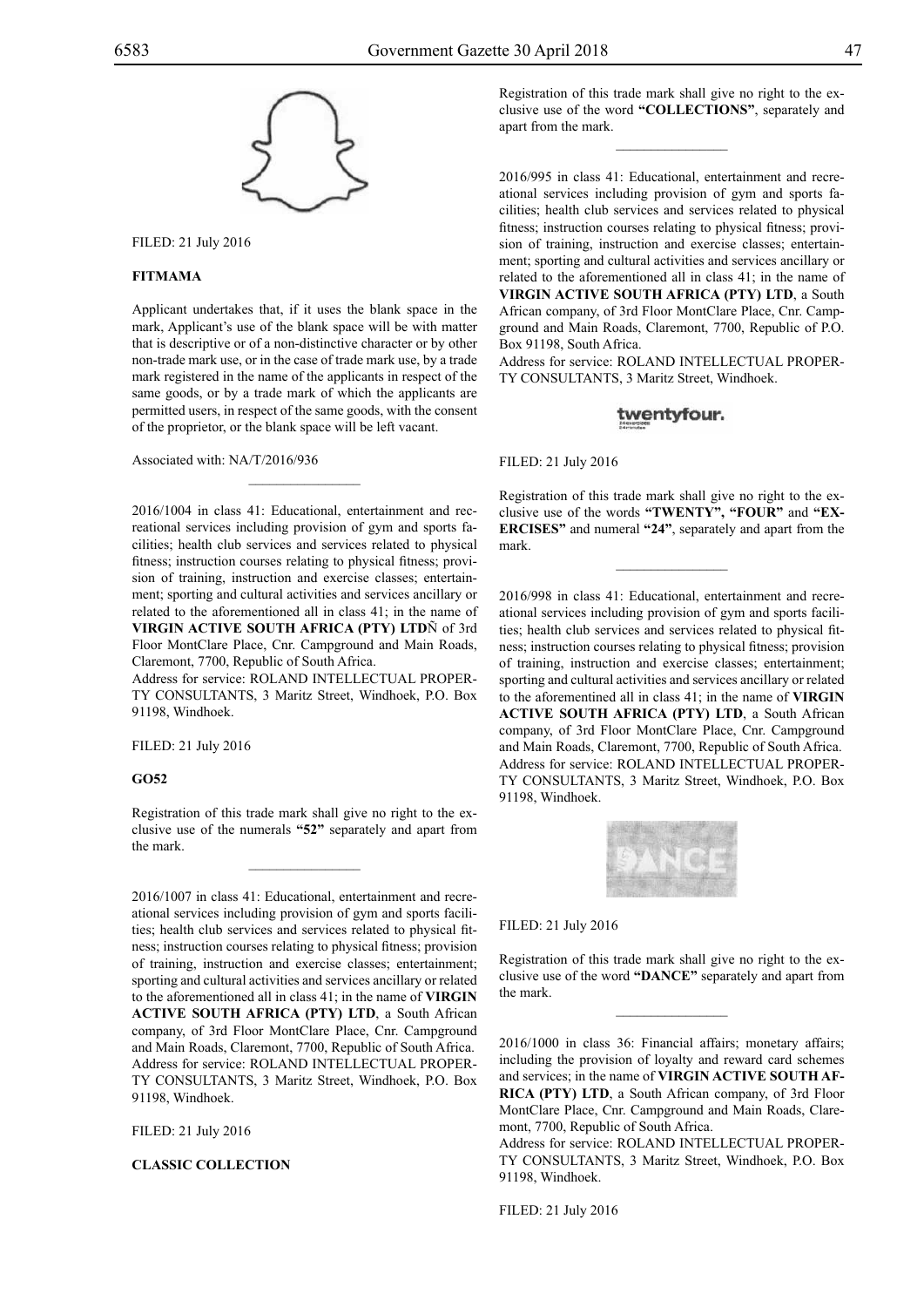# **HEALTHMILES**

Registration of this trade mark shall give no right to the exclusive use of the word **"HEALTH"** separately and apart from the mark.

 $\overline{\phantom{a}}$  , where  $\overline{\phantom{a}}$ 

Associated with: NA/T/2016/1001

2016/1001 in class 35: Advertising, offering for sale of goods in the retail and wholesale trade, business management, business administration, office functions including loyalty and reward schemes; in the name of **VIRGIN ACTIVE SOUTH AFRICA (PTY) LTD**, a South African company, of 3rd Floor MontClare Place, Cnr. Campground and Main Roads, Claremont, 7700, Republic of South Africa.

Address for service: ROLAND INTELLECTUAL PROP-ERTY CONSULTANTS, 3 Maritz Street, Windhoek, P.O. Box 91198, Windhoek.

Filed: 21 July 2016

#### **HEALTHMILES**

Registration of this trade mark shall give no right to the exclusive use of the word **"HEALTH"** separately and apart from the mark.

Associated with: NA/T/2016/1002

2016/1002 in class 9: Apparatus for recording, transmission or reproduction of sound or images; magnetic data carriers and discs including loyalty cards; data processing equipment and computers; fire-extinguishing apparatus, apparatus and instruments for all management and analysis of data; instruments for displaying, receiving, searching and storing electronic information, computer software and hardware of all types included in this class; in the name of **VIRGIN ACTIVE SOUTH AFRICA (PTY) LTD** a South African company, of 3rd Floor MontClare Place, Cnr. Campground and Main Roads, Claremont, 7700, Republic of South Africa.

Address for service: ROLAND INTELLECTUAL PROP-ERTY CONSULTANTS, 3 Maritz Street, Windhoek, P.O. Box 91198, Windhoek.

Filed: 21 July 2016

#### **HEALTHMILES**

Registration of this trade mark shall give no right to the exclusive use of the word **"HEALTH"** separately and apart from the mark.

 $\frac{1}{2}$ 

Associated with: NA/T/2016/1000

2016/1010 in class 42: Computer programming, data base and information services including those relating to access via telecommunications systems, the internet and computer networks; computer software design, recovery of computer data, updating of computer software, computer system analysis, all services relating to computer systems, networks and software; scientific and technological services and research related to the abovementioned services; Medical and health care services; veterinary services; hygienic and beauty care for human beings or animals; agriculture, horticulture and forestry services; in the name of **VIRGIN ACTIVE SOUTH AFRICA (PTY) LTD**, a South African company, of 3rd Floor Mont-Clare Place, Cnr. Campground and Main Roads, Claremont, 7700, Republic of South Africa.

Address for service: ROLAND INTELLECTUAL PROPER-TY CONSULTANTS, 3 Maritz Street, Windhoek, P.O. Box 91198, Windhoek.

Filed: 21 July 2016

#### **ACTIVE LIFE**

Registration of this trade mark shall give no right to the exclusive use of the word **"ACTIVE"** separately and apart from the mark.

 $\frac{1}{2}$ 

Associated with: NA/T/2016/1011

2016/1011 in class 41: Educational, entertainment and recreational services including provision of gym and sports facilities; health club services and services related to physical fitness; instruction courses relating to physical fitness; provision of training, instruction and exercise classes; entertainment; sporting and cultural activities and services ancillary or related to the aforementioned all in class 41; in the name of **VIRGIN ACTIVE SOUTH AFRICA (PTY) LTD**, a South African company, of 3rd Floor MontClare Place, Cnr. Campground and Main Roads, Claremont, 7700, Republic of South Africa. Address for service: ROLAND INTELLECTUAL PROPER-TY CONSULTANTS, 3 Maritz Street, Windhoek, P.O. Box 91198, Windhoek.

Filed: 21 July 2016

#### **ACTIVE LIFE**

Registration of this trade mark shall give no right to the exclusive use of the word **"ACTIVE"** separately and apart from the mark.

 $\frac{1}{2}$ 

Associated with: NA/T/2016/1012

2016/1012 in class 35: Advertising; business management; business administration; office functions; offering for sale and the sale of goods in the retail and wholesale trade, franchising and merchandising; in the name of **VIRGIN ACTIVE SOUTH AFRICA (PTY) LTD, a South African company,** of 3rd Floor MontClare Place, Cnr. Campground and Main Roads, Claremont, 7700, Republic of South Africa. Address for service: ROLAND INTELLECTUAL PROPER-TY CONSULTANTS, 3 Maritz Street, Windhoek, P.O. Box 91198, Windhoek.

Filed: 21 July 2016

#### **ACTIVE LIFE**

Registration of this trade mark shall give no right to the exclusive use of the word **"ACTIVE"** separately and apart from the mark.

 $\frac{1}{2}$ 

Associated with: NA/T/2016/1013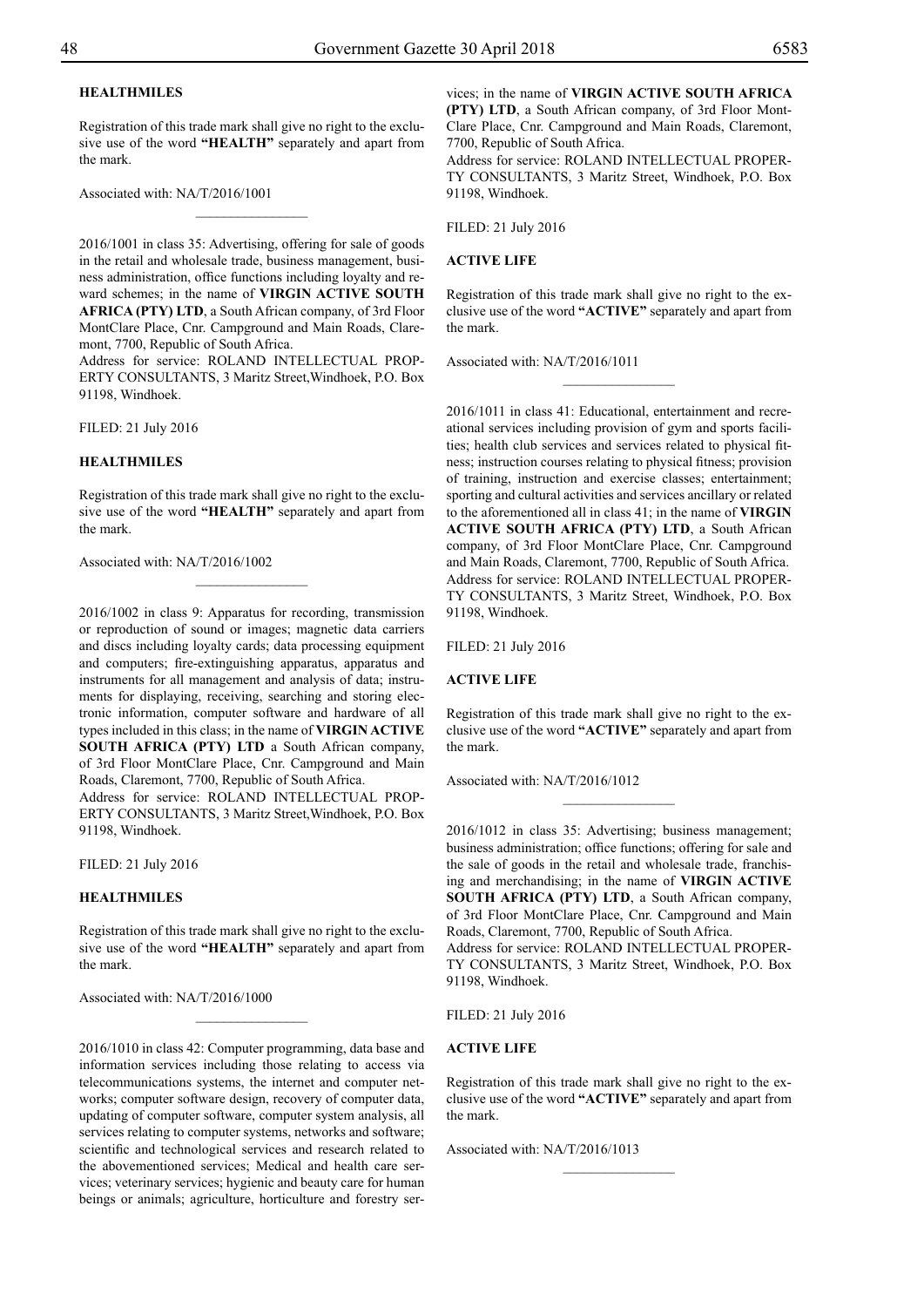2016/1013 in class 28: Games and playthings; gymnastic and sporting articles not included in other classes; decorations for Christmas trees; in the name of **VIRGIN ACTIVE SOUTH AFRICA (PTY) LTD**, a South African company, of 3rd Floor MontClare Place, Cnr. Campground and Main Roads, Claremont, 7700, Republic of South Africa.

Address for service: ROLAND INTELLECTUAL PROPERty Consultants, 3 Maritz Street, Windhoek, P.O. Box 91198, Windhoek.

Filed: 21 July 2016

#### **ACTIVE LIFE**

Registration of this trade mark shall give no right to the exclusive use of the word **"ACTIVE"** separately and apart from the mark.

 $\overline{\phantom{a}}$  , where  $\overline{\phantom{a}}$ 

Associated with: NA/T/2016/1014

2016/1014 in class 16: Paper, cardboard and goods made from these materials, not included in other classes; printed matter including periodicals, books, magazines, manuals, brochures, bulletins, reports, catalogues, pamphlets and newsletters; bookbinding material; photographs; stationery; adhesives for stationery or household purposes; artists' materials; paint brushes; typewriters and office requisites (except furniture); instructional and teaching material (except apparatus); printed operational and guidance instructions; plastic materials for packaging (not included in other classes); playing cards; printers' type; printing blocks; in the name of **VIRGIN ACTIVE SOUTH AFRICA (PTY) LTD**, a South African company, of 3rd Floor MontClare Place, Cnr. Campground and Main Roads, Claremont, 7700, Republic of South Africa.

Address for service: ROLAND INTELLECTUAL PROPERty Consultants, 3 Maritz Street, Windhoek, P.O. Box 91198, Windhoek.

Filed: 21 July 2016

#### **ACTIVE LIFE**

Registration of this trade mark shall give no right to the exclusive use of the word **"ACTIVE"** separately and apart from the mark.

 $\frac{1}{2}$ 

Associated with: NA/T/2016/1015

2016/1015 in class 9: Scientific, nautical, surveying, electric, photographic, cinematographic, optical, weighing, measuring, signalling, checking (supervision), life-saving and teaching apparatus and instruments; apparatus for recording, transmission or reproduction of sound or images; magnetic data carriers, recording discs; automatic vending machines and mechanisms for coin-operated apparatus; cash registers, calculating machines, data processing equipment and computers; fire-extinguishing apparatus, apparatus, and instruments for all management and analysis of data; instruments for displaying, receiving, searching and storing electronic information, computer software and hardware of all types included in this class; in the name of **VIRGIN ACTIVE SOUTH AFRICA (PTY) LTD**, a South African company, of 3rd Floor Mont-Clare Place, Cnr. Campground and Main Roads, Claremont, 7700, Republic of South Africa.

Address for service: ROLAND INTELLECTUAL PROPERty Consultants, 3 Maritz Street, Windhoek, P.O. Box 91198, Windhoek.

Filed: 21 July 2016

#### **ACTIVE LIFE**

Registration of this trade mark shall give no right to the exclusive use of the word **"ACTIVE"** separately and apart from the mark.

 $\overline{\phantom{a}}$  , we can also the contract of  $\overline{\phantom{a}}$ 

Associated with: NA/T/2016/1010

2015/445 in class 36: Insurance, assurance, reinsurance and consultancy services of all kinds and descriptions; actuary service of all kinds and descriptions; evaluation, assessment, valuation, loss adjusting, agency, brokerage, exchange, savings guarantee, security, swapping, deposit, clearing houses and underwriting services of all kinds and descriptions; provisions of financial reports and analysis all relating to risk management; estimating insurance risks, losses and liabilities; financial planning, auditing and consultancy services; claims settlement, management and control all relating to insurance claims, investment and investment trust services of all kinds and descriptions; asset acquisition and disposal services of all kinds and descriptions; real estate affairs, consultancy, investment procurement and valuation services, assessment and management of real estate, providing of information and property brokerage services, leasing and renting of real estate, real estate agencies and managers, rental of office space and mortgage banking ; in the name of **GROWTHPOINT PROPER-TIES LIMITED**, a South African Company, of The Place, 1 Sandton Drive, Sandton, Gauteng, 2196, Republic of South Africa.

Address for service: H.D. BOSSAU & CO, 49 Feld Street, Windhoek .

Filed: 26 March 2015

#### **SPACE TO THRIVE**

Registration of this trade mark shall give no right to the exclusive use of the word **"THRIVE"**, separately and apart from the mark.

 $\frac{1}{2}$ 

Associated with: NA/T/2015/444

2015/954 in class 36: Financial services and insurance; in the name of **WESTERN NATIONAL INSURANCE COMPA-NY LIMITED**, a company duly incorporated in Namibia under registration number 2004/0069, of 2nd Floor, The Cliffs, 3 Niagara Road, Tygerfalls Office and Residential Park, Carl Cronje Drive, Bellville, Cape Town, 7535, Republic of South Africa.

Address for service: Norton Rose Fulbright South Africa Inc c/o H.D. BOSSAU & CO, 49 Feld Street, Windhoek.



Filed: 11 June 2015